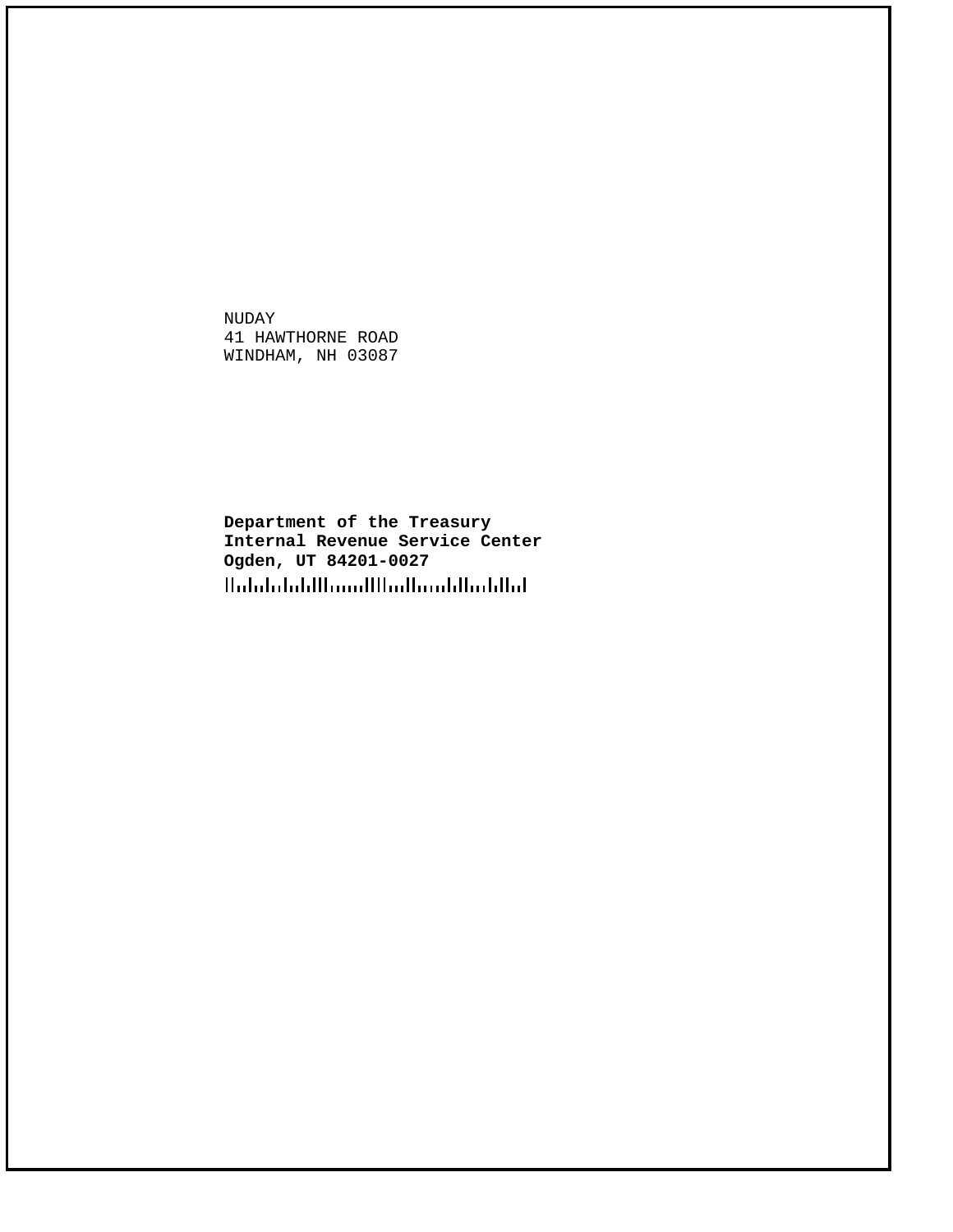Form

**• Do not enter social security numbers on this form as it may be made public. Open to Public Return of Organization Exempt From Income Tax**<br>
Under section 501(c), 527, or 4947(a)(1) of the Internal Revenue Code (except private foundations)<br> **2016**<br> **2016**<br> **2016**<br> **2016**<br> **2016**<br> **2016 Under section 501(c), 527, or 4947(a)(1) of the Internal Revenue Code (except private foundations)**

# OMB No. 1545-0047 **Inspection**

|                                | Internal Revenue Service      | Department of the Treasury                           |                                                                                                                                      | Do not enter social security numbers on this form as it may be made public.<br>Information about Form 990 and its instructions is at www.irs.gov/form990.                  |                                              |                                  | <b>Open to Public</b><br><b>Inspection</b> |  |  |  |  |  |
|--------------------------------|-------------------------------|------------------------------------------------------|--------------------------------------------------------------------------------------------------------------------------------------|----------------------------------------------------------------------------------------------------------------------------------------------------------------------------|----------------------------------------------|----------------------------------|--------------------------------------------|--|--|--|--|--|
|                                |                               |                                                      | For the 2016 calendar year, or tax year beginning                                                                                    | , and ending                                                                                                                                                               |                                              |                                  |                                            |  |  |  |  |  |
|                                | <b>B</b> Check if applicable: |                                                      | C Name of organization                                                                                                               |                                                                                                                                                                            |                                              |                                  | D Employer identification number           |  |  |  |  |  |
|                                | Address change                |                                                      | <b>NUDAY</b>                                                                                                                         |                                                                                                                                                                            |                                              |                                  |                                            |  |  |  |  |  |
|                                | $ \mathbf{X} $ Name change    |                                                      | Doing business as                                                                                                                    |                                                                                                                                                                            |                                              | 46-2041995<br>E Telephone number |                                            |  |  |  |  |  |
|                                | Initial return                |                                                      | Number and street (or P.O. box if mail is not delivered to street address)<br>Room/suite<br>857-244-1695<br><b>41 HAWTHORNE ROAD</b> |                                                                                                                                                                            |                                              |                                  |                                            |  |  |  |  |  |
|                                | Final return/                 |                                                      | City or town, state or province, country, and ZIP or foreign postal code                                                             |                                                                                                                                                                            |                                              |                                  |                                            |  |  |  |  |  |
|                                | terminated                    |                                                      | <b>WINDHAM</b>                                                                                                                       | NH 03087                                                                                                                                                                   |                                              | G Gross receipts\$               | 22,256,907                                 |  |  |  |  |  |
|                                | X Amended return              |                                                      | F Name and address of principal officer:                                                                                             |                                                                                                                                                                            |                                              |                                  |                                            |  |  |  |  |  |
|                                | Application pending           |                                                      | NADIA ALAWA                                                                                                                          |                                                                                                                                                                            | H(a) Is this a group return for subordinates |                                  | $ \mathbf{X} $ No<br>Yes                   |  |  |  |  |  |
|                                |                               |                                                      | <b>41 HAWTHORNE ROAD</b>                                                                                                             |                                                                                                                                                                            | H(b) Are all subordinates included?          |                                  | Yes<br>No                                  |  |  |  |  |  |
|                                |                               |                                                      | WINDHAM                                                                                                                              | NH 03087                                                                                                                                                                   |                                              |                                  | If "No," attach a list. (see instructions) |  |  |  |  |  |
|                                | Tax-exempt status:            |                                                      | $\mathbf{X}$ 501(c)(3)<br>501(c)                                                                                                     | $\blacktriangleleft$ (insert no.)<br>4947(a)(1) or<br>527                                                                                                                  |                                              |                                  |                                            |  |  |  |  |  |
|                                | Website:                      |                                                      | <b>NUDAYSYRIA.NET</b>                                                                                                                |                                                                                                                                                                            | $H(c)$ Group exemption number                |                                  |                                            |  |  |  |  |  |
| κ                              |                               | Form of organization: $\ \mathbf{X}\ $ Corporation   | Trust<br>Association                                                                                                                 | Other $\blacktriangleright$                                                                                                                                                | $L$ Year of formation: $2013$                |                                  | <b>M</b> State of legal domicile: $NH$     |  |  |  |  |  |
|                                | Part I                        | <b>Summary</b>                                       |                                                                                                                                      |                                                                                                                                                                            |                                              |                                  |                                            |  |  |  |  |  |
|                                |                               |                                                      | 1 Briefly describe the organization's mission or most significant activities:                                                        |                                                                                                                                                                            |                                              |                                  |                                            |  |  |  |  |  |
|                                |                               |                                                      |                                                                                                                                      | EMPOWERMENT AND AID WITH DIGINITY TO MOTHERS AND CHILDREN WHO HAVE FLED                                                                                                    |                                              |                                  |                                            |  |  |  |  |  |
|                                |                               |                                                      | THEIR HOMES AND BECOME DISPLACED                                                                                                     |                                                                                                                                                                            |                                              |                                  |                                            |  |  |  |  |  |
|                                |                               |                                                      |                                                                                                                                      |                                                                                                                                                                            |                                              |                                  |                                            |  |  |  |  |  |
| Governance                     |                               |                                                      |                                                                                                                                      | 2 Check this box   if the organization discontinued its operations or disposed of more than 25% of its net assets.                                                         |                                              |                                  |                                            |  |  |  |  |  |
| ×                              |                               |                                                      | 3 Number of voting members of the governing body (Part VI, line 1a)                                                                  |                                                                                                                                                                            |                                              | 3                                | 6                                          |  |  |  |  |  |
|                                | 4                             |                                                      |                                                                                                                                      | Number of independent voting members of the governing body (Part VI, line 1b) [11] [11] Number of independent voting                                                       |                                              | $\overline{4}$                   | $\overline{4}$                             |  |  |  |  |  |
| Activities                     | 5                             |                                                      |                                                                                                                                      | Total number of individuals employed in calendar year 2016 (Part V, line 2a) [[[[[[[[[[[[[[[[[[[[[[[[[[[[[[[[                                                              |                                              | 5                                | $\overline{3}$                             |  |  |  |  |  |
|                                |                               | 6 Total number of volunteers (estimate if necessary) | 6                                                                                                                                    | 2500                                                                                                                                                                       |                                              |                                  |                                            |  |  |  |  |  |
|                                |                               |                                                      |                                                                                                                                      |                                                                                                                                                                            |                                              | 7a                               | 0                                          |  |  |  |  |  |
|                                |                               |                                                      |                                                                                                                                      |                                                                                                                                                                            | Prior Year                                   | 7b                               | <b>Current Year</b>                        |  |  |  |  |  |
|                                |                               |                                                      |                                                                                                                                      |                                                                                                                                                                            | 17,384,400                                   |                                  | 22, 218, 647                               |  |  |  |  |  |
| Revenue                        | 9                             | Program service revenue (Part VIII, line 2g)         |                                                                                                                                      | 0                                                                                                                                                                          |                                              |                                  |                                            |  |  |  |  |  |
|                                |                               |                                                      |                                                                                                                                      |                                                                                                                                                                            |                                              | 8,090                            | $-16, 343$                                 |  |  |  |  |  |
|                                |                               |                                                      |                                                                                                                                      | 11 Other revenue (Part VIII, column (A), lines 5, 6d, 8c, 9c, 10c, and 11e) [[[[[[[[[[[[[[[[[[[[[[[[[[[[[[[[                                                               |                                              | 41,331                           | 34,207                                     |  |  |  |  |  |
|                                |                               |                                                      | 12 Total revenue - add lines 8 through 11 (must equal Part VIII, column (A), line 12)                                                | 17,433,821                                                                                                                                                                 | 22, 236, 511                                 |                                  |                                            |  |  |  |  |  |
|                                |                               |                                                      |                                                                                                                                      | 13 Grants and similar amounts paid (Part IX, column (A), lines 1-3)                                                                                                        |                                              | 0                                | 21,322,918                                 |  |  |  |  |  |
|                                |                               |                                                      | 14 Benefits paid to or for members (Part IX, column (A), line 4)                                                                     |                                                                                                                                                                            |                                              | 0                                |                                            |  |  |  |  |  |
| ises                           |                               |                                                      |                                                                                                                                      | 15 Salaries, other compensation, employee benefits (Part IX, column (A), lines 5-10)                                                                                       |                                              | 46,200                           | 187,697                                    |  |  |  |  |  |
|                                |                               |                                                      | 16aProfessional fundraising fees (Part IX, column (A), line 11e)                                                                     |                                                                                                                                                                            |                                              | 0                                |                                            |  |  |  |  |  |
| Exper                          |                               |                                                      |                                                                                                                                      |                                                                                                                                                                            |                                              |                                  |                                            |  |  |  |  |  |
|                                |                               |                                                      |                                                                                                                                      | 17 Other expenses (Part IX, column (A), lines 11a-11d, 11f-24e)                                                                                                            | 17,398,103                                   |                                  | 203,744                                    |  |  |  |  |  |
|                                |                               |                                                      |                                                                                                                                      | 18 Total expenses. Add lines 13-17 (must equal Part IX, column (A), line 25)                                                                                               | 17,444,303                                   |                                  | 21,714,359                                 |  |  |  |  |  |
|                                |                               |                                                      | 19 Revenue less expenses. Subtract line 18 from line 12                                                                              |                                                                                                                                                                            | Beginning of Current Year                    | $-10,482$                        | 522,152<br>End of Year                     |  |  |  |  |  |
| Net Assets or<br>Fund Balances |                               | 20 Total assets (Part X, line 16)                    |                                                                                                                                      |                                                                                                                                                                            |                                              | 83,967                           | 559, 919                                   |  |  |  |  |  |
|                                |                               | 21 Total liabilities (Part X, line 26)               |                                                                                                                                      |                                                                                                                                                                            |                                              | 46,200                           |                                            |  |  |  |  |  |
|                                |                               |                                                      | 22 Net assets or fund balances. Subtract line 21 from line 20                                                                        |                                                                                                                                                                            |                                              | 37,767                           | 559,919                                    |  |  |  |  |  |
|                                | Part II                       |                                                      | <b>Signature Block</b>                                                                                                               |                                                                                                                                                                            |                                              |                                  |                                            |  |  |  |  |  |
|                                |                               |                                                      |                                                                                                                                      | Under penalties of perjury, I declare that I have examined this return, including accompanying schedules and statements, and to the best of my knowledge and belief, it is |                                              |                                  |                                            |  |  |  |  |  |
|                                |                               |                                                      |                                                                                                                                      | true, correct, and complete. Declaration of preparer (other than officer) is based on all information of which preparer has any knowledge.                                 |                                              |                                  |                                            |  |  |  |  |  |
|                                |                               |                                                      |                                                                                                                                      |                                                                                                                                                                            |                                              |                                  |                                            |  |  |  |  |  |
| Sign                           |                               | Signature of officer                                 |                                                                                                                                      |                                                                                                                                                                            |                                              | Date                             |                                            |  |  |  |  |  |
|                                | <b>Here</b>                   |                                                      | <b>NADIA ALAWA</b>                                                                                                                   |                                                                                                                                                                            | <b>PRESIDENT</b>                             |                                  |                                            |  |  |  |  |  |
|                                |                               |                                                      | Type or print name and title                                                                                                         |                                                                                                                                                                            |                                              |                                  |                                            |  |  |  |  |  |
|                                |                               | Print/Type preparer's name                           |                                                                                                                                      | Preparer's signature                                                                                                                                                       | Date                                         | Check                            | <b>PTIN</b><br>if                          |  |  |  |  |  |
| Paid                           |                               | DOUGLAS L. NAFFAH                                    | NAFFAH & COMPANY, P.C.                                                                                                               | <b>DOUGLAS L. NAFFAH</b>                                                                                                                                                   |                                              | $12/09/17$ self-employed         | P00385718                                  |  |  |  |  |  |
|                                | Preparer                      | Firm's name                                          | Firm's EIN ▶                                                                                                                         | 02-0533992                                                                                                                                                                 |                                              |                                  |                                            |  |  |  |  |  |
|                                | <b>Use Only</b>               |                                                      |                                                                                                                                      | 30 MASSACHUSETTS AVE STE 300                                                                                                                                               |                                              |                                  |                                            |  |  |  |  |  |
|                                |                               | Firm's address ▶                                     | NORTH ANDOVER, MA                                                                                                                    | 01845-3458                                                                                                                                                                 |                                              | Phone no.                        | 978-685-8540                               |  |  |  |  |  |
|                                |                               |                                                      | May the IRS discuss this return with the preparer shown above? (see instructions)                                                    |                                                                                                                                                                            |                                              |                                  | X Yes<br>No                                |  |  |  |  |  |

| Sign        |                                                                                       | Signature of officer |  |                                                                                   |  | Date                 |  |      |                            |                          |    |              |    |
|-------------|---------------------------------------------------------------------------------------|----------------------|--|-----------------------------------------------------------------------------------|--|----------------------|--|------|----------------------------|--------------------------|----|--------------|----|
| <b>Here</b> | NADIA ALAWA<br><b>PRESIDENT</b><br>Type or print name and title                       |                      |  |                                                                                   |  |                      |  |      |                            |                          |    |              |    |
|             |                                                                                       |                      |  |                                                                                   |  |                      |  |      |                            |                          |    |              |    |
|             | Print/Type preparer's name                                                            |                      |  |                                                                                   |  | Preparer's signature |  | Date |                            | Check                    | if | <b>PTIN</b>  |    |
| Paid        |                                                                                       | DOUGLAS L. NAFFAH    |  |                                                                                   |  | DOUGLAS L. NAFFAH    |  |      |                            | $12/09/17$ self-employed |    | P00385718    |    |
| Preparer    | Firm's name                                                                           |                      |  | NAFFAH & COMPANY, P.C.                                                            |  |                      |  |      | 02-0533992<br>Firm's $EIN$ |                          |    |              |    |
| Use Only    |                                                                                       |                      |  | MASSACHUSETTS AVE STE 300<br>30.                                                  |  |                      |  |      |                            |                          |    |              |    |
|             | Firm's address                                                                        |                      |  | NORTH ANDOVER, MA                                                                 |  | 01845-3458           |  |      | Phone no.                  |                          |    | 978-685-8540 |    |
|             |                                                                                       |                      |  | May the IRS discuss this return with the preparer shown above? (see instructions) |  |                      |  |      |                            |                          |    | ΙX<br>Yes    | No |
| DAA         | Form 990 (2016)<br>For Paperwork Reduction Act Notice, see the separate instructions. |                      |  |                                                                                   |  |                      |  |      |                            |                          |    |              |    |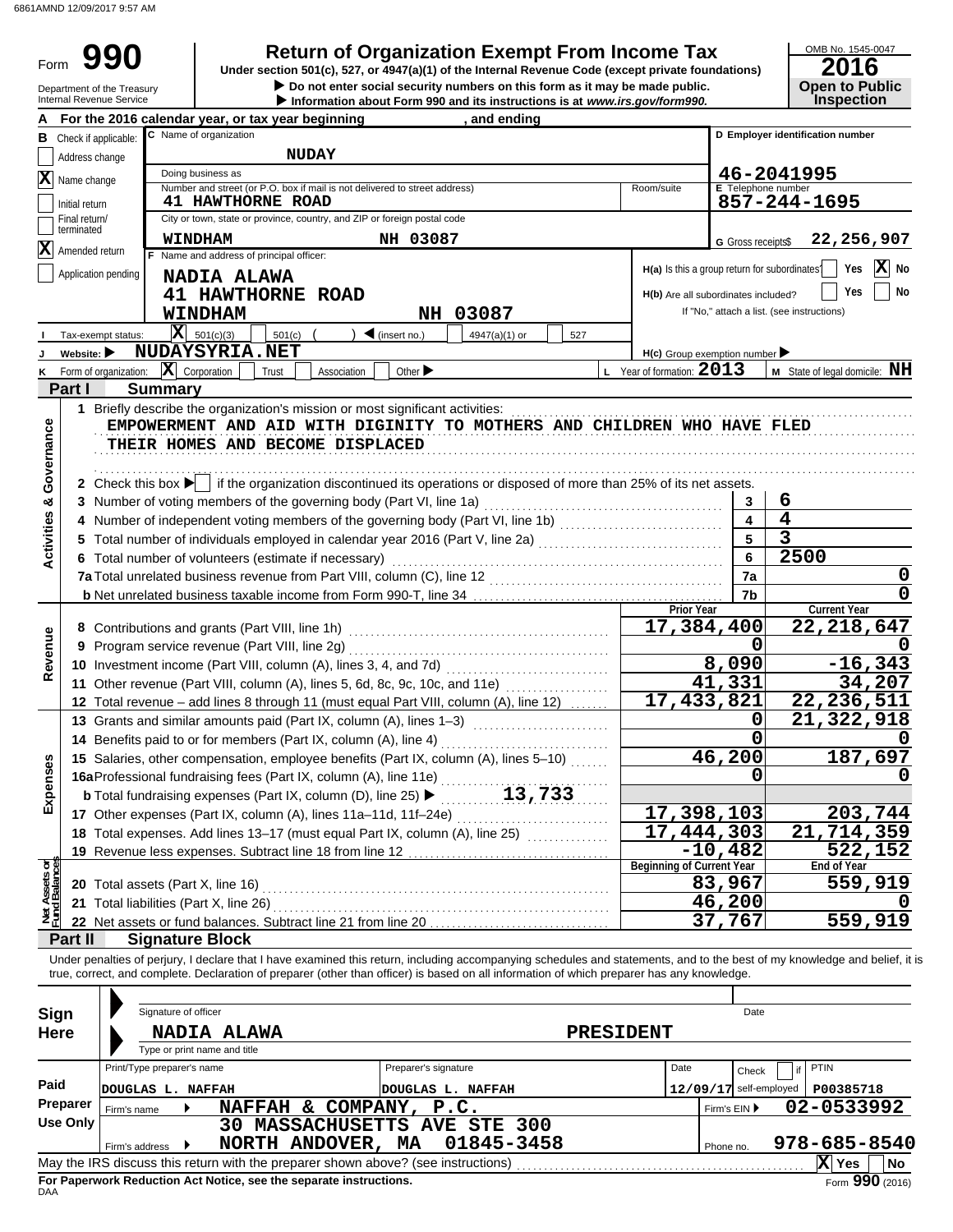|              | Form 990 (2016) NUDAY                                                       |                                                                                                                                                                                                                                                                                                   | 46-2041995    | Page 2                |
|--------------|-----------------------------------------------------------------------------|---------------------------------------------------------------------------------------------------------------------------------------------------------------------------------------------------------------------------------------------------------------------------------------------------|---------------|-----------------------|
|              | Part III                                                                    | <b>Statement of Program Service Accomplishments</b>                                                                                                                                                                                                                                               |               |                       |
|              |                                                                             |                                                                                                                                                                                                                                                                                                   |               |                       |
| $1 \quad$    | Briefly describe the organization's mission:<br>THE US TO SYRIAN FAMILIES.  | NUDAY SYRIA IS FOCUSED ON EMPOWERMENT AND AID WITH DIGNITY TO MOTHERS AND<br>CHILDREN AS WELL AS ON BUILDING BRIDGES OF UNDERSTANDING FROM FAMILIES IN                                                                                                                                            |               |                       |
| $\mathbf{2}$ | prior Form 990 or 990-EZ?                                                   | Did the organization undertake any significant program services during the year which were not listed on the                                                                                                                                                                                      |               | Yes $\overline{X}$ No |
|              | If "Yes," describe these new services on Schedule O.                        |                                                                                                                                                                                                                                                                                                   |               |                       |
| 3            | services?                                                                   | Did the organization cease conducting, or make significant changes in how it conducts, any program                                                                                                                                                                                                |               | Yes $\overline{X}$ No |
| 4            | If "Yes," describe these changes on Schedule O.                             | Describe the organization's program service accomplishments for each of its three largest program services, as measured by                                                                                                                                                                        |               |                       |
|              |                                                                             | expenses. Section 501(c)(3) and 501(c)(4) organizations are required to report the amount of grants and allocations to others,                                                                                                                                                                    |               |                       |
|              | the total expenses, and revenue, if any, for each program service reported. |                                                                                                                                                                                                                                                                                                   |               |                       |
|              | 4a (Code:<br>NORTHERN SYRIA.                                                | ) (Expenses $$21,638,943$ including grants of $$21,322,918$ ) (Revenue \$)<br>NUDAY SYRIA SENDS CONTAINERS OF CLOTHES, BEDDING, FOOD, MEDICAL<br>EQUIPMENT, MEDICAL SUPPLIES AND OTHER ITEMS SUCH AS TOYS AND HYGIENE<br>PRODUCTS TO CIVILIAN MOTHERS, CHILDREN AND HOSPITALS SERVING ALL SYRIANS |               | ΙN                    |
|              |                                                                             |                                                                                                                                                                                                                                                                                                   |               |                       |
|              |                                                                             |                                                                                                                                                                                                                                                                                                   |               |                       |
|              |                                                                             |                                                                                                                                                                                                                                                                                                   |               |                       |
|              |                                                                             |                                                                                                                                                                                                                                                                                                   |               |                       |
|              |                                                                             |                                                                                                                                                                                                                                                                                                   |               |                       |
|              |                                                                             |                                                                                                                                                                                                                                                                                                   |               |                       |
|              | 4b (Code:                                                                   |                                                                                                                                                                                                                                                                                                   |               |                       |
|              |                                                                             |                                                                                                                                                                                                                                                                                                   |               |                       |
|              |                                                                             |                                                                                                                                                                                                                                                                                                   |               |                       |
|              |                                                                             |                                                                                                                                                                                                                                                                                                   |               |                       |
|              |                                                                             |                                                                                                                                                                                                                                                                                                   |               |                       |
|              |                                                                             |                                                                                                                                                                                                                                                                                                   |               |                       |
|              |                                                                             |                                                                                                                                                                                                                                                                                                   |               |                       |
|              |                                                                             |                                                                                                                                                                                                                                                                                                   |               |                       |
|              |                                                                             |                                                                                                                                                                                                                                                                                                   |               |                       |
|              |                                                                             |                                                                                                                                                                                                                                                                                                   |               |                       |
|              | ) (Expenses \$<br>4c (Code:                                                 | including grants of\$                                                                                                                                                                                                                                                                             | ) (Revenue \$ |                       |
|              |                                                                             |                                                                                                                                                                                                                                                                                                   |               |                       |
|              |                                                                             |                                                                                                                                                                                                                                                                                                   |               |                       |
|              |                                                                             |                                                                                                                                                                                                                                                                                                   |               |                       |
|              |                                                                             |                                                                                                                                                                                                                                                                                                   |               |                       |
|              |                                                                             |                                                                                                                                                                                                                                                                                                   |               |                       |
|              |                                                                             |                                                                                                                                                                                                                                                                                                   |               |                       |
|              |                                                                             |                                                                                                                                                                                                                                                                                                   |               |                       |
|              |                                                                             |                                                                                                                                                                                                                                                                                                   |               |                       |
|              |                                                                             |                                                                                                                                                                                                                                                                                                   |               |                       |
|              |                                                                             |                                                                                                                                                                                                                                                                                                   |               |                       |
|              | 4d Other program services (Describe in Schedule O.)                         |                                                                                                                                                                                                                                                                                                   |               |                       |
|              | (Expenses \$                                                                | including grants of\$<br>21,638,943                                                                                                                                                                                                                                                               | (Revenue \$   |                       |
|              | 4e Total program service expenses                                           |                                                                                                                                                                                                                                                                                                   |               |                       |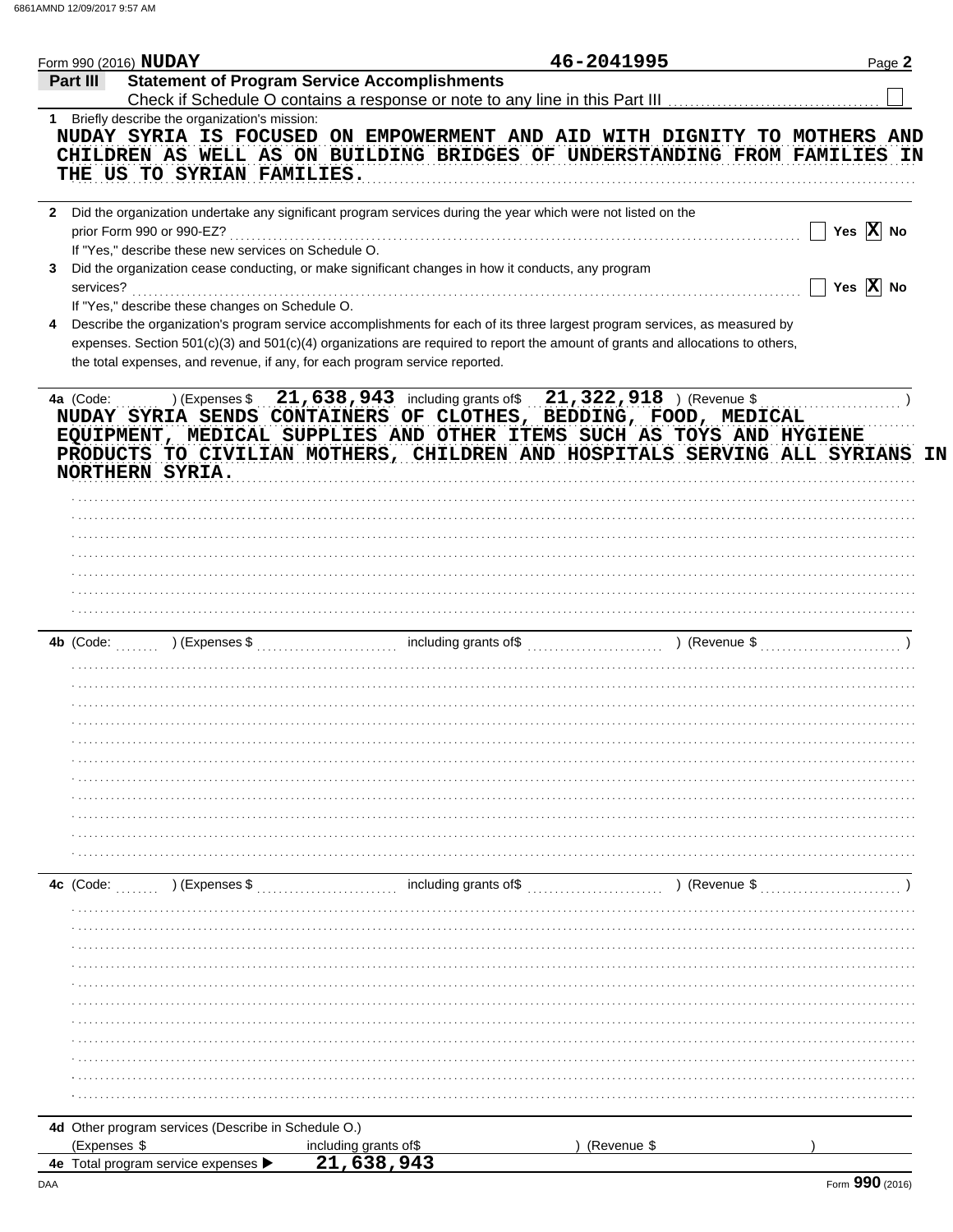|              | 46-2041995<br>Form 990 (2016) NUDAY                                                                                     |                 |             | Page 3      |
|--------------|-------------------------------------------------------------------------------------------------------------------------|-----------------|-------------|-------------|
|              | <b>Checklist of Required Schedules</b><br><b>Part IV</b>                                                                |                 |             |             |
|              |                                                                                                                         |                 |             | Yes No      |
| 1            | Is the organization described in section $501(c)(3)$ or $4947(a)(1)$ (other than a private foundation)? If "Yes,"       |                 |             |             |
|              | complete Schedule A                                                                                                     | $\mathbf{1}$    | $\mathbf X$ |             |
| $\mathbf{2}$ | Is the organization required to complete Schedule B, Schedule of Contributors (see instructions)?                       | $\overline{2}$  | $\mathbf x$ |             |
| 3            | Did the organization engage in direct or indirect political campaign activities on behalf of or in opposition to        |                 |             |             |
|              | candidates for public office? If "Yes," complete Schedule C, Part I                                                     | 3               |             | X           |
| 4            | Section 501(c)(3) organizations. Did the organization engage in lobbying activities, or have a section 501(h)           |                 |             |             |
|              |                                                                                                                         | 4               |             | X           |
| 5            | Is the organization a section $501(c)(4)$ , $501(c)(5)$ , or $501(c)(6)$ organization that receives membership dues,    |                 |             |             |
|              | assessments, or similar amounts as defined in Revenue Procedure 98-19? If "Yes," complete Schedule C,                   |                 |             |             |
|              | Part III                                                                                                                | 5               |             | X           |
| 6            | Did the organization maintain any donor advised funds or any similar funds or accounts for which donors                 |                 |             |             |
|              | have the right to provide advice on the distribution or investment of amounts in such funds or accounts? If             |                 |             |             |
|              | "Yes," complete Schedule D, Part I                                                                                      | 6               |             | X           |
| 7            | Did the organization receive or hold a conservation easement, including easements to preserve open space,               |                 |             |             |
|              | the environment, historic land areas, or historic structures? If "Yes," complete Schedule D, Part II                    | 7               |             | X           |
| 8            | Did the organization maintain collections of works of art, historical treasures, or other similar assets? If "Yes,"     |                 |             |             |
|              |                                                                                                                         | 8               |             | X           |
| 9            | Did the organization report an amount in Part X, line 21, for escrow or custodial account liability, serve as a         |                 |             |             |
|              | custodian for amounts not listed in Part X; or provide credit counseling, debt management, credit repair, or            |                 |             |             |
|              | debt negotiation services? If "Yes," complete Schedule D, Part IV                                                       | 9               |             | X           |
| 10           | Did the organization, directly or through a related organization, hold assets in temporarily restricted                 |                 |             |             |
|              | endowments, permanent endowments, or quasi-endowments? If "Yes," complete Schedule D, Part V                            | 10              |             | X           |
| 11           | If the organization's answer to any of the following questions is "Yes," then complete Schedule D, Parts VI,            |                 |             |             |
|              | VII, VIII, IX, or X as applicable.                                                                                      |                 |             |             |
|              | a Did the organization report an amount for land, buildings, and equipment in Part X, line 10? If "Yes,"                |                 |             |             |
|              |                                                                                                                         | 11a             | $\mathbf X$ |             |
|              | <b>b</b> Did the organization report an amount for investments—other securities in Part X, line 12 that is 5% or more   |                 |             |             |
|              |                                                                                                                         | 11 <sub>b</sub> |             | X           |
|              | c Did the organization report an amount for investments—program related in Part X, line 13 that is 5% or more           |                 |             |             |
|              |                                                                                                                         | 11c             |             | X           |
|              | d Did the organization report an amount for other assets in Part X, line 15 that is 5% or more of its total assets      |                 |             |             |
|              | reported in Part X, line 16? If "Yes," complete Schedule D, Part IX                                                     | 11d             | X           |             |
| е            | Did the organization report an amount for other liabilities in Part X, line 25? If "Yes," complete Schedule D, Part X   | 11e             |             | $\mathbf x$ |
|              | Did the organization's separate or consolidated financial statements for the tax year include a footnote that addresses |                 |             |             |
|              | the organization's liability for uncertain tax positions under FIN 48 (ASC 740)? If "Yes," complete Schedule D, Part X  | 11f             | X           |             |
|              | 12a Did the organization obtain separate, independent audited financial statements for the tax year? If "Yes," complete |                 |             |             |
|              |                                                                                                                         | 12a             | X           |             |
|              | <b>b</b> Was the organization included in consolidated, independent audited financial statements for the tax year? If   |                 |             |             |
|              | "Yes," and if the organization answered "No" to line 12a, then completing Schedule D, Parts XI and XII is optional      | 12 <sub>b</sub> |             | X           |
| 13           |                                                                                                                         | 13              |             | $\mathbf X$ |
| 14a          |                                                                                                                         | 14a             | $\mathbf X$ |             |
| b            | Did the organization have aggregate revenues or expenses of more than \$10,000 from grantmaking,                        |                 |             |             |
|              | fundraising, business, investment, and program service activities outside the United States, or aggregate               |                 |             |             |
|              | foreign investments valued at \$100,000 or more? If "Yes," complete Schedule F, Parts I and IV [[[[[[[[[[[[[[[[         | 14 <sub>b</sub> | $\mathbf X$ |             |
| 15           | Did the organization report on Part IX, column (A), line 3, more than \$5,000 of grants or other assistance to or       |                 |             |             |
|              | for any foreign organization? If "Yes," complete Schedule F, Parts II and IV                                            | 15              |             | X           |
| 16           | Did the organization report on Part IX, column (A), line 3, more than \$5,000 of aggregate grants or other              |                 |             |             |
|              | assistance to or for foreign individuals? If "Yes," complete Schedule F, Parts III and IV                               | 16              | X           |             |
| 17           | Did the organization report a total of more than \$15,000 of expenses for professional fundraising services on          |                 |             |             |
|              |                                                                                                                         | 17              |             | X           |
| 18           | Did the organization report more than \$15,000 total of fundraising event gross income and contributions on             |                 |             |             |
|              | Part VIII, lines 1c and 8a? If "Yes," complete Schedule G, Part II                                                      | 18              | X           |             |
| 19           | Did the organization report more than \$15,000 of gross income from gaming activities on Part VIII, line 9a?            |                 |             |             |
|              |                                                                                                                         | 19              |             | X           |

Form **990** (2016)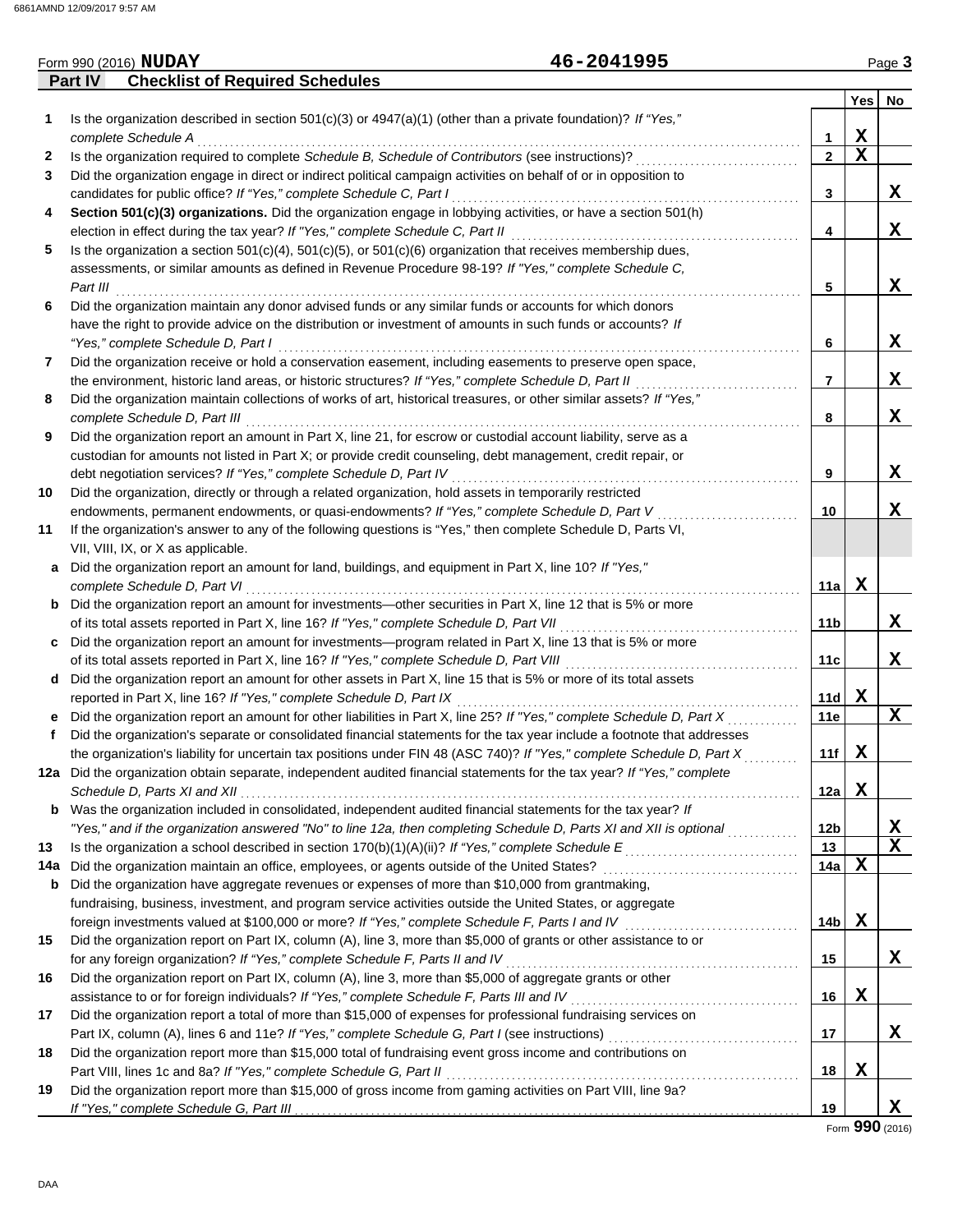|     | <b>Checklist of Required Schedules (continued)</b><br>Part IV                                                                          |                 |             |    |
|-----|----------------------------------------------------------------------------------------------------------------------------------------|-----------------|-------------|----|
|     |                                                                                                                                        |                 | Yes         | No |
|     | 20a Did the organization operate one or more hospital facilities? If "Yes," complete Schedule H                                        | 20a             |             | x  |
| b   | If "Yes" to line 20a, did the organization attach a copy of its audited financial statements to this return?                           | 20b             |             |    |
| 21  | Did the organization report more than \$5,000 of grants or other assistance to any domestic organization or                            |                 |             |    |
|     | domestic government on Part IX, column (A), line 1? If "Yes," complete Schedule I, Parts I and II                                      | 21              |             | X  |
| 22  | Did the organization report more than \$5,000 of grants or other assistance to or for domestic individuals on                          |                 |             |    |
|     | Part IX, column (A), line 2? If "Yes," complete Schedule I, Parts I and III                                                            | 22              |             | X  |
| 23  | Did the organization answer "Yes" to Part VII, Section A, line 3, 4, or 5 about compensation of the                                    |                 |             |    |
|     | organization's current and former officers, directors, trustees, key employees, and highest compensated                                |                 |             |    |
|     | employees? If "Yes," complete Schedule J                                                                                               | 23              |             | X  |
|     | 24a Did the organization have a tax-exempt bond issue with an outstanding principal amount of more than                                |                 |             |    |
|     | \$100,000 as of the last day of the year, that was issued after December 31, 2002? If "Yes," answer lines 24b                          |                 |             |    |
|     | through 24d and complete Schedule K. If "No," go to line 25a                                                                           | 24a             |             | X  |
| b   | Did the organization invest any proceeds of tax-exempt bonds beyond a temporary period exception?                                      | 24b             |             |    |
| c   | Did the organization maintain an escrow account other than a refunding escrow at any time during the year                              |                 |             |    |
|     | to defease any tax-exempt bonds?                                                                                                       | 24c             |             |    |
| d   | Did the organization act as an "on behalf of" issuer for bonds outstanding at any time during the year?                                | 24d             |             |    |
|     | 25a Section 501(c)(3), 501(c)(4), and 501(c)(29) organizations. Did the organization engage in an excess benefit                       |                 |             |    |
|     | transaction with a disqualified person during the year? If "Yes," complete Schedule L, Part I                                          | 25a             |             | X  |
| b   | Is the organization aware that it engaged in an excess benefit transaction with a disqualified person in a prior                       |                 |             |    |
|     | year, and that the transaction has not been reported on any of the organization's prior Forms 990 or 990-EZ?                           |                 |             |    |
|     | If "Yes," complete Schedule L, Part I                                                                                                  | 25 <sub>b</sub> |             | X  |
| 26  | Did the organization report any amount on Part X, line 5, 6, or 22 for receivables from or payables to any                             |                 |             |    |
|     | current or former officers, directors, trustees, key employees, highest compensated employees, or                                      |                 |             |    |
|     | disqualified persons? If "Yes," complete Schedule L, Part II                                                                           | 26              |             | X  |
| 27  | Did the organization provide a grant or other assistance to an officer, director, trustee, key employee,                               |                 |             |    |
|     | substantial contributor or employee thereof, a grant selection committee member, or to a 35% controlled                                |                 |             |    |
|     | entity or family member of any of these persons? If "Yes," complete Schedule L, Part III                                               | 27              |             | X  |
| 28  | Was the organization a party to a business transaction with one of the following parties (see Schedule L,                              |                 |             |    |
|     | Part IV instructions for applicable filing thresholds, conditions, and exceptions):                                                    |                 |             |    |
| а   | A current or former officer, director, trustee, or key employee? If "Yes," complete Schedule L, Part IV                                | 28a             |             | X  |
| b   | A family member of a current or former officer, director, trustee, or key employee? If "Yes," complete                                 |                 |             | X  |
|     | Schedule L, Part IV<br>An entity of which a current or former officer, director, trustee, or key employee (or a family member thereof) | 28b             |             |    |
| c   | was an officer, director, trustee, or direct or indirect owner? If "Yes," complete Schedule L, Part IV                                 | 28c             |             | X  |
|     | Did the organization receive more than \$25,000 in non-cash contributions? If "Yes," complete Schedule M                               | 29              | $\mathbf x$ |    |
| 29  | Did the organization receive contributions of art, historical treasures, or other similar assets, or qualified                         |                 |             |    |
|     | conservation contributions? If "Yes," complete Schedule M                                                                              | 30              |             | X  |
| 31  | Did the organization liquidate, terminate, or dissolve and cease operations? If "Yes," complete Schedule N,                            |                 |             |    |
|     | Part I                                                                                                                                 | 31              |             | X  |
| 32  | Did the organization sell, exchange, dispose of, or transfer more than 25% of its net assets? If "Yes,"                                |                 |             |    |
|     | complete Schedule N, Part II                                                                                                           | 32              |             | X  |
| 33  | Did the organization own 100% of an entity disregarded as separate from the organization under Regulations                             |                 |             |    |
|     | sections 301.7701-2 and 301.7701-3? If "Yes," complete Schedule R, Part I                                                              | 33              |             | X  |
| 34  | Was the organization related to any tax-exempt or taxable entity? If "Yes," complete Schedule R, Parts II, III,                        |                 |             |    |
|     | or IV, and Part V, line 1                                                                                                              | 34              |             | X  |
| 35a | Did the organization have a controlled entity within the meaning of section 512(b)(13)?                                                | <b>35a</b>      |             | X  |
| b   | If "Yes" to line 35a, did the organization receive any payment from or engage in any transaction with a                                |                 |             |    |
|     | controlled entity within the meaning of section 512(b)(13)? If "Yes," complete Schedule R, Part V, line 2                              | 35b             |             |    |
| 36  | Section 501(c)(3) organizations. Did the organization make any transfers to an exempt non-charitable                                   |                 |             |    |
|     | related organization? If "Yes," complete Schedule R, Part V, line 2                                                                    | 36              |             | X  |
| 37  | Did the organization conduct more than 5% of its activities through an entity that is not a related organization                       |                 |             |    |
|     | and that is treated as a partnership for federal income tax purposes? If "Yes," complete Schedule R,                                   |                 |             |    |
|     | Part VI                                                                                                                                | 37              |             | X  |
| 38  | Did the organization complete Schedule O and provide explanations in Schedule O for Part VI, lines 11b and                             |                 |             |    |
|     | 19? Note. All Form 990 filers are required to complete Schedule O.                                                                     | 38              | X           |    |
|     |                                                                                                                                        |                 | $\sim$      |    |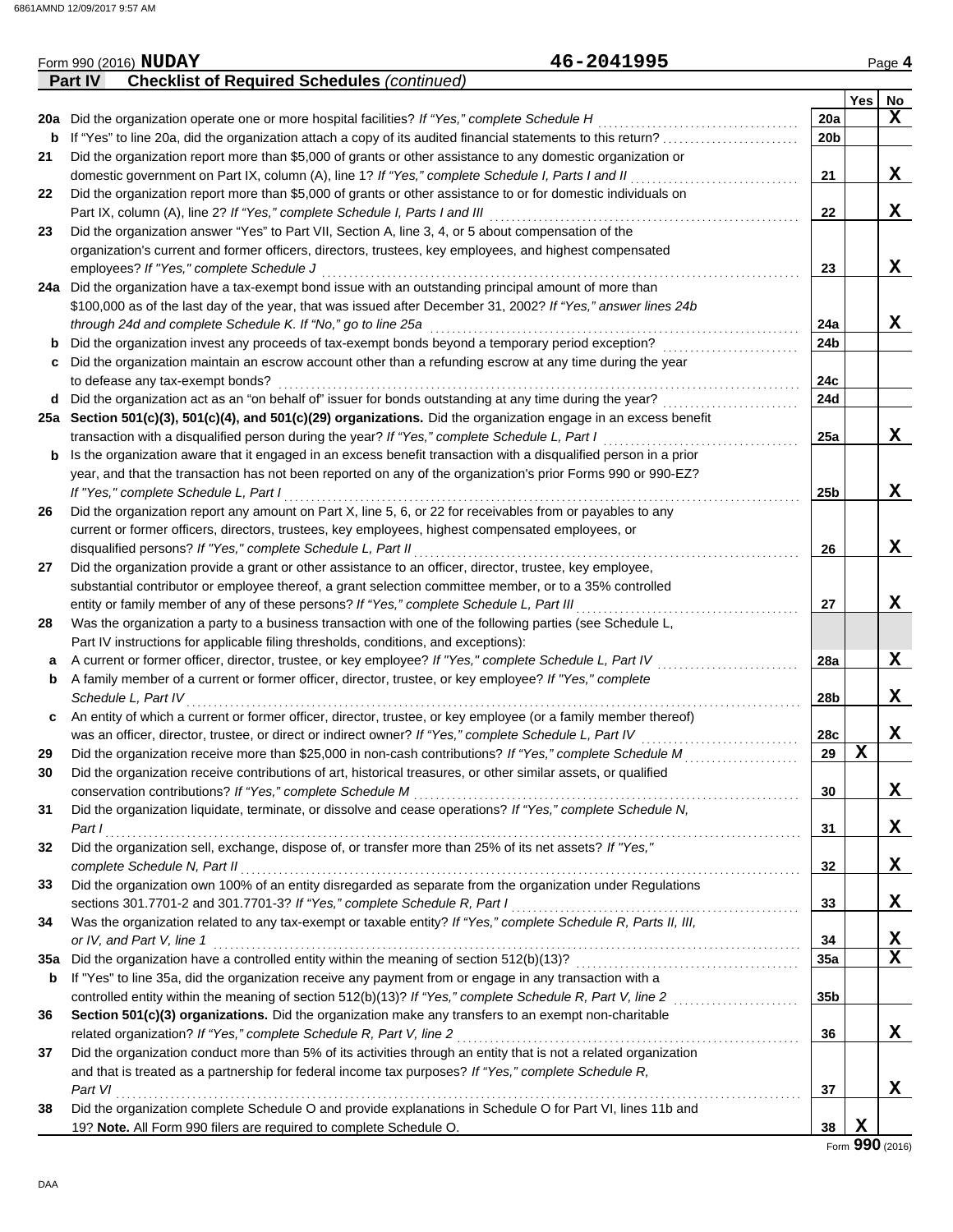|     | Form 990 (2016) NUDAY                                                                                                                                                                                           | 46-2041995 |                 |                                                                                                                       |                 |     | Page 5          |
|-----|-----------------------------------------------------------------------------------------------------------------------------------------------------------------------------------------------------------------|------------|-----------------|-----------------------------------------------------------------------------------------------------------------------|-----------------|-----|-----------------|
|     | <b>Statements Regarding Other IRS Filings and Tax Compliance</b><br>Part V                                                                                                                                      |            |                 |                                                                                                                       |                 |     |                 |
|     | Check if Schedule O contains a response or note to any line in this Part V.                                                                                                                                     |            |                 |                                                                                                                       |                 |     |                 |
|     |                                                                                                                                                                                                                 |            |                 |                                                                                                                       |                 | Yes | No              |
| 1a  | Enter the number reported in Box 3 of Form 1096. Enter -0- if not applicable                                                                                                                                    |            | 1a              | $\mathbf 1$<br>$\Omega$                                                                                               |                 |     |                 |
| b   | Enter the number of Forms W-2G included in line 1a. Enter -0- if not applicable                                                                                                                                 |            | 1 <sub>b</sub>  |                                                                                                                       |                 |     |                 |
| c   | Did the organization comply with backup withholding rules for reportable payments to vendors and                                                                                                                |            |                 |                                                                                                                       |                 |     |                 |
|     | reportable gaming (gambling) winnings to prize winners?                                                                                                                                                         |            |                 |                                                                                                                       | 1c              | X   |                 |
| 2a  | Enter the number of employees reported on Form W-3, Transmittal of Wage and Tax                                                                                                                                 |            |                 | 3                                                                                                                     |                 |     |                 |
|     | Statements, filed for the calendar year ending with or within the year covered by this return<br>If at least one is reported on line 2a, did the organization file all required federal employment tax returns? |            | 2a              |                                                                                                                       | 2b              | X   |                 |
| b   | Note. If the sum of lines 1a and 2a is greater than 250, you may be required to e-file (see instructions)                                                                                                       |            |                 |                                                                                                                       |                 |     |                 |
| За  | Did the organization have unrelated business gross income of \$1,000 or more during the year?                                                                                                                   |            |                 |                                                                                                                       | 3a              |     | x               |
| b   | If "Yes," has it filed a Form 990-T for this year? If "No" to line 3b, provide an explanation in Schedule O                                                                                                     |            |                 |                                                                                                                       | 3b              |     |                 |
| 4a  | At any time during the calendar year, did the organization have an interest in, or a signature or other authority                                                                                               |            |                 |                                                                                                                       |                 |     |                 |
|     | over, a financial account in a foreign country (such as a bank account, securities account, or other financial                                                                                                  |            |                 |                                                                                                                       |                 |     |                 |
|     | account)?                                                                                                                                                                                                       |            |                 |                                                                                                                       | 4a              |     | X               |
| b   | If "Yes," enter the name of the foreign country: ▶                                                                                                                                                              |            |                 |                                                                                                                       |                 |     |                 |
|     | See instructions for filing requirements for FinCEN Form 114, Report of Foreign Bank and Financial Accounts                                                                                                     |            |                 |                                                                                                                       |                 |     |                 |
|     | (FBAR).                                                                                                                                                                                                         |            |                 |                                                                                                                       |                 |     |                 |
| 5a  | Was the organization a party to a prohibited tax shelter transaction at any time during the tax year?                                                                                                           |            |                 |                                                                                                                       | 5a              |     | X               |
| b   | Did any taxable party notify the organization that it was or is a party to a prohibited tax shelter transaction?                                                                                                |            |                 |                                                                                                                       | 5b              |     | х               |
| c   | If "Yes" to line 5a or 5b, did the organization file Form 8886-T?                                                                                                                                               |            |                 |                                                                                                                       | 5c              |     |                 |
| 6a  | Does the organization have annual gross receipts that are normally greater than \$100,000, and did the                                                                                                          |            |                 |                                                                                                                       |                 |     |                 |
|     | organization solicit any contributions that were not tax deductible as charitable contributions?                                                                                                                |            |                 |                                                                                                                       | 6a              |     | x               |
| b   | If "Yes," did the organization include with every solicitation an express statement that such contributions or                                                                                                  |            |                 |                                                                                                                       |                 |     |                 |
|     | gifts were not tax deductible?                                                                                                                                                                                  |            |                 |                                                                                                                       | 6b              |     |                 |
| 7   | Organizations that may receive deductible contributions under section 170(c).                                                                                                                                   |            |                 |                                                                                                                       |                 |     |                 |
| а   | Did the organization receive a payment in excess of \$75 made partly as a contribution and partly for goods                                                                                                     |            |                 |                                                                                                                       |                 |     |                 |
|     | and services provided to the payor?                                                                                                                                                                             |            |                 |                                                                                                                       | 7a              |     |                 |
| b   | If "Yes," did the organization notify the donor of the value of the goods or services provided?                                                                                                                 |            |                 |                                                                                                                       | 7b              |     |                 |
| c   | Did the organization sell, exchange, or otherwise dispose of tangible personal property for which it was                                                                                                        |            |                 |                                                                                                                       |                 |     |                 |
|     | required to file Form 8282?<br>If "Yes," indicate the number of Forms 8282 filed during the year                                                                                                                |            | 7d              |                                                                                                                       | 7c              |     |                 |
| d   | Did the organization receive any funds, directly or indirectly, to pay premiums on a personal benefit contract?                                                                                                 |            |                 |                                                                                                                       | 7e              |     |                 |
| е   | Did the organization, during the year, pay premiums, directly or indirectly, on a personal benefit contract?                                                                                                    |            |                 |                                                                                                                       | 7f              |     |                 |
|     | If the organization received a contribution of qualified intellectual property, did the organization file Form 8899 as required?                                                                                |            |                 |                                                                                                                       | 7g              |     |                 |
| n   | If the organization received a contribution of cars, boats, airplanes, or other vehicles, did the organization file a Form 1098-C?                                                                              |            |                 |                                                                                                                       | 7 <sub>h</sub>  |     |                 |
| 8   | Sponsoring organizations maintaining donor advised funds. Did a donor advised fund maintained by the                                                                                                            |            |                 |                                                                                                                       |                 |     |                 |
|     | sponsoring organization have excess business holdings at any time during the year?                                                                                                                              |            |                 | <u> 1986 - Jan Barbarat, martin da shekara ta 1986 - An tsa a tsa a tsa a tsa a tsa a tsa a tsa a tsa a tsa a tsa</u> | 8               |     |                 |
| 9   | Sponsoring organizations maintaining donor advised funds.                                                                                                                                                       |            |                 |                                                                                                                       |                 |     |                 |
| a   | Did the sponsoring organization make any taxable distributions under section 4966?                                                                                                                              |            |                 |                                                                                                                       | 9a              |     |                 |
| b   | Did the sponsoring organization make a distribution to a donor, donor advisor, or related person?                                                                                                               |            |                 |                                                                                                                       | 9b              |     |                 |
| 10  | Section 501(c)(7) organizations. Enter:                                                                                                                                                                         |            |                 |                                                                                                                       |                 |     |                 |
| a   | Initiation fees and capital contributions included on Part VIII, line 12                                                                                                                                        |            | 10a             |                                                                                                                       |                 |     |                 |
| b   | Gross receipts, included on Form 990, Part VIII, line 12, for public use of club facilities                                                                                                                     |            | 10 <sub>b</sub> |                                                                                                                       |                 |     |                 |
| 11  | Section 501(c)(12) organizations. Enter:                                                                                                                                                                        |            |                 |                                                                                                                       |                 |     |                 |
| а   | Gross income from members or shareholders                                                                                                                                                                       |            | 11a             |                                                                                                                       |                 |     |                 |
| b   | Gross income from other sources (Do not net amounts due or paid to other sources                                                                                                                                |            |                 |                                                                                                                       |                 |     |                 |
|     | against amounts due or received from them.)                                                                                                                                                                     |            | 11 <sub>b</sub> |                                                                                                                       |                 |     |                 |
| 12a | Section 4947(a)(1) non-exempt charitable trusts. Is the organization filing Form 990 in lieu of Form 1041?                                                                                                      |            |                 |                                                                                                                       | 12a             |     |                 |
| b   | If "Yes," enter the amount of tax-exempt interest received or accrued during the year                                                                                                                           |            | 12 <sub>b</sub> |                                                                                                                       |                 |     |                 |
| 13  | Section 501(c)(29) qualified nonprofit health insurance issuers.                                                                                                                                                |            |                 |                                                                                                                       | 13a             |     |                 |
| a   | Is the organization licensed to issue qualified health plans in more than one state?<br>Note. See the instructions for additional information the organization must report on Schedule O.                       |            |                 |                                                                                                                       |                 |     |                 |
| b   | Enter the amount of reserves the organization is required to maintain by the states in which                                                                                                                    |            |                 |                                                                                                                       |                 |     |                 |
|     | the organization is licensed to issue qualified health plans                                                                                                                                                    |            | 13 <sub>b</sub> |                                                                                                                       |                 |     |                 |
| c   | Enter the amount of reserves on hand                                                                                                                                                                            |            | 13 <sub>c</sub> |                                                                                                                       |                 |     |                 |
| 14a | Did the organization receive any payments for indoor tanning services during the tax year?                                                                                                                      |            |                 |                                                                                                                       | 14a             |     | X               |
| b   | If "Yes," has it filed a Form 720 to report these payments? If "No," provide an explanation in Schedule O                                                                                                       |            |                 |                                                                                                                       | 14 <sub>b</sub> |     |                 |
| DAA |                                                                                                                                                                                                                 |            |                 |                                                                                                                       |                 |     | Form 990 (2016) |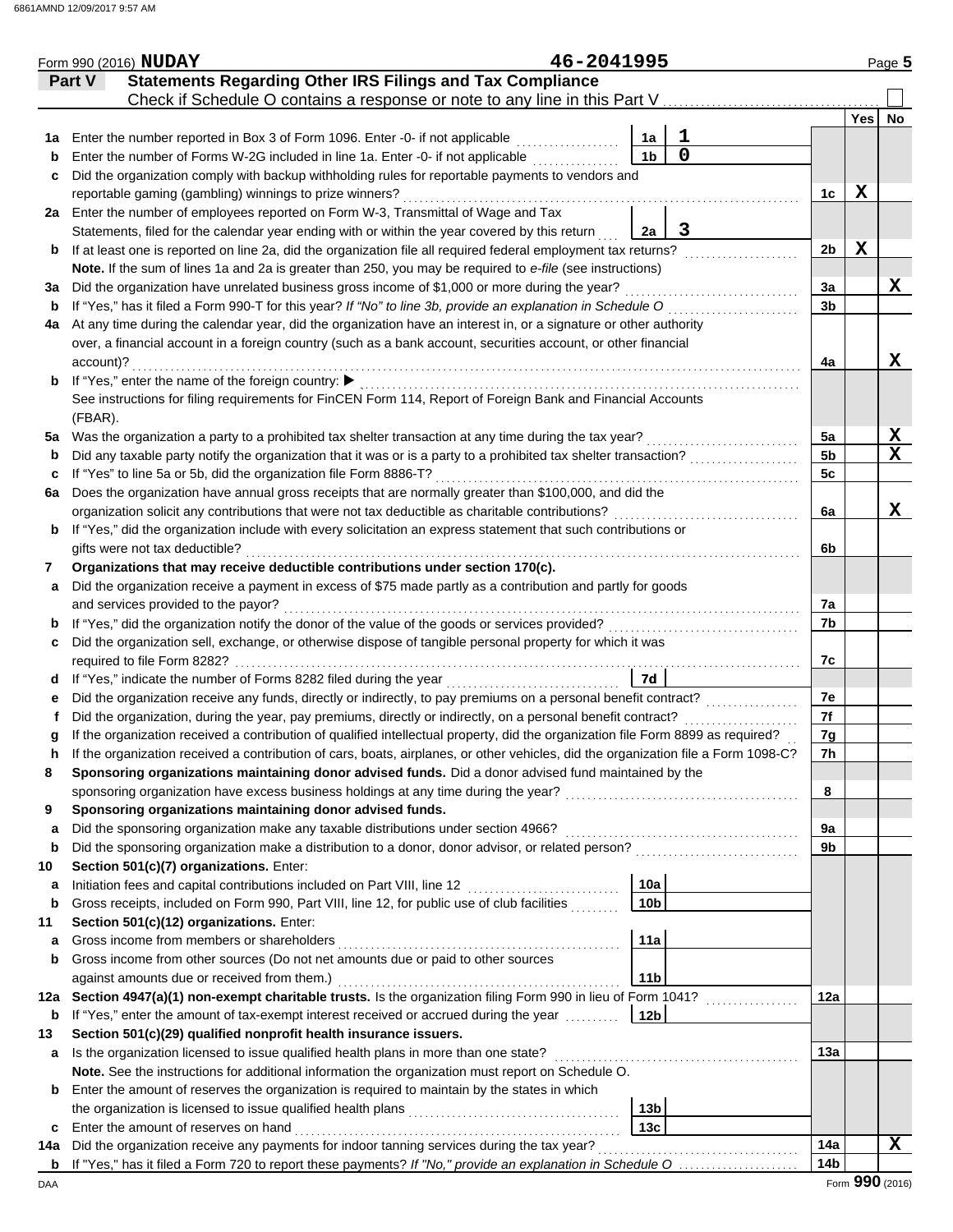|     | 46-2041995<br>Form 990 (2016) NUDAY                                                                                                                                                      |                 |             | Page $6$    |
|-----|------------------------------------------------------------------------------------------------------------------------------------------------------------------------------------------|-----------------|-------------|-------------|
|     | Governance, Management, and Disclosure For each "Yes" response to lines 2 through 7b below, and for a "No"<br><b>Part VI</b>                                                             |                 |             |             |
|     | response to line 8a, 8b, or 10b below, describe the circumstances, processes, or changes in Schedule O. See instructions.                                                                |                 |             |             |
|     |                                                                                                                                                                                          |                 |             | $ {\bf X} $ |
|     | <b>Section A. Governing Body and Management</b>                                                                                                                                          |                 |             |             |
|     |                                                                                                                                                                                          |                 | Yes         | No          |
| 1a  | 6<br>Enter the number of voting members of the governing body at the end of the tax year<br>1a                                                                                           |                 |             |             |
|     | If there are material differences in voting rights among members of the governing body, or                                                                                               |                 |             |             |
|     | if the governing body delegated broad authority to an executive committee or similar                                                                                                     |                 |             |             |
|     | committee, explain in Schedule O.                                                                                                                                                        |                 |             |             |
| b   | 4<br>1 <sub>b</sub><br>Enter the number of voting members included in line 1a, above, who are independent                                                                                |                 |             |             |
| 2   | Did any officer, director, trustee, or key employee have a family relationship or a business relationship with                                                                           |                 |             |             |
|     | any other officer, director, trustee, or key employee?                                                                                                                                   | 2               | X           |             |
| 3   | Did the organization delegate control over management duties customarily performed by or under the direct                                                                                |                 |             |             |
|     | supervision of officers, directors, or trustees, or key employees to a management company or other person?                                                                               | 3               |             | X           |
| 4   | Did the organization make any significant changes to its governing documents since the prior Form 990 was filed?                                                                         | 4               |             | X           |
| 5   | Did the organization become aware during the year of a significant diversion of the organization's assets?                                                                               | 5               |             | X           |
| 6   | Did the organization have members or stockholders?                                                                                                                                       | 6               |             | $\mathbf x$ |
| 7a  | Did the organization have members, stockholders, or other persons who had the power to elect or appoint                                                                                  |                 |             |             |
|     | one or more members of the governing body?                                                                                                                                               | 7a              |             | X           |
| b   | Are any governance decisions of the organization reserved to (or subject to approval by) members,                                                                                        |                 |             |             |
|     | stockholders, or persons other than the governing body?                                                                                                                                  | 7b              |             | x           |
| 8   | Did the organization contemporaneously document the meetings held or written actions undertaken during the year by the following:                                                        |                 |             |             |
| a   | The governing body?                                                                                                                                                                      | 8a              | X           |             |
| b   | Each committee with authority to act on behalf of the governing body?                                                                                                                    | 8b              | $\mathbf X$ |             |
| 9   | Is there any officer, director, trustee, or key employee listed in Part VII, Section A, who cannot be reached at                                                                         |                 |             |             |
|     | the organization's mailing address? If "Yes," provide the names and addresses in Schedule O                                                                                              |                 |             | X           |
|     | Section B. Policies (This Section B requests information about policies not required by the Internal Revenue Code.                                                                       |                 |             |             |
|     |                                                                                                                                                                                          |                 | Yes         | No          |
|     |                                                                                                                                                                                          | 10a             |             | X           |
| 10a | Did the organization have local chapters, branches, or affiliates?                                                                                                                       |                 |             |             |
| b   | If "Yes," did the organization have written policies and procedures governing the activities of such chapters,                                                                           |                 |             |             |
|     | affiliates, and branches to ensure their operations are consistent with the organization's exempt purposes?                                                                              | 10 <sub>b</sub> | $\mathbf X$ |             |
|     | 11a Has the organization provided a complete copy of this Form 990 to all members of its governing body before filing the form?                                                          | 11a             |             |             |
| b   | Describe in Schedule O the process, if any, used by the organization to review this Form 990.                                                                                            |                 |             |             |
| 12a | Did the organization have a written conflict of interest policy? If "No," go to line 13                                                                                                  | 12a             | X           |             |
| b   | Were officers, directors, or trustees, and key employees required to disclose annually interests that could give rise to conflicts?                                                      | 12 <sub>b</sub> | $\mathbf x$ |             |
|     | Did the organization regularly and consistently monitor and enforce compliance with the policy? If "Yes,"                                                                                |                 |             |             |
|     | describe in Schedule O how this was done                                                                                                                                                 | 12c             | X           |             |
| 13  | Did the organization have a written whistleblower policy?                                                                                                                                | 13              | $\mathbf X$ |             |
| 14  | Did the organization have a written document retention and destruction policy?                                                                                                           | 14              | $\mathbf x$ |             |
| 15  | Did the process for determining compensation of the following persons include a review and approval by                                                                                   |                 |             |             |
|     | independent persons, comparability data, and contemporaneous substantiation of the deliberation and decision?                                                                            |                 |             |             |
| a   | The organization's CEO, Executive Director, or top management official<br>and a complete the contract of the complete the complete the complete the complete the complete the complete t | 15a             | $\mathbf X$ |             |
| b   | Other officers or key employees of the organization                                                                                                                                      | 15 <sub>b</sub> |             | X           |
|     | If "Yes" to line 15a or 15b, describe the process in Schedule O (see instructions).                                                                                                      |                 |             |             |
|     | 16a Did the organization invest in, contribute assets to, or participate in a joint venture or similar arrangement                                                                       |                 |             |             |
|     | with a taxable entity during the year?                                                                                                                                                   | 16a             | X           |             |
| b   | If "Yes," did the organization follow a written policy or procedure requiring the organization to evaluate its                                                                           |                 |             |             |
|     | participation in joint venture arrangements under applicable federal tax law, and take steps to safeguard the                                                                            |                 |             |             |
|     |                                                                                                                                                                                          | 16 <sub>b</sub> | X           |             |
|     | <b>Section C. Disclosure</b>                                                                                                                                                             |                 |             |             |
| 17  | List the states with which a copy of this Form 990 is required to be filed ▶ NH                                                                                                          |                 |             |             |
| 18  | Section 6104 requires an organization to make its Forms 1023 (or 1024 if applicable), 990, and 990-T (Section 501(c)(3)s only)                                                           |                 |             |             |
|     | available for public inspection. Indicate how you made these available. Check all that apply.                                                                                            |                 |             |             |
|     | Own website $ \mathbf{X} $ Another's website $ \mathbf{X} $ Upon request<br>Other (explain in Schedule O)                                                                                |                 |             |             |
| 19  | Describe in Schedule O whether (and if so, how) the organization made its governing documents, conflict of interest policy, and                                                          |                 |             |             |
|     | financial statements available to the public during the tax year.                                                                                                                        |                 |             |             |
| 20  | State the name, address, and telephone number of the person who possesses the organization's books and records: ▶                                                                        |                 |             |             |
|     | 302 BROADWAY<br>BOOKKEEPING & BUSINESS SERVICES                                                                                                                                          |                 |             |             |
|     | MA 01844<br>978-794-1919<br><b>METHUEN</b>                                                                                                                                               |                 |             |             |

 $\blacksquare$   $\blacksquare$   $\blacksquare$   $\blacksquare$   $\blacksquare$   $\blacksquare$   $\blacksquare$   $\blacksquare$   $\blacksquare$   $\blacksquare$   $\blacksquare$   $\blacksquare$   $\blacksquare$   $\blacksquare$   $\blacksquare$   $\blacksquare$   $\blacksquare$   $\blacksquare$   $\blacksquare$   $\blacksquare$   $\blacksquare$   $\blacksquare$   $\blacksquare$   $\blacksquare$   $\blacksquare$   $\blacksquare$   $\blacksquare$   $\blacksquare$   $\blacksquare$   $\blacksquare$   $\blacksquare$   $\blacks$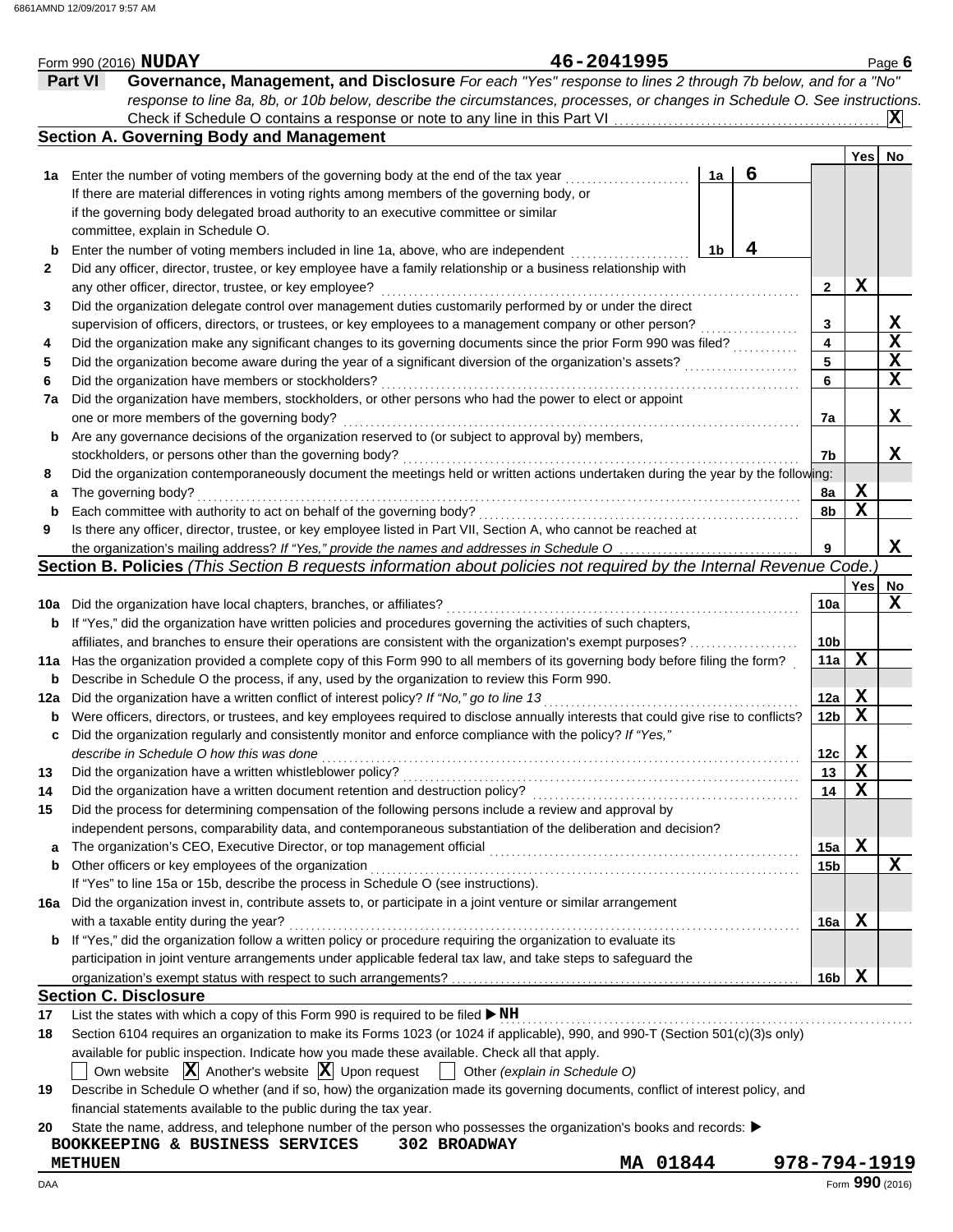|                          | Form 990 (2016) NUDAY                                                                                                                                                                                                                                                      | 46-2041995<br>Page 7 |
|--------------------------|----------------------------------------------------------------------------------------------------------------------------------------------------------------------------------------------------------------------------------------------------------------------------|----------------------|
| <b>Part VII</b>          | Compensation of Officers, Directors, Trustees, Key Employees, Highest Compensated Employees, and<br><b>Independent Contractors</b><br>Check if Schedule O contains a response or note to any line in this Part VII                                                         |                      |
| <b>Section A.</b>        | Officers, Directors, Trustees, Key Employees, and Highest Compensated Employees                                                                                                                                                                                            |                      |
| organization's tax year. | 1a Complete this table for all persons required to be listed. Report compensation for the calendar year ending with or within the<br>I ist all of the organization's current officers, directors, trustees (whether individuals or organizations), regardless of amount of |                      |

List all of the organization's **current** officers, directors, trustees (whether individuals or organizations), regardless of amount of ● List all of the organization's **current** officers, directors, trustees (whether indicompensation. Enter -0- in columns (D), (E), and (F) if no compensation was paid.

● List all of the organization's **current** key employees, if any. See instructions for definition of "key employee."

who received reportable compensation (Box 5 of Form W-2 and/or Box 7 of Form 1099-MISC) of more than \$100,000 from the  $\bullet$  List the organization's five **current** highest compensated employees (other than an officer, director, trustee, or key employee)<br>a received reportable compensation (Box 5 of Form  $M-2$  and/or Box 7 of Form 1000-MISC)

organization and any related organizations.

List all of the organization's **former** officers, key employees, and highest compensated employees who received more than • List all of the organization's **former** officers, key employees, and highest compensate \$100,000 of reportable compensation from the organization and any related organizations.

• List all of the organization's **former directors or trustees** that received, in the capacity as a former director or trustee of the organization, more than \$10,000 of reportable compensation from the organization and any related organizations. List persons in the following order: individual trustees or directors; institutional trustees; officers; key employees; highest compensated employees; and former such persons.

Check this box if neither the organization nor any related organization compensated any current officer, director, or trustee.

| (A)<br>Name and Title               | (B)<br>Average<br>hours per<br>week<br>(list any               |                                   | (C)<br>Position<br>(do not check more than one<br>box, unless person is both an<br>officer and a director/trustee) |             |              |                                 |        | (D)<br>Reportable<br>compensation<br>from<br>the | (E)<br>Reportable<br>compensation from<br>related<br>organizations<br>(W-2/1099-MISC) | (F)<br>Estimated<br>amount of<br>other<br>compensation   |
|-------------------------------------|----------------------------------------------------------------|-----------------------------------|--------------------------------------------------------------------------------------------------------------------|-------------|--------------|---------------------------------|--------|--------------------------------------------------|---------------------------------------------------------------------------------------|----------------------------------------------------------|
|                                     | hours for<br>related<br>organizations<br>below dotted<br>line) | Individual trustee<br>or director | nstitutional trustee                                                                                               | Officer     | Key employee | Highest compensated<br>employee | Former | organization<br>(W-2/1099-MISC)                  |                                                                                       | from the<br>organization<br>and related<br>organizations |
| (1) NADIA ALAWA                     |                                                                |                                   |                                                                                                                    |             |              |                                 |        |                                                  |                                                                                       |                                                          |
| PRESIDENT                           | 75.00<br>0.00                                                  | $\mathbf X$                       |                                                                                                                    | $\mathbf x$ |              |                                 |        | 137,333                                          | 0                                                                                     | 0                                                        |
| (2) PATRICIA O'BRIAN                |                                                                |                                   |                                                                                                                    |             |              |                                 |        |                                                  |                                                                                       |                                                          |
|                                     | 10.00                                                          |                                   |                                                                                                                    |             |              |                                 |        |                                                  |                                                                                       |                                                          |
| <b>SECRETARY</b>                    | 0.00                                                           | $\mathbf x$                       |                                                                                                                    | $\mathbf x$ |              |                                 |        | 0                                                | 0                                                                                     | $\mathbf 0$                                              |
| (3) AIMAN ALAWA                     | 10.00                                                          |                                   |                                                                                                                    |             |              |                                 |        |                                                  |                                                                                       |                                                          |
| <b>TREASURER</b>                    | 0.00                                                           | $\mathbf x$                       |                                                                                                                    | $\mathbf x$ |              |                                 |        | 0                                                | 0                                                                                     | $\mathbf 0$                                              |
| (4) IYAD SAWAF                      |                                                                |                                   |                                                                                                                    |             |              |                                 |        |                                                  |                                                                                       |                                                          |
| <b>DIRECTOR</b>                     | 2.00<br>0.00                                                   | $\mathbf x$                       |                                                                                                                    |             |              |                                 |        | 0                                                | $\mathbf 0$                                                                           | $\mathbf 0$                                              |
| (5) ALISON MCKELLAR                 |                                                                |                                   |                                                                                                                    |             |              |                                 |        |                                                  |                                                                                       |                                                          |
|                                     | 10.00<br>0.00                                                  |                                   |                                                                                                                    |             |              |                                 |        |                                                  |                                                                                       | $\mathbf 0$                                              |
| <b>CHAIRPERSON</b><br>(6) SARAH LOY |                                                                | $\mathbf x$                       |                                                                                                                    |             |              |                                 |        | 0                                                | 0                                                                                     |                                                          |
| <b>DIRECTOR</b>                     | 2.00<br>0.00                                                   | $\mathbf x$                       |                                                                                                                    |             |              |                                 |        | 0                                                | 0                                                                                     | $\mathbf 0$                                              |
| (7)                                 |                                                                |                                   |                                                                                                                    |             |              |                                 |        |                                                  |                                                                                       |                                                          |
|                                     |                                                                |                                   |                                                                                                                    |             |              |                                 |        |                                                  |                                                                                       |                                                          |
| (8)                                 |                                                                |                                   |                                                                                                                    |             |              |                                 |        |                                                  |                                                                                       |                                                          |
|                                     |                                                                |                                   |                                                                                                                    |             |              |                                 |        |                                                  |                                                                                       |                                                          |
| (9)                                 |                                                                |                                   |                                                                                                                    |             |              |                                 |        |                                                  |                                                                                       |                                                          |
|                                     |                                                                |                                   |                                                                                                                    |             |              |                                 |        |                                                  |                                                                                       |                                                          |
| (10)                                |                                                                |                                   |                                                                                                                    |             |              |                                 |        |                                                  |                                                                                       |                                                          |
|                                     |                                                                |                                   |                                                                                                                    |             |              |                                 |        |                                                  |                                                                                       |                                                          |
| (11)                                |                                                                |                                   |                                                                                                                    |             |              |                                 |        |                                                  |                                                                                       |                                                          |
|                                     |                                                                |                                   |                                                                                                                    |             |              |                                 |        |                                                  |                                                                                       |                                                          |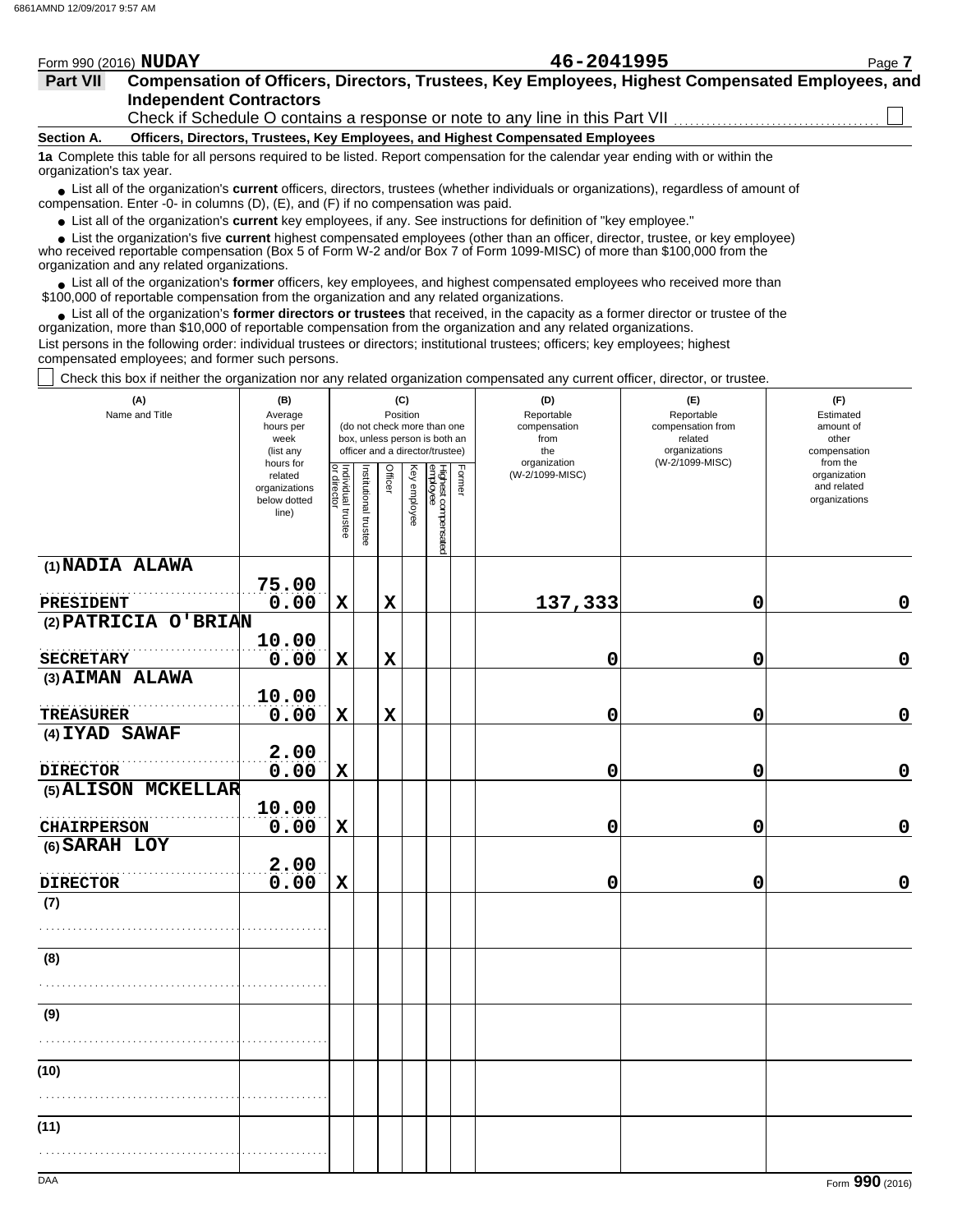|              | <b>בבעטובן</b> (טווטג) שפט ווווט ו<br><b>Part VII</b>                                                                                                                                                                                                                                                                                                                                                                                                           |                                                                |                                                                                                                                                                                                                                                                 |                      |         |              |                                 |        | 10 2011 <i>03</i><br>Section A. Officers, Directors, Trustees, Key Employees, and Highest Compensated Employees (continued) |                                |        | ı aye u                                                  |  |
|--------------|-----------------------------------------------------------------------------------------------------------------------------------------------------------------------------------------------------------------------------------------------------------------------------------------------------------------------------------------------------------------------------------------------------------------------------------------------------------------|----------------------------------------------------------------|-----------------------------------------------------------------------------------------------------------------------------------------------------------------------------------------------------------------------------------------------------------------|----------------------|---------|--------------|---------------------------------|--------|-----------------------------------------------------------------------------------------------------------------------------|--------------------------------|--------|----------------------------------------------------------|--|
|              | (A)<br>Name and title                                                                                                                                                                                                                                                                                                                                                                                                                                           | (B)<br>Average<br>hours per<br>week<br>(list any               | (C)<br>(D)<br>(F)<br>Position<br>Reportable<br>Reportable<br>(do not check more than one<br>compensation from<br>compensation<br>box, unless person is both an<br>related<br>from<br>officer and a director/trustee)<br>the<br>organizations<br>(W-2/1099-MISC) |                      |         |              |                                 |        |                                                                                                                             |                                |        |                                                          |  |
|              |                                                                                                                                                                                                                                                                                                                                                                                                                                                                 | hours for<br>related<br>organizations<br>below dotted<br>line) | Individual t<br>or director<br>Itustee                                                                                                                                                                                                                          | nstitutional trustee | Officer | Key employee | Highest compensatec<br>employee | Former | organization<br>(W-2/1099-MISC)                                                                                             |                                |        | from the<br>organization<br>and related<br>organizations |  |
|              |                                                                                                                                                                                                                                                                                                                                                                                                                                                                 |                                                                |                                                                                                                                                                                                                                                                 |                      |         |              |                                 |        |                                                                                                                             |                                |        |                                                          |  |
|              |                                                                                                                                                                                                                                                                                                                                                                                                                                                                 |                                                                |                                                                                                                                                                                                                                                                 |                      |         |              |                                 |        |                                                                                                                             |                                |        |                                                          |  |
|              |                                                                                                                                                                                                                                                                                                                                                                                                                                                                 |                                                                |                                                                                                                                                                                                                                                                 |                      |         |              |                                 |        |                                                                                                                             |                                |        |                                                          |  |
|              |                                                                                                                                                                                                                                                                                                                                                                                                                                                                 |                                                                |                                                                                                                                                                                                                                                                 |                      |         |              |                                 |        |                                                                                                                             |                                |        |                                                          |  |
|              |                                                                                                                                                                                                                                                                                                                                                                                                                                                                 |                                                                |                                                                                                                                                                                                                                                                 |                      |         |              |                                 |        |                                                                                                                             |                                |        |                                                          |  |
|              |                                                                                                                                                                                                                                                                                                                                                                                                                                                                 |                                                                |                                                                                                                                                                                                                                                                 |                      |         |              |                                 |        |                                                                                                                             |                                |        |                                                          |  |
|              |                                                                                                                                                                                                                                                                                                                                                                                                                                                                 |                                                                |                                                                                                                                                                                                                                                                 |                      |         |              |                                 |        |                                                                                                                             |                                |        |                                                          |  |
|              |                                                                                                                                                                                                                                                                                                                                                                                                                                                                 |                                                                |                                                                                                                                                                                                                                                                 |                      |         |              |                                 |        |                                                                                                                             |                                |        |                                                          |  |
| c<br>d<br>2  | 1b Sub-total<br>Total from continuation sheets to Part VII, Section A<br>Total (add lines 1b and 1c)<br>Total number of individuals (including but not limited to those listed above) who received more than \$100,000 of<br>reportable compensation from the organization $\blacktriangleright$ 1                                                                                                                                                              |                                                                |                                                                                                                                                                                                                                                                 |                      |         |              |                                 |        | 137,333<br>137,333                                                                                                          |                                |        |                                                          |  |
| 3<br>4       | Did the organization list any former officer, director, or trustee, key employee, or highest compensated<br>For any individual listed on line 1a, is the sum of reportable compensation and other compensation from the<br>organization and related organizations greater than \$150,000? If "Yes," complete Schedule J for such<br>individual<br>Did any person listed on line 1a receive or accrue compensation from any unrelated organization or individual |                                                                |                                                                                                                                                                                                                                                                 |                      |         |              |                                 |        |                                                                                                                             |                                | 3<br>4 | Yes<br>No.<br>X<br>X                                     |  |
| 5            |                                                                                                                                                                                                                                                                                                                                                                                                                                                                 |                                                                |                                                                                                                                                                                                                                                                 |                      |         |              |                                 |        |                                                                                                                             |                                | 5      | X                                                        |  |
| 1            | <b>Section B. Independent Contractors</b><br>Complete this table for your five highest compensated independent contractors that received more than \$100,000 of<br>compensation from the organization. Report compensation for the calendar year ending with or within the organization's tax year.                                                                                                                                                             |                                                                |                                                                                                                                                                                                                                                                 |                      |         |              |                                 |        |                                                                                                                             |                                |        |                                                          |  |
|              |                                                                                                                                                                                                                                                                                                                                                                                                                                                                 | (A)<br>Name and business address                               |                                                                                                                                                                                                                                                                 |                      |         |              |                                 |        |                                                                                                                             | (B)<br>Description of services |        | (C)<br>Compensation                                      |  |
|              |                                                                                                                                                                                                                                                                                                                                                                                                                                                                 |                                                                |                                                                                                                                                                                                                                                                 |                      |         |              |                                 |        |                                                                                                                             |                                |        |                                                          |  |
|              |                                                                                                                                                                                                                                                                                                                                                                                                                                                                 |                                                                |                                                                                                                                                                                                                                                                 |                      |         |              |                                 |        |                                                                                                                             |                                |        |                                                          |  |
| $\mathbf{2}$ | Total number of independent contractors (including but not limited to those listed above) who                                                                                                                                                                                                                                                                                                                                                                   |                                                                |                                                                                                                                                                                                                                                                 |                      |         |              |                                 |        |                                                                                                                             |                                |        |                                                          |  |
|              | received more than \$100,000 of compensation from the organization ▶                                                                                                                                                                                                                                                                                                                                                                                            |                                                                |                                                                                                                                                                                                                                                                 |                      |         |              |                                 |        |                                                                                                                             | 0                              |        |                                                          |  |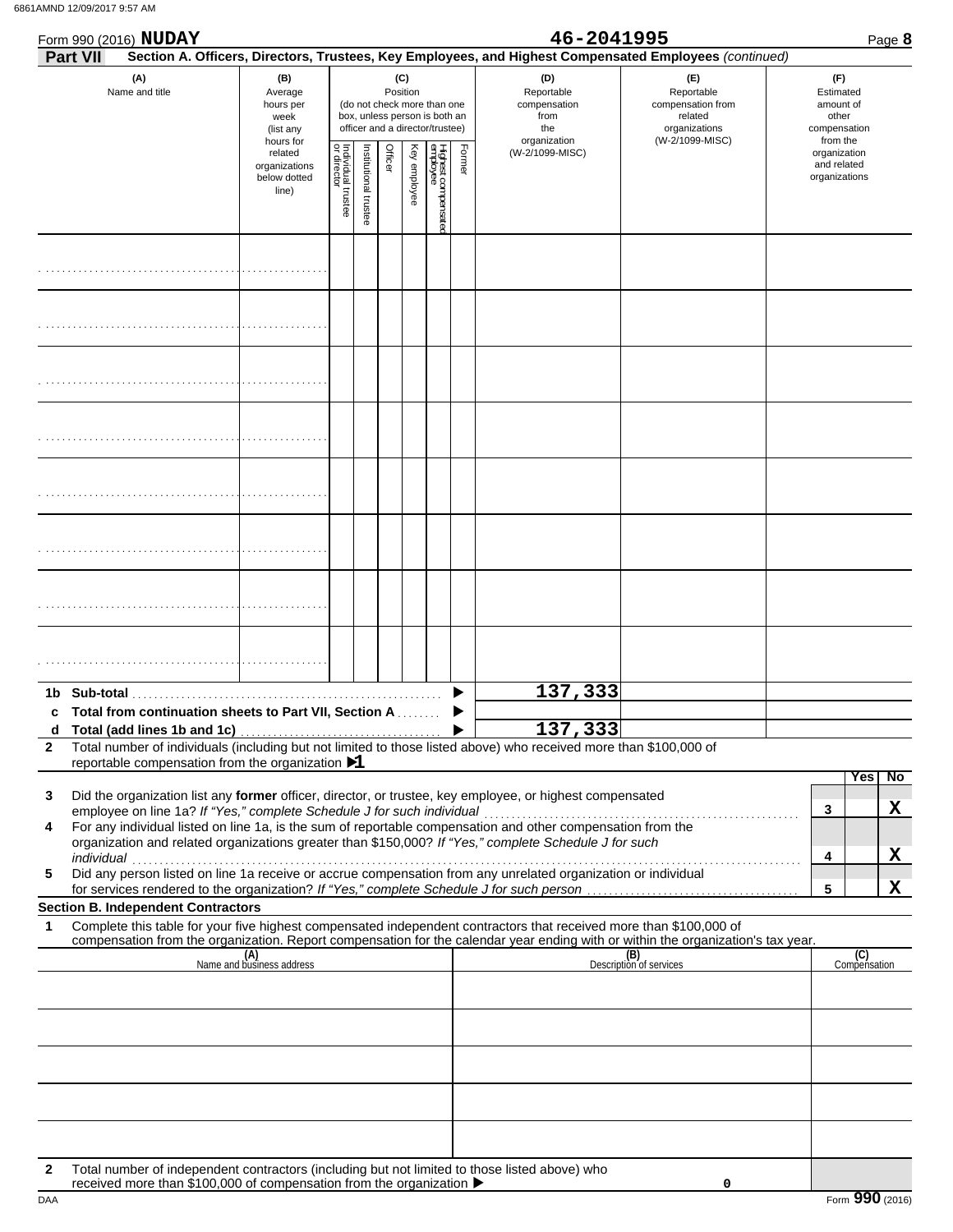|                                                          | Form 990 (2016) NUDAY                                                                  |                |                       |                      | 46-2041995                              |                                         | Page 9                                                |
|----------------------------------------------------------|----------------------------------------------------------------------------------------|----------------|-----------------------|----------------------|-----------------------------------------|-----------------------------------------|-------------------------------------------------------|
| <b>Part VIII</b>                                         | <b>Statement of Revenue</b>                                                            |                |                       |                      |                                         |                                         |                                                       |
|                                                          | Check if Schedule O contains a response or note to any line in this Part VIII          |                |                       | (A)<br>Total revenue | (B)<br>Related or<br>exempt<br>function | (C)<br>Unrelated<br>business<br>revenue | (D)<br>Revenue<br>excluded from tax<br>under sections |
|                                                          | 1a Federated campaigns                                                                 | 1a             |                       |                      | revenue                                 |                                         | 512-514                                               |
|                                                          | <b>b</b> Membership dues <i></i> .                                                     | 1b             |                       |                      |                                         |                                         |                                                       |
| <b>Program Service Revenue and Other Similar Amounts</b> | c Fundraising events                                                                   | 1 <sub>c</sub> |                       |                      |                                         |                                         |                                                       |
|                                                          | d Related organizations                                                                | 1d             |                       |                      |                                         |                                         |                                                       |
|                                                          | a a a a a<br><b>e</b> Government grants (contributions)                                | 1e             |                       |                      |                                         |                                         |                                                       |
|                                                          | f All other contributions, gifts, grants,                                              |                |                       |                      |                                         |                                         |                                                       |
|                                                          | and similar amounts not included above                                                 | 1f             | 22, 218, 647          |                      |                                         |                                         |                                                       |
|                                                          | <b>g</b> Noncash contributions included in lines 1a-1f: $$ \overline{19,904,951}$      |                |                       |                      |                                         |                                         |                                                       |
|                                                          | h Total. Add lines 1a-1f                                                               |                |                       | 22, 218, 647         |                                         |                                         |                                                       |
|                                                          |                                                                                        |                | <b>Busn. Code</b>     |                      |                                         |                                         |                                                       |
| 2a                                                       |                                                                                        |                |                       |                      |                                         |                                         |                                                       |
| b                                                        |                                                                                        |                |                       |                      |                                         |                                         |                                                       |
| c                                                        |                                                                                        |                |                       |                      |                                         |                                         |                                                       |
| d                                                        |                                                                                        |                |                       |                      |                                         |                                         |                                                       |
| е                                                        |                                                                                        |                |                       |                      |                                         |                                         |                                                       |
|                                                          | f All other program service revenue                                                    |                |                       |                      |                                         |                                         |                                                       |
|                                                          |                                                                                        |                | ▶                     |                      |                                         |                                         |                                                       |
| 3                                                        | Investment income (including dividends, interest,                                      |                |                       | $-16, 343$           | $-16,343$                               |                                         |                                                       |
|                                                          | and other similar amounts)                                                             |                | ▶                     |                      |                                         |                                         |                                                       |
| 4                                                        | Income from investment of tax-exempt bond proceed                                      |                |                       |                      |                                         |                                         |                                                       |
| 5                                                        | (i) Real                                                                               |                | (ii) Personal         |                      |                                         |                                         |                                                       |
|                                                          | 6a Gross rents                                                                         |                |                       |                      |                                         |                                         |                                                       |
|                                                          | $\mathbf b$ Less: rental exps.                                                         |                |                       |                      |                                         |                                         |                                                       |
|                                                          | <b>c</b> Rental inc. or (loss)                                                         |                |                       |                      |                                         |                                         |                                                       |
|                                                          |                                                                                        |                | ▶                     |                      |                                         |                                         |                                                       |
|                                                          | <b>7a</b> Gross amount from<br>(i) Securities                                          |                | (ii) Other            |                      |                                         |                                         |                                                       |
|                                                          | sales of assets<br>other than inventor                                                 |                |                       |                      |                                         |                                         |                                                       |
|                                                          | <b>b</b> Less: cost or other                                                           |                |                       |                      |                                         |                                         |                                                       |
|                                                          | basis & sales exps                                                                     |                |                       |                      |                                         |                                         |                                                       |
|                                                          | c Gain or (loss)                                                                       |                |                       |                      |                                         |                                         |                                                       |
|                                                          |                                                                                        |                |                       |                      |                                         |                                         |                                                       |
|                                                          | 8a Gross income from fundraising events                                                |                |                       |                      |                                         |                                         |                                                       |
|                                                          | (not including \$<br>.                                                                 |                |                       |                      |                                         |                                         |                                                       |
|                                                          | of contributions reported on line 1c).                                                 |                |                       |                      |                                         |                                         |                                                       |
| <b>Other Revenue</b>                                     | See Part IV, line 18 $\ldots$ a                                                        |                | 54,603                |                      |                                         |                                         |                                                       |
|                                                          | <b>b</b> Less: direct expenses                                                         | $\mathbf{b}$   | 20,396                |                      |                                         |                                         |                                                       |
|                                                          | c Net income or (loss) from fundraising events                                         |                | $\blacktriangleright$ | 34,207               |                                         |                                         |                                                       |
|                                                          | 9a Gross income from gaming activities.                                                |                |                       |                      |                                         |                                         |                                                       |
|                                                          | See Part IV, line 19 $\ldots$ a                                                        | $\mathbf{b}$   |                       |                      |                                         |                                         |                                                       |
|                                                          | <b>b</b> Less: direct expenses $\ldots$                                                |                |                       |                      |                                         |                                         |                                                       |
|                                                          | c Net income or (loss) from gaming activities  ▶<br>10a Gross sales of inventory, less |                |                       |                      |                                         |                                         |                                                       |
|                                                          | returns and allowances  a                                                              |                |                       |                      |                                         |                                         |                                                       |
|                                                          | <b>b</b> Less: $cost$ of goods sold $\ldots$                                           | $\mathbf b$    |                       |                      |                                         |                                         |                                                       |
|                                                          | c Net income or (loss) from sales of inventory                                         |                | ▶                     |                      |                                         |                                         |                                                       |
|                                                          | Miscellaneous Revenue                                                                  |                | <b>Busn. Code</b>     |                      |                                         |                                         |                                                       |
| 11a                                                      |                                                                                        |                |                       |                      |                                         |                                         |                                                       |
| b                                                        |                                                                                        |                |                       |                      |                                         |                                         |                                                       |
| с                                                        |                                                                                        |                |                       |                      |                                         |                                         |                                                       |
|                                                          |                                                                                        |                |                       |                      |                                         |                                         |                                                       |
|                                                          | e Total. Add lines 11a-11d                                                             |                | ▶                     |                      |                                         |                                         |                                                       |

**22,236,511 -16,343 0 0**

**Total revenue.** See instructions. . . . . . . . . . . . . . . . . . . **12**

**Total.** Add lines 11a–11d . . . . . . . . . . . . . . . . . . . . . . . . . .

▶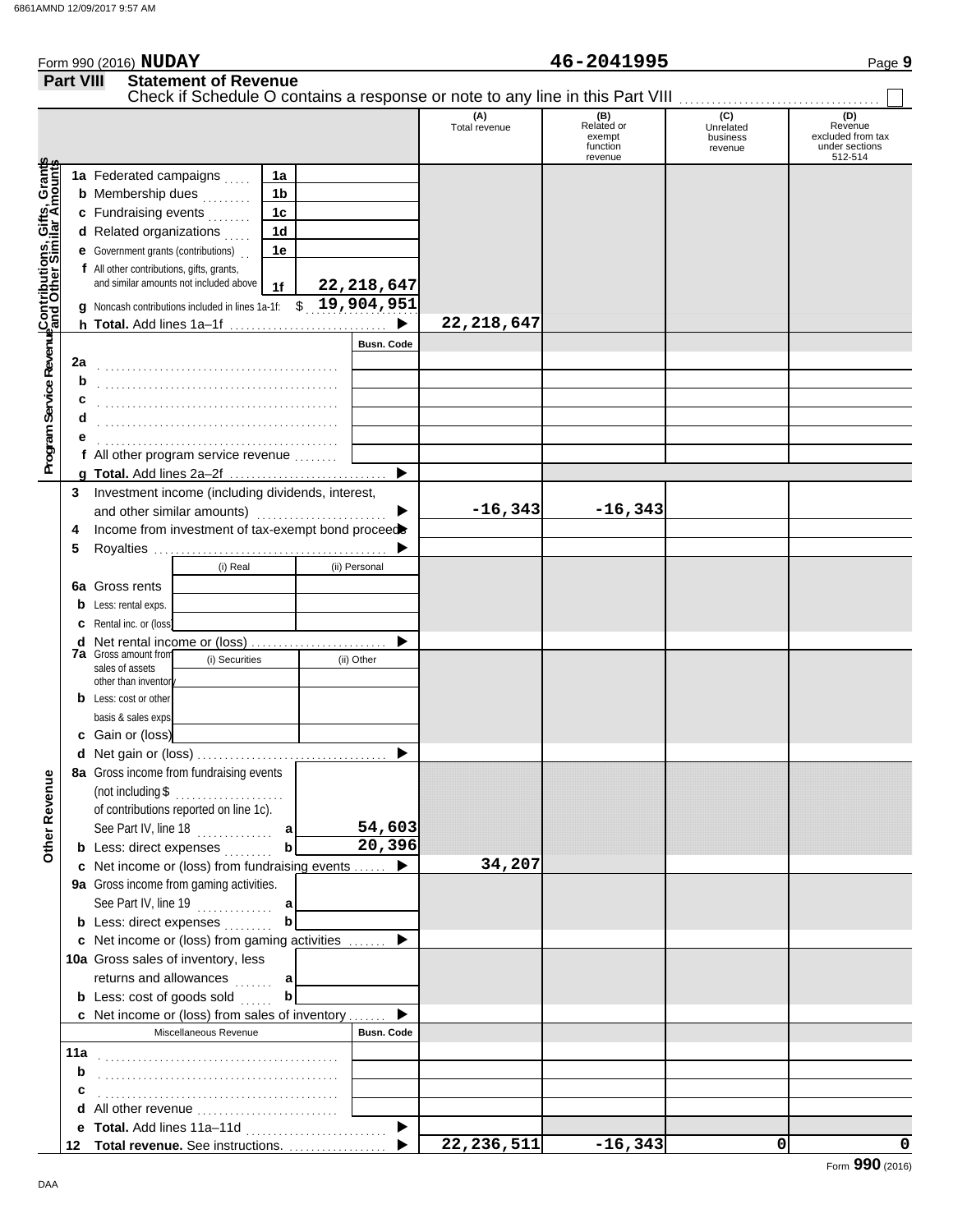|              | Form 990 (2016) NUDAY                                                                                                                                                                              |                         | 46-2041995                         |                                           | Page 10                        |
|--------------|----------------------------------------------------------------------------------------------------------------------------------------------------------------------------------------------------|-------------------------|------------------------------------|-------------------------------------------|--------------------------------|
|              | <b>Statement of Functional Expenses</b><br>Part IX                                                                                                                                                 |                         |                                    |                                           |                                |
|              | Section 501(c)(3) and 501(c)(4) organizations must complete all columns. All other organizations must complete column (A).                                                                         |                         |                                    |                                           |                                |
|              | Check if Schedule O contains a response or note to any line in this Part IX                                                                                                                        |                         |                                    |                                           |                                |
|              | Do not include amounts reported on lines 6b,<br>7b, 8b, 9b, and 10b of Part VIII.                                                                                                                  | (A)<br>Total expenses   | (B)<br>Program service<br>expenses | (C)<br>Management and<br>general expenses | (D)<br>Fundraising<br>expenses |
| 1.           | Grants and other assistance to domestic organizations                                                                                                                                              |                         |                                    |                                           |                                |
|              | and domestic governments. See Part IV, line 21                                                                                                                                                     |                         |                                    |                                           |                                |
| $\mathbf{2}$ | Grants and other assistance to domestic                                                                                                                                                            |                         |                                    |                                           |                                |
|              | individuals. See Part IV, line 22                                                                                                                                                                  |                         |                                    |                                           |                                |
| 3            | Grants and other assistance to foreign<br>organizations, foreign governments, and foreign<br>individuals. See Part IV, lines 15 and 16                                                             | 21, 322, 918            | 21,322,918                         |                                           |                                |
| 4            | Benefits paid to or for members                                                                                                                                                                    |                         |                                    |                                           |                                |
| 5            | Compensation of current officers, directors,                                                                                                                                                       |                         |                                    |                                           |                                |
|              | trustees, and key employees                                                                                                                                                                        | 137,333                 | 96,133                             | 27,467                                    | 13,733                         |
| 6            | Compensation not included above, to disqualified<br>persons (as defined under section 4958(f)(1)) and<br>persons described in section 4958(c)(3)(B)                                                |                         |                                    |                                           |                                |
| 7            | Other salaries and wages                                                                                                                                                                           | 31,074                  | 24,859                             | 6,215                                     |                                |
| 8            | Pension plan accruals and contributions (include<br>section 401(k) and 403(b) employer contributions)                                                                                              |                         |                                    |                                           |                                |
| 9            | Other employee benefits                                                                                                                                                                            |                         |                                    |                                           |                                |
| 10           | Payroll taxes                                                                                                                                                                                      | 19,290                  | 15,432                             | 3,858                                     |                                |
| 11           | Fees for services (non-employees):                                                                                                                                                                 |                         |                                    |                                           |                                |
| a            | Management                                                                                                                                                                                         |                         |                                    |                                           |                                |
| b            | Legal                                                                                                                                                                                              | $\frac{42,010}{28,738}$ | 33,608                             | 8,402                                     |                                |
|              | c Accounting $\ldots$                                                                                                                                                                              |                         | 22,990                             | 5,748                                     |                                |
|              | d Lobbying                                                                                                                                                                                         |                         |                                    |                                           |                                |
|              | e Professional fundraising services. See Part IV, line 1                                                                                                                                           |                         |                                    |                                           |                                |
|              | f Investment management fees                                                                                                                                                                       |                         |                                    |                                           |                                |
| a            | Other. (If line 11g amount exceeds 10% of line 25, column<br>(A) amount, list line 11g expenses on Schedule O.)                                                                                    | 18,955<br>21,311        | 15, 164<br>21,311                  | 3,791                                     |                                |
|              | 12 Advertising and promotion [1] [1] Advertising and promotion                                                                                                                                     | 8,167                   | 6,534                              | 1,633                                     |                                |
| 13<br>14     | Office expenses                                                                                                                                                                                    |                         |                                    |                                           |                                |
|              |                                                                                                                                                                                                    |                         |                                    |                                           |                                |
| 16           | Occupancy                                                                                                                                                                                          | 33,970                  | 31,799                             | 2,171                                     |                                |
|              | 17 Travel                                                                                                                                                                                          | 9,714                   | 9,714                              |                                           |                                |
|              | 18 Payments of travel or entertainment expenses                                                                                                                                                    |                         |                                    |                                           |                                |
|              | for any federal, state, or local public officials                                                                                                                                                  |                         |                                    |                                           |                                |
| 19           | Conferences, conventions, and meetings                                                                                                                                                             |                         |                                    |                                           |                                |
| 20           | Interest                                                                                                                                                                                           |                         |                                    |                                           |                                |
| 21           | Payments to affiliates<br>.                                                                                                                                                                        |                         |                                    |                                           |                                |
| 22           | Depreciation, depletion, and amortization                                                                                                                                                          | 2,696                   | 2,696                              |                                           |                                |
| 23           | Insurance                                                                                                                                                                                          | 8,990                   | 7,192                              | 1,798                                     |                                |
| 24           | Other expenses. Itemize expenses not covered<br>above (List miscellaneous expenses in line 24e. If                                                                                                 |                         |                                    |                                           |                                |
|              | line 24e amount exceeds 10% of line 25, column                                                                                                                                                     |                         |                                    |                                           |                                |
|              | (A) amount, list line 24e expenses on Schedule O.)                                                                                                                                                 |                         |                                    |                                           |                                |
| a            | <b>BANK &amp; MERCHANT FEES</b>                                                                                                                                                                    | 26,193                  | 26,193                             |                                           |                                |
| b            | DUES & SUBSCRIPTIONS                                                                                                                                                                               | 3,000                   | 2,400                              | 600                                       |                                |
| c            |                                                                                                                                                                                                    |                         |                                    |                                           |                                |
| d            |                                                                                                                                                                                                    |                         |                                    |                                           |                                |
|              | e All other expenses<br><u> 1990 - John Barbara, martin a</u><br>25 Total functional expenses. Add lines 1 through 24e                                                                             | 21,714,359              | 21,638,943                         | 61,683                                    | 13,733                         |
|              | 26 Joint costs. Complete this line only if the                                                                                                                                                     |                         |                                    |                                           |                                |
|              | organization reported in column (B) joint costs<br>from a combined educational campaign and<br>fundraising solicitation. Check here $\blacktriangleright$   if<br>following SOP 98-2 (ASC 958-720) |                         |                                    |                                           |                                |
| <b>DAA</b>   |                                                                                                                                                                                                    |                         |                                    |                                           | Form 990 (2016)                |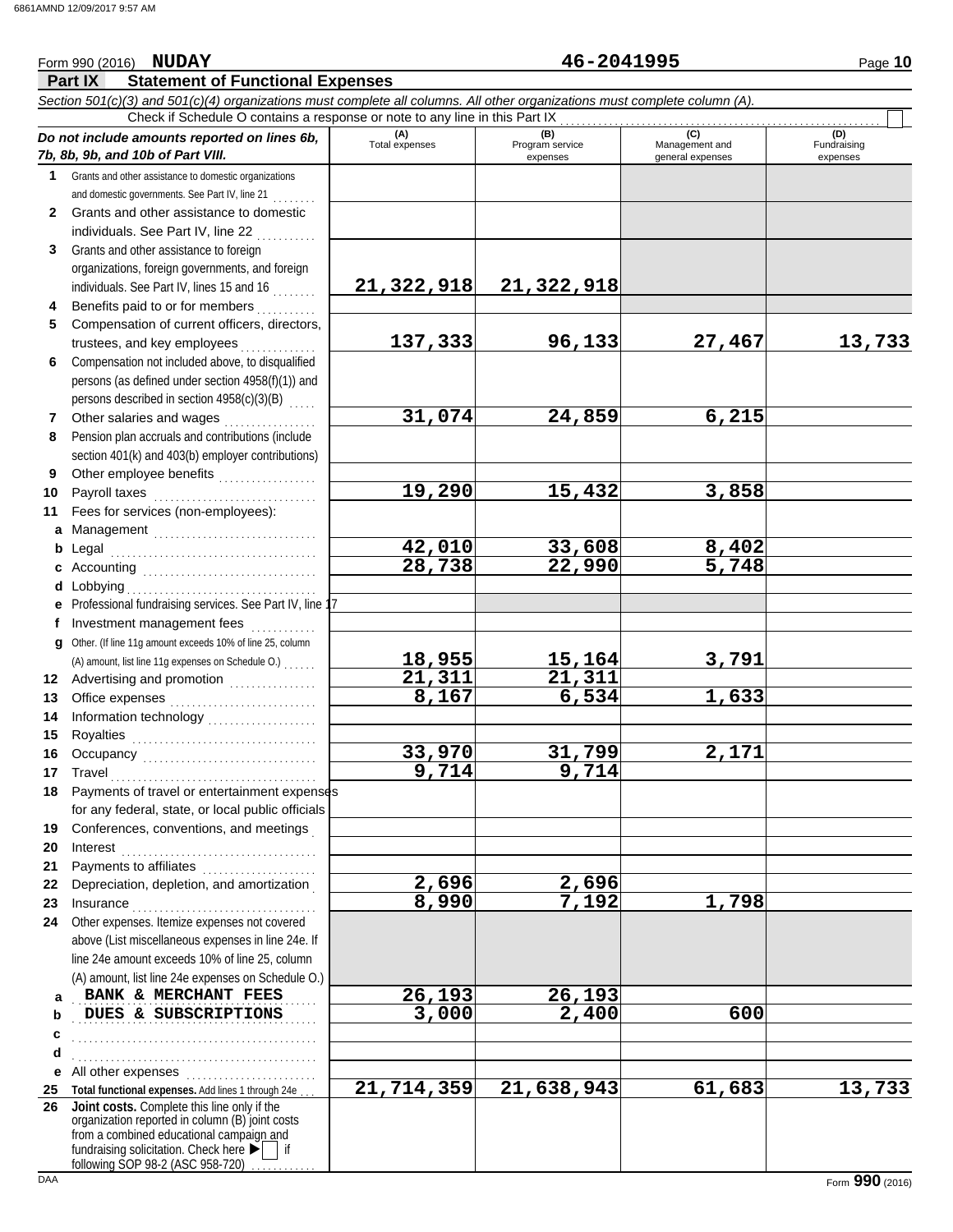|                         | Part X   | <b>Balance Sheet</b>                                                                                                                                                                                                                |                 |                         |                          |                |                    |
|-------------------------|----------|-------------------------------------------------------------------------------------------------------------------------------------------------------------------------------------------------------------------------------------|-----------------|-------------------------|--------------------------|----------------|--------------------|
|                         |          | Check if Schedule O contains a response or note to any line in this Part X                                                                                                                                                          |                 |                         |                          |                |                    |
|                         |          |                                                                                                                                                                                                                                     |                 |                         | (A)<br>Beginning of year |                | (B)<br>End of year |
|                         | 1        | Cash-non-interest bearing                                                                                                                                                                                                           |                 |                         | 69,497                   | $\mathbf{1}$   | 323,767            |
|                         | 2        |                                                                                                                                                                                                                                     |                 |                         |                          | $\mathbf{2}$   |                    |
|                         | 3        |                                                                                                                                                                                                                                     |                 |                         |                          | 3              |                    |
|                         | 4        | Accounts receivable, net                                                                                                                                                                                                            |                 |                         |                          | 4              | 40,134             |
|                         | 5        | Loans and other receivables from current and former officers, directors,                                                                                                                                                            |                 |                         |                          |                |                    |
|                         |          | trustees, key employees, and highest compensated employees.                                                                                                                                                                         |                 |                         |                          |                |                    |
|                         |          | Complete Part II of Schedule L                                                                                                                                                                                                      |                 |                         |                          | 5              |                    |
|                         | 6        | Loans and other receivables from other disqualified persons (as defined under section                                                                                                                                               |                 |                         |                          |                |                    |
|                         |          | 4958(f)(1)), persons described in section 4958(c)(3)(B), and contributing employers and                                                                                                                                             |                 |                         |                          |                |                    |
|                         |          | sponsoring organizations of section 501(c)(9) voluntary employees' beneficiary                                                                                                                                                      |                 |                         |                          |                |                    |
|                         |          | organizations (see instructions). Complete Part II of Schedule L                                                                                                                                                                    |                 |                         |                          | 6              |                    |
| Assets                  | 7        |                                                                                                                                                                                                                                     |                 |                         |                          | $\overline{7}$ |                    |
|                         | 8        | Inventories for sale or use                                                                                                                                                                                                         |                 |                         |                          | 8              |                    |
|                         | 9        | Prepaid expenses and deferred charges                                                                                                                                                                                               |                 |                         |                          | 9              |                    |
|                         |          | 10a Land, buildings, and equipment: cost or                                                                                                                                                                                         |                 |                         |                          |                |                    |
|                         |          | other basis. Complete Part VI of Schedule D  10a                                                                                                                                                                                    |                 | $\frac{121,303}{2,696}$ |                          |                |                    |
|                         |          | <b>b</b> Less: accumulated depreciation<br>.                                                                                                                                                                                        | 10 <sub>b</sub> |                         |                          | 10c            | <u> 118,607</u>    |
|                         | 11       | Investments-publicly traded securities                                                                                                                                                                                              |                 |                         | 14,470                   | 11             | 33,010             |
|                         | 12       |                                                                                                                                                                                                                                     |                 |                         |                          | 12             |                    |
|                         | 13       |                                                                                                                                                                                                                                     |                 |                         |                          | 13             |                    |
|                         | 14       | Intangible assets                                                                                                                                                                                                                   |                 |                         |                          | 14             |                    |
|                         | 15       | Other assets. See Part IV, line 11                                                                                                                                                                                                  |                 |                         |                          | 15             | 44,401<br>559,919  |
|                         | 16       |                                                                                                                                                                                                                                     |                 |                         | 83,967                   | 16             |                    |
|                         | 17       | Accounts payable and accrued expenses [[11] [11] Accounts payable and accrued expenses [[11] [11] Accounts are not approximate and accrued to the set of the set of the set of the set of the set of the set of the set of the      | 46,200          | 17                      |                          |                |                    |
|                         | 18       | Grants payable                                                                                                                                                                                                                      |                 |                         | 18                       |                |                    |
|                         | 19       | Deferred revenue <b>construction of the construction of the construction</b> of the construction of the construction of the construction of the construction of the construction of the construction of the construction of the con |                 |                         |                          | 19             |                    |
|                         | 20       | Tax-exempt bond liabilities                                                                                                                                                                                                         |                 |                         |                          | 20             |                    |
|                         | 21       | Escrow or custodial account liability. Complete Part IV of Schedule D                                                                                                                                                               |                 |                         |                          | 21             |                    |
|                         | 22       | Loans and other payables to current and former officers, directors,                                                                                                                                                                 |                 |                         |                          |                |                    |
| Liabilities             |          | trustees, key employees, highest compensated employees, and                                                                                                                                                                         |                 |                         |                          |                |                    |
|                         |          | disqualified persons. Complete Part II of Schedule L                                                                                                                                                                                |                 |                         |                          | 22             |                    |
|                         | 23       | Secured mortgages and notes payable to unrelated third parties                                                                                                                                                                      |                 |                         |                          | 23             |                    |
|                         | 24       | Unsecured notes and loans payable to unrelated third parties                                                                                                                                                                        |                 |                         |                          | 24             |                    |
|                         | 25       | Other liabilities (including federal income tax, payables to related third                                                                                                                                                          |                 |                         |                          |                |                    |
|                         |          | parties, and other liabilities not included on lines 17-24). Complete Part X                                                                                                                                                        |                 |                         |                          |                |                    |
|                         |          | of Schedule D                                                                                                                                                                                                                       |                 |                         |                          | 25             |                    |
|                         | 26       |                                                                                                                                                                                                                                     |                 |                         | 46,200                   | 26             | 0                  |
|                         |          | Organizations that follow SFAS 117 (ASC 958), check here $\blacktriangleright$ $\boxed{\text{X}}$ and                                                                                                                               |                 |                         |                          |                |                    |
|                         | 27       | complete lines 27 through 29, and lines 33 and 34.                                                                                                                                                                                  |                 |                         | 37,767                   | 27             | 479,003            |
|                         |          | Unrestricted net assets                                                                                                                                                                                                             |                 |                         |                          | 28             | 80,916             |
|                         | 28<br>29 |                                                                                                                                                                                                                                     |                 |                         |                          | 29             |                    |
|                         |          | Organizations that do not follow SFAS 117 (ASC 958), check here                                                                                                                                                                     |                 | and                     |                          |                |                    |
|                         |          | complete lines 30 through 34.                                                                                                                                                                                                       |                 |                         |                          |                |                    |
| Assets or Fund Balances | 30       | Capital stock or trust principal, or current funds                                                                                                                                                                                  |                 |                         |                          | 30             |                    |
|                         | 31       | Paid-in or capital surplus, or land, building, or equipment fund                                                                                                                                                                    |                 |                         |                          | 31             |                    |
|                         | 32       |                                                                                                                                                                                                                                     |                 |                         |                          | 32             |                    |
| $\frac{1}{2}$           | 33       | Total net assets or fund balances                                                                                                                                                                                                   |                 |                         | 37,767                   | 33             | 559,919            |
|                         | 34       |                                                                                                                                                                                                                                     |                 |                         | 83,967                   | 34             | 559,919            |
|                         |          |                                                                                                                                                                                                                                     |                 |                         |                          |                |                    |

Form **990** (2016)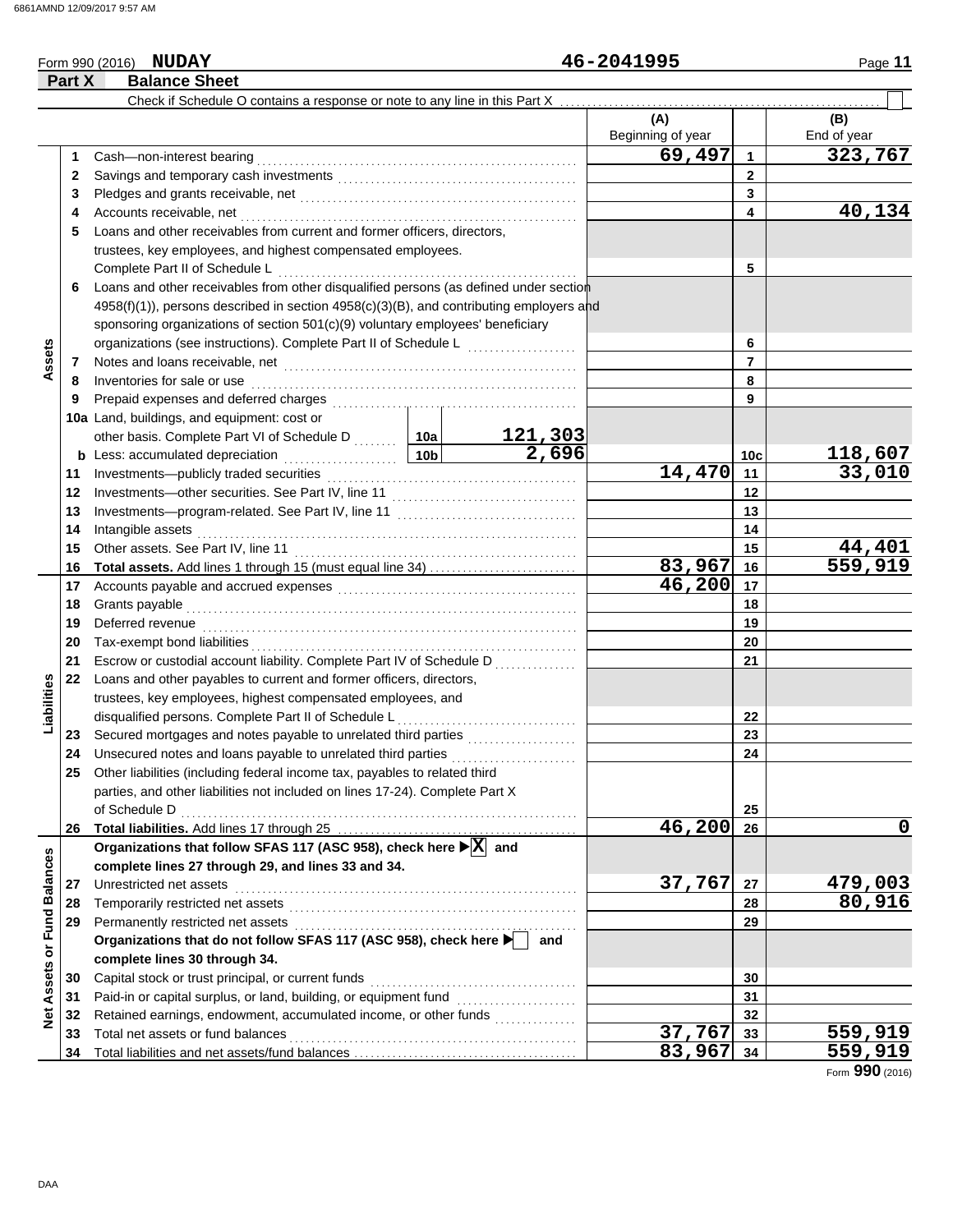|              | 46-2041995<br>Form 990 (2016) NUDAY                                                                                                                                                                                            |                  |                            |             | Page 12        |
|--------------|--------------------------------------------------------------------------------------------------------------------------------------------------------------------------------------------------------------------------------|------------------|----------------------------|-------------|----------------|
|              | <b>Reconciliation of Net Assets</b><br>Part XI                                                                                                                                                                                 |                  |                            |             |                |
|              |                                                                                                                                                                                                                                |                  |                            |             |                |
| 1            |                                                                                                                                                                                                                                | $\mathbf{1}$     | 22, 236, 511               |             |                |
| $\mathbf{2}$ |                                                                                                                                                                                                                                | $\overline{2}$   | $\overline{21}$ , 714, 359 |             |                |
| 3            |                                                                                                                                                                                                                                | $\overline{3}$   |                            |             | 522,152        |
| 4            | Net assets or fund balances at beginning of year (must equal Part X, line 33, column (A)) [[[[[[[[[[[[[[[[[[[                                                                                                                  | $\blacktriangle$ |                            |             | 37,767         |
| 5            |                                                                                                                                                                                                                                | 5                |                            |             |                |
| 6            |                                                                                                                                                                                                                                | 6                |                            |             |                |
| 7            | Investment expenses                                                                                                                                                                                                            | $\overline{7}$   |                            |             |                |
| 8            | Prior period adjustments entertainments and a series of the contract of the contract of the contract of the contract of the contract of the contract of the contract of the contract of the contract of the contract of the co | 8                |                            |             |                |
| 9            |                                                                                                                                                                                                                                | 9                |                            |             |                |
| 10           | Net assets or fund balances at end of year. Combine lines 3 through 9 (must equal Part X, line                                                                                                                                 |                  |                            |             |                |
|              | 33, column (B))                                                                                                                                                                                                                | 10               |                            |             | 559,919        |
|              | <b>Financial Statements and Reporting</b><br>Part XII                                                                                                                                                                          |                  |                            |             |                |
|              |                                                                                                                                                                                                                                |                  |                            |             | $ \mathbf{X} $ |
|              |                                                                                                                                                                                                                                |                  |                            | <b>Yes</b>  | No             |
| 1            | $ \mathbf{X} $ Accrual<br>Accounting method used to prepare the Form 990:     Cash<br>Other                                                                                                                                    |                  |                            |             |                |
|              | If the organization changed its method of accounting from a prior year or checked "Other," explain in                                                                                                                          |                  |                            |             |                |
|              | Schedule O.                                                                                                                                                                                                                    |                  |                            |             |                |
|              | 2a Were the organization's financial statements compiled or reviewed by an independent accountant?                                                                                                                             |                  | 2a                         |             | X              |
|              | If "Yes," check a box below to indicate whether the financial statements for the year were compiled or                                                                                                                         |                  |                            |             |                |
|              | reviewed on a separate basis, consolidated basis, or both:                                                                                                                                                                     |                  |                            |             |                |
|              | <b>Consolidated basis</b><br>Both consolidated and separate basis<br>Separate basis<br>$\Box$                                                                                                                                  |                  |                            |             |                |
|              | b Were the organization's financial statements audited by an independent accountant?                                                                                                                                           |                  | 2b                         | $\mathbf X$ |                |
|              | If "Yes," check a box below to indicate whether the financial statements for the year were audited on a                                                                                                                        |                  |                            |             |                |
|              | separate basis, consolidated basis, or both:                                                                                                                                                                                   |                  |                            |             |                |
|              | $ \mathbf{X} $ Separate basis<br><b>Consolidated basis</b><br>  Both consolidated and separate basis                                                                                                                           |                  |                            |             |                |
|              | c If "Yes" to line 2a or 2b, does the organization have a committee that assumes responsibility for oversight                                                                                                                  |                  |                            |             |                |
|              | of the audit, review, or compilation of its financial statements and selection of an independent accountant?                                                                                                                   |                  | 2c                         | $\mathbf X$ |                |
|              | If the organization changed either its oversight process or selection process during the tax year, explain in                                                                                                                  |                  |                            |             |                |
|              | Schedule O.                                                                                                                                                                                                                    |                  |                            |             |                |
|              | 3a As a result of a federal award, was the organization required to undergo an audit or audits as set forth in                                                                                                                 |                  |                            |             |                |
|              | the Single Audit Act and OMB Circular A-133?                                                                                                                                                                                   |                  | 3a                         |             | x              |
|              | <b>b</b> If "Yes," did the organization undergo the required audit or audits? If the organization did not undergo the                                                                                                          |                  |                            |             |                |
|              | required audit or audits, explain why in Schedule O and describe any steps taken to undergo such audits.                                                                                                                       |                  | 3 <sub>b</sub>             |             |                |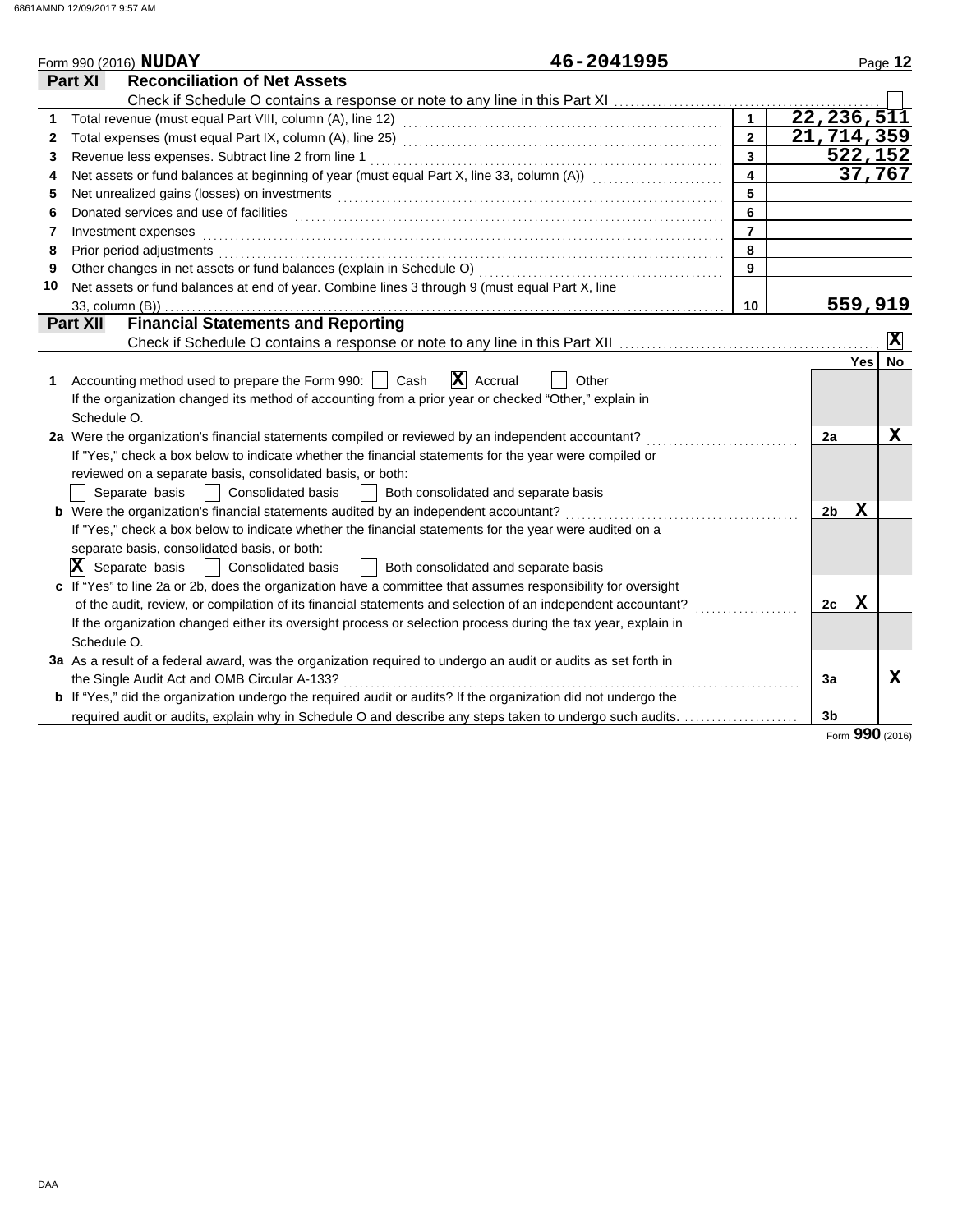|                      | <b>SCHEDULE A</b>               |                                                            | <b>Public Charity Status and Public Support</b>                                                                                                                                                                                                                 |                       |                          |                        | OMB No. 1545-0047                     |
|----------------------|---------------------------------|------------------------------------------------------------|-----------------------------------------------------------------------------------------------------------------------------------------------------------------------------------------------------------------------------------------------------------------|-----------------------|--------------------------|------------------------|---------------------------------------|
| (Form 990 or 990-EZ) |                                 |                                                            | Complete if the organization is a section 501(c)(3) organization or a section 4947(a)(1) nonexempt charitable trust.                                                                                                                                            |                       |                          |                        | 2016                                  |
|                      | Department of the Treasury      |                                                            | Attach to Form 990 or Form 990-EZ.                                                                                                                                                                                                                              | <b>Open to Public</b> |                          |                        |                                       |
|                      | <b>Internal Revenue Service</b> |                                                            | Information about Schedule A (Form 990 or 990-EZ) and its instructions is at www.irs.gov/form990.                                                                                                                                                               |                       |                          |                        | <b>Inspection</b>                     |
|                      | Name of the organization        |                                                            |                                                                                                                                                                                                                                                                 |                       |                          |                        | <b>Employer identification number</b> |
| Part I               |                                 | <b>NUDAY</b>                                               | Reason for Public Charity Status (All organizations must complete this part.) See instructions.                                                                                                                                                                 |                       |                          | 46-2041995             |                                       |
|                      |                                 |                                                            | The organization is not a private foundation because it is: (For lines 1 through 12, check only one box.)                                                                                                                                                       |                       |                          |                        |                                       |
| 1                    |                                 |                                                            | A church, convention of churches, or association of churches described in section 170(b)(1)(A)(i).                                                                                                                                                              |                       |                          |                        |                                       |
| 2                    |                                 |                                                            | A school described in section 170(b)(1)(A)(ii). (Attach Schedule E (Form 990 or 990-EZ).)                                                                                                                                                                       |                       |                          |                        |                                       |
| 3                    |                                 |                                                            | A hospital or a cooperative hospital service organization described in section 170(b)(1)(A)(iii).                                                                                                                                                               |                       |                          |                        |                                       |
| 4                    |                                 |                                                            | A medical research organization operated in conjunction with a hospital described in section 170(b)(1)(A)(iii). Enter the hospital's name,                                                                                                                      |                       |                          |                        |                                       |
| 5                    | city, and state:                |                                                            | An organization operated for the benefit of a college or university owned or operated by a governmental unit described in                                                                                                                                       |                       |                          |                        |                                       |
|                      |                                 | section 170(b)(1)(A)(iv). (Complete Part II.)              |                                                                                                                                                                                                                                                                 |                       |                          |                        |                                       |
| 6                    |                                 |                                                            | A federal, state, or local government or governmental unit described in section 170(b)(1)(A)(v).                                                                                                                                                                |                       |                          |                        |                                       |
| 7                    | $ \mathbf{x} $                  | described in section 170(b)(1)(A)(vi). (Complete Part II.) | An organization that normally receives a substantial part of its support from a governmental unit or from the general public                                                                                                                                    |                       |                          |                        |                                       |
| 8                    |                                 |                                                            | A community trust described in section 170(b)(1)(A)(vi). (Complete Part II.)                                                                                                                                                                                    |                       |                          |                        |                                       |
| 9                    | university:                     |                                                            | An agricultural research organization described in section 170(b)(1)(A)(ix) operated in conjunction with a land-grant college<br>or university or a non-land grant college of agriculture (see instructions). Enter the name, city, and state of the college or |                       |                          |                        |                                       |
| 10                   |                                 |                                                            | An organization that normally receives: (1) more than 33 1/3% of its support from contributions, membership fees, and gross<br>receipts from activities related to its exempt functions—subject to certain exceptions, and (2) no more than 33 1/3% of its      |                       |                          |                        |                                       |
|                      |                                 |                                                            | support from gross investment income and unrelated business taxable income (less section 511 tax) from businesses<br>acquired by the organization after June 30, 1975. See section 509(a)(2). (Complete Part III.)                                              |                       |                          |                        |                                       |
| 11                   |                                 |                                                            | An organization organized and operated exclusively to test for public safety. See section 509(a)(4).                                                                                                                                                            |                       |                          |                        |                                       |
| 12                   |                                 |                                                            | An organization organized and operated exclusively for the benefit of, to perform the functions of, or to carry out the purposes<br>of one or more publicly supported organizations described in section 509(a)(1) or section 509(a)(2). See section 509(a)(3). |                       |                          |                        |                                       |
| a                    |                                 |                                                            | Check the box in lines 12a through 12d that describes the type of supporting organization and complete lines 12e, 12f, and 12g.<br>Type I. A supporting organization operated, supervised, or controlled by its supported organization(s), typically by giving  |                       |                          |                        |                                       |
|                      |                                 |                                                            | the supported organization(s) the power to regularly appoint or elect a majority of the directors or trustees of the<br>supporting organization. You must complete Part IV, Sections A and B.                                                                   |                       |                          |                        |                                       |
| b                    |                                 |                                                            | Type II. A supporting organization supervised or controlled in connection with its supported organization(s), by having<br>control or management of the supporting organization vested in the same persons that control or manage the supported                 |                       |                          |                        |                                       |
|                      |                                 |                                                            | organization(s). You must complete Part IV, Sections A and C.                                                                                                                                                                                                   |                       |                          |                        |                                       |
| c                    |                                 |                                                            | Type III functionally integrated. A supporting organization operated in connection with, and functionally integrated with,<br>its supported organization(s) (see instructions). You must complete Part IV, Sections A, D, and E.                                |                       |                          |                        |                                       |
| d                    |                                 |                                                            | Type III non-functionally integrated. A supporting organization operated in connection with its supported organization(s)<br>that is not functionally integrated. The organization generally must satisfy a distribution requirement and an attentiveness       |                       |                          |                        |                                       |
| e                    |                                 |                                                            | requirement (see instructions). You must complete Part IV, Sections A and D, and Part V.<br>Check this box if the organization received a written determination from the IRS that it is a Type I, Type II, Type III                                             |                       |                          |                        |                                       |
|                      |                                 |                                                            | functionally integrated, or Type III non-functionally integrated supporting organization.                                                                                                                                                                       |                       |                          |                        |                                       |
| f<br>g               |                                 | Enter the number of supported organizations                | Provide the following information about the supported organization(s).                                                                                                                                                                                          |                       |                          |                        |                                       |
|                      | (i) Name of supported           | (ii) EIN                                                   | (iii) Type of organization                                                                                                                                                                                                                                      |                       | (iv) Is the organization | (v) Amount of monetary | (vi) Amount of                        |
|                      | organization                    |                                                            | (described on lines 1-10                                                                                                                                                                                                                                        |                       | listed in your governing | support (see           | other support (see                    |
|                      |                                 |                                                            | above (see instructions))                                                                                                                                                                                                                                       | Yes                   | document?<br>No          | instructions)          | instructions)                         |
| (A)                  |                                 |                                                            |                                                                                                                                                                                                                                                                 |                       |                          |                        |                                       |
|                      |                                 |                                                            |                                                                                                                                                                                                                                                                 |                       |                          |                        |                                       |
| (B)                  |                                 |                                                            |                                                                                                                                                                                                                                                                 |                       |                          |                        |                                       |
| (C)                  |                                 |                                                            |                                                                                                                                                                                                                                                                 |                       |                          |                        |                                       |
| (D)                  |                                 |                                                            |                                                                                                                                                                                                                                                                 |                       |                          |                        |                                       |
| (E)                  |                                 |                                                            |                                                                                                                                                                                                                                                                 |                       |                          |                        |                                       |
| <b>Total</b>         |                                 |                                                            |                                                                                                                                                                                                                                                                 |                       |                          |                        |                                       |

**For Paperwork Reduction Act Notice, see the Instructions for Form 990 or 990-EZ.**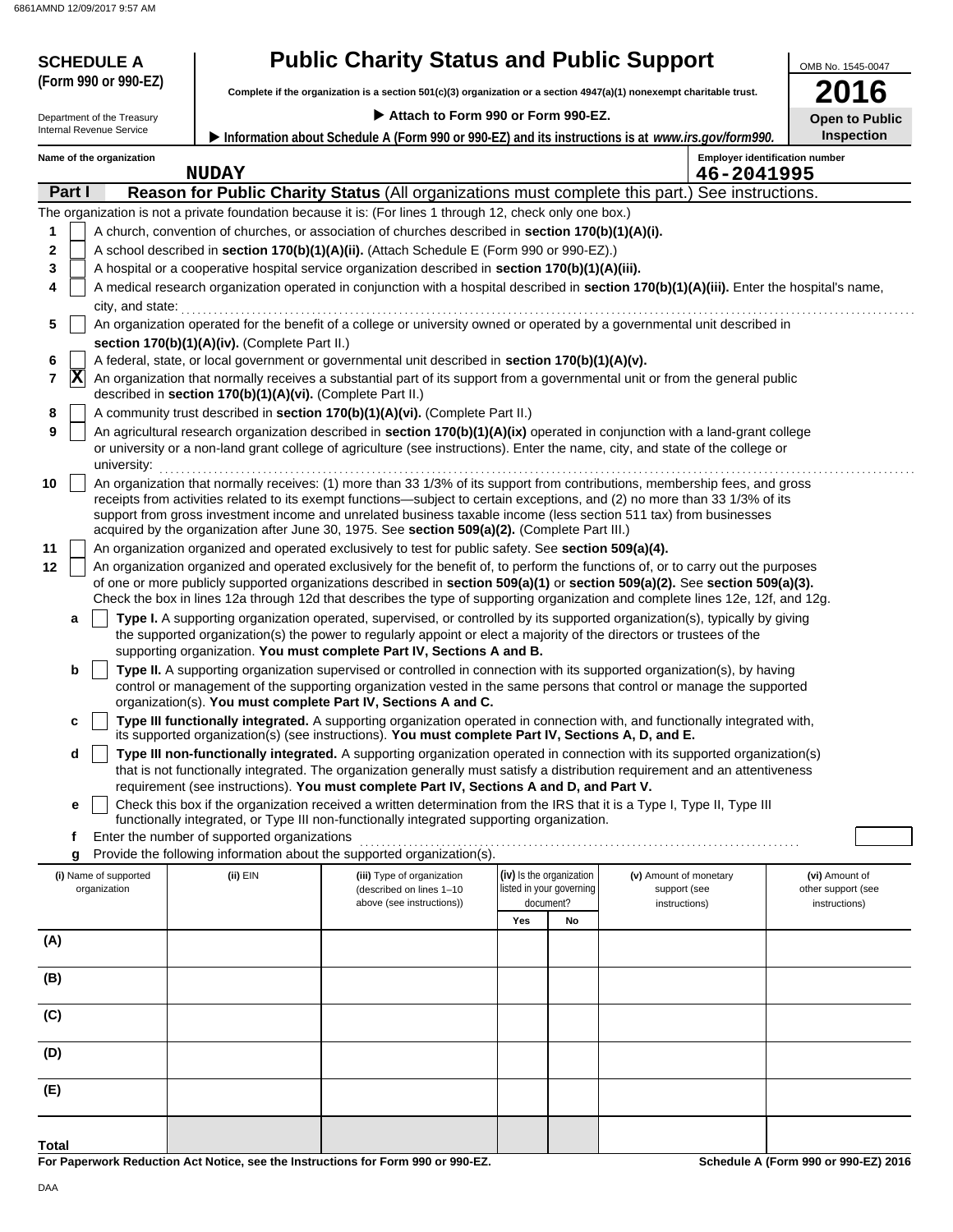|              | <b>NUDAY</b><br>Schedule A (Form 990 or 990-EZ) 2016                                                                                                                                                               |          |          |            |            | 46-2041995   | Page 2                          |
|--------------|--------------------------------------------------------------------------------------------------------------------------------------------------------------------------------------------------------------------|----------|----------|------------|------------|--------------|---------------------------------|
|              | Support Schedule for Organizations Described in Sections 170(b)(1)(A)(iv) and 170(b)(1)(A)(vi)<br>Part II                                                                                                          |          |          |            |            |              |                                 |
|              | (Complete only if you checked the box on line 5, 7, or 8 of Part I or if the organization failed to qualify under                                                                                                  |          |          |            |            |              |                                 |
|              | Part III. If the organization fails to qualify under the tests listed below, please complete Part III.)                                                                                                            |          |          |            |            |              |                                 |
|              | <b>Section A. Public Support</b>                                                                                                                                                                                   |          |          |            |            |              |                                 |
|              | Calendar year (or fiscal year beginning in)<br>$\blacktriangleright$                                                                                                                                               | (a) 2012 | (b) 2013 | $(c)$ 2014 | (d) $2015$ | $(e)$ 2016   | (f) Total                       |
| 1            | Gifts, grants, contributions, and<br>membership fees received. (Do not<br>include any "unusual grants.")                                                                                                           |          | 216,475  | 4,157,002  | 16,776,391 | 22, 218, 647 | 43,368,515                      |
| $\mathbf{2}$ | Tax revenues levied for the<br>organization's benefit and either paid<br>to or expended on its behalf                                                                                                              |          |          |            |            |              |                                 |
| 3            | The value of services or facilities<br>furnished by a governmental unit to the<br>organization without charge<br>.                                                                                                 |          |          |            |            |              |                                 |
| 4            | <b>Total.</b> Add lines 1 through 3                                                                                                                                                                                |          | 216,475  | 4,157,002  | 16,776,391 | 22, 218, 647 | 43,368,515                      |
| 5            | The portion of total contributions by<br>each person (other than a<br>governmental unit or publicly<br>supported organization) included on<br>line 1 that exceeds 2% of the amount<br>shown on line 11, column (f) |          |          |            |            |              |                                 |
| 6            | Public support. Subtract line 5 from line 4.                                                                                                                                                                       |          |          |            |            |              | 43,368,515                      |
|              | <b>Section B. Total Support</b>                                                                                                                                                                                    |          |          |            |            |              |                                 |
|              | Calendar year (or fiscal year beginning in) $\blacktriangleright$                                                                                                                                                  | (a) 2012 | (b) 2013 | $(c)$ 2014 | $(d)$ 2015 | (e) $2016$   | (f) Total                       |
| 7            | Amounts from line 4                                                                                                                                                                                                |          | 216,475  | 4,157,002  | 16,776,391 | 22, 218, 647 | 43,368,515                      |
| 8            | Gross income from interest, dividends,<br>payments received on securities loans,<br>rents, royalties and income from similar<br>sources                                                                            |          |          |            |            |              |                                 |
| 9            | Net income from unrelated business<br>activities, whether or not the business<br>is regularly carried on                                                                                                           |          |          |            |            |              |                                 |
| 10           | Other income. Do not include gain or<br>loss from the sale of capital assets<br>(Explain in Part VI.)                                                                                                              |          |          |            |            |              |                                 |
| 11           | Total support. Add lines 7 through 10                                                                                                                                                                              |          |          |            |            |              | 43,368,515                      |
| 12           | Gross receipts from related activities, etc. (see instructions)                                                                                                                                                    |          |          |            |            | 12           | 844,872                         |
| 13           | First five years. If the Form 990 is for the organization's first, second, third, fourth, or fifth tax year as a section 501(c)(3)                                                                                 |          |          |            |            |              |                                 |
|              | organization, check this box and stop here                                                                                                                                                                         |          |          |            |            |              | $\blacktriangleright$ $\vert$ X |
|              | <b>Section C. Computation of Public Support Percentage</b>                                                                                                                                                         |          |          |            |            |              |                                 |
| 14           |                                                                                                                                                                                                                    |          |          |            |            | 14           | %                               |
| 15           | Public support percentage from 2015 Schedule A, Part II, line 14                                                                                                                                                   |          |          |            |            | 15           | %                               |
|              | 16a 33 1/3% support test-2016. If the organization did not check the box on line 13, and line 14 is 33 1/3% or more, check this                                                                                    |          |          |            |            |              |                                 |
|              | box and stop here. The organization qualifies as a publicly supported organization                                                                                                                                 |          |          |            |            |              |                                 |
| b            | 33 1/3% support test-2015. If the organization did not check a box on line 13 or 16a, and line 15 is 33 1/3% or more, check                                                                                        |          |          |            |            |              |                                 |
|              | this box and stop here. The organization qualifies as a publicly supported organization                                                                                                                            |          |          |            |            |              |                                 |
|              | 17a 10%-facts-and-circumstances test-2016. If the organization did not check a box on line 13, 16a, or 16b, and line 14 is                                                                                         |          |          |            |            |              |                                 |
|              | 10% or more, and if the organization meets the "facts-and-circumstances" test, check this box and stop here. Explain in                                                                                            |          |          |            |            |              |                                 |
|              | Part VI how the organization meets the "facts-and-circumstances" test. The organization qualifies as a publicly supported                                                                                          |          |          |            |            |              |                                 |
|              | organization                                                                                                                                                                                                       |          |          |            |            |              |                                 |
| b            | 10%-facts-and-circumstances test-2015. If the organization did not check a box on line 13, 16a, 16b, or 17a, and line                                                                                              |          |          |            |            |              |                                 |
|              | 15 is 10% or more, and if the organization meets the "facts-and-circumstances" test, check this box and stop here.                                                                                                 |          |          |            |            |              |                                 |
|              | Explain in Part VI how the organization meets the "facts-and-circumstances" test. The organization qualifies as a publicly                                                                                         |          |          |            |            |              |                                 |
|              | supported organization<br>Private foundation. If the organization did not check a box on line 13, 16a, 16b, 17a, or 17b, check this box and see                                                                    |          |          |            |            |              |                                 |
| 18           | instructions                                                                                                                                                                                                       |          |          |            |            |              |                                 |
|              |                                                                                                                                                                                                                    |          |          |            |            |              |                                 |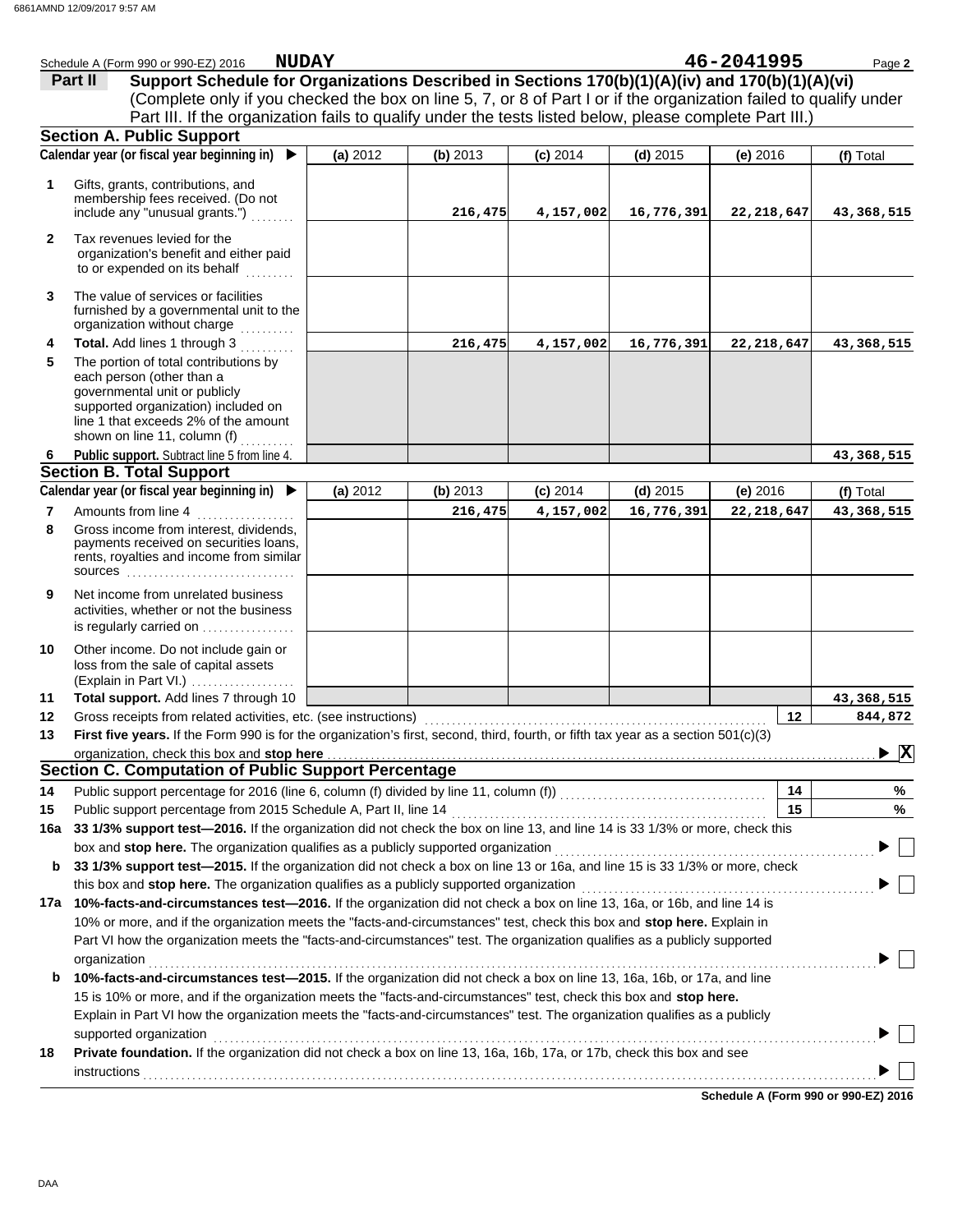|              | <b>NUDAY</b><br>Schedule A (Form 990 or 990-EZ) 2016                                                                                                                                       |          |          |            |            | 46-2041995 | Page 3    |
|--------------|--------------------------------------------------------------------------------------------------------------------------------------------------------------------------------------------|----------|----------|------------|------------|------------|-----------|
|              | Support Schedule for Organizations Described in Section 509(a)(2)<br>Part III                                                                                                              |          |          |            |            |            |           |
|              | (Complete only if you checked the box on line 10 of Part I or if the organization failed to qualify under Part II.                                                                         |          |          |            |            |            |           |
|              | If the organization fails to qualify under the tests listed below, please complete Part II.)                                                                                               |          |          |            |            |            |           |
|              | <b>Section A. Public Support</b>                                                                                                                                                           |          |          |            |            |            |           |
|              | Calendar year (or fiscal year beginning in) $\blacktriangleright$                                                                                                                          | (a) 2012 | (b) 2013 | $(c)$ 2014 | $(d)$ 2015 | (e) 2016   | (f) Total |
| 1.           | Gifts, grants, contributions, and membership<br>fees received. (Do not include any "unusual grants.")                                                                                      |          |          |            |            |            |           |
| $\mathbf{2}$ | Gross receipts from admissions, merchandise<br>sold or services performed, or facilities<br>furnished in any activity that is related to the<br>organization's tax-exempt purpose          |          |          |            |            |            |           |
| 3            | Gross receipts from activities that are not an<br>unrelated trade or business under section 513                                                                                            |          |          |            |            |            |           |
| 4            | Tax revenues levied for the<br>organization's benefit and either paid<br>to or expended on its behalf                                                                                      |          |          |            |            |            |           |
| 5            | The value of services or facilities<br>furnished by a governmental unit to the<br>organization without charge                                                                              |          |          |            |            |            |           |
| 6            | Total. Add lines 1 through 5                                                                                                                                                               |          |          |            |            |            |           |
|              | 7a Amounts included on lines 1, 2, and 3<br>received from disqualified persons                                                                                                             |          |          |            |            |            |           |
| b            | Amounts included on lines 2 and 3<br>received from other than disqualified<br>persons that exceed the greater of \$5,000<br>or 1% of the amount on line 13 for the year                    |          |          |            |            |            |           |
| c            | Add lines 7a and 7b [11] [11] Add lines 7a and 7b                                                                                                                                          |          |          |            |            |            |           |
| 8            | Public support. (Subtract line 7c from                                                                                                                                                     |          |          |            |            |            |           |
|              | Section B. Total Support                                                                                                                                                                   |          |          |            |            |            |           |
|              |                                                                                                                                                                                            |          |          |            |            |            |           |
|              | Calendar year (or fiscal year beginning in)                                                                                                                                                | (a) 2012 | (b) 2013 | $(c)$ 2014 | $(d)$ 2015 | (e) 2016   | (f) Total |
| 9            | Amounts from line 6                                                                                                                                                                        |          |          |            |            |            |           |
|              | <b>10a</b> Gross income from interest, dividends,<br>payments received on securities loans, rents,<br>royalties and income from similar sources                                            |          |          |            |            |            |           |
| b            | Unrelated business taxable income (less<br>section 511 taxes) from businesses<br>acquired after June 30, 1975                                                                              |          |          |            |            |            |           |
| c            | Add lines 10a and 10b<br>and a straight and a straight.                                                                                                                                    |          |          |            |            |            |           |
| 11           | Net income from unrelated business<br>activities not included in line 10b, whether<br>or not the business is regularly carried on                                                          |          |          |            |            |            |           |
| 12           | Other income. Do not include gain or<br>loss from the sale of capital assets<br>(Explain in Part VI.)                                                                                      |          |          |            |            |            |           |
| 13           | Total support. (Add lines 9, 10c, 11,<br>and 12.) <u></u>                                                                                                                                  |          |          |            |            |            |           |
| 14           | First five years. If the Form 990 is for the organization's first, second, third, fourth, or fifth tax year as a section 501(c)(3)                                                         |          |          |            |            |            |           |
|              | organization, check this box and stop here <i>contained and set and analyzing contained and set and set and stop here</i>                                                                  |          |          |            |            |            |           |
|              | <b>Section C. Computation of Public Support Percentage</b>                                                                                                                                 |          |          |            |            |            |           |
| 15           |                                                                                                                                                                                            |          |          |            |            | 15         | %         |
| 16           |                                                                                                                                                                                            |          |          |            |            | 16         | %         |
|              | Section D. Computation of Investment Income Percentage                                                                                                                                     |          |          |            |            |            |           |
| 17           | Investment income percentage for 2016 (line 10c, column (f) divided by line 13, column (f))<br>Investment income percentage for 2016 (line 10c, column (f) divided by line 13, column (f)) |          |          |            |            | 17         | %         |
| 18           | Investment income percentage from 2015 Schedule A, Part III, line 17                                                                                                                       |          |          |            |            | 18         | %         |
| 19а          | 33 1/3% support tests-2016. If the organization did not check the box on line 14, and line 15 is more than 33 1/3%, and line                                                               |          |          |            |            |            |           |
|              | 17 is not more than 33 1/3%, check this box and stop here. The organization qualifies as a publicly supported organization                                                                 |          |          |            |            |            |           |
| b            | 33 1/3% support tests-2015. If the organization did not check a box on line 14 or line 19a, and line 16 is more than 33 1/3%, and                                                          |          |          |            |            |            |           |
|              | line 18 is not more than 33 1/3%, check this box and stop here. The organization qualifies as a publicly supported organization                                                            |          |          |            |            |            |           |
| 20           |                                                                                                                                                                                            |          |          |            |            |            |           |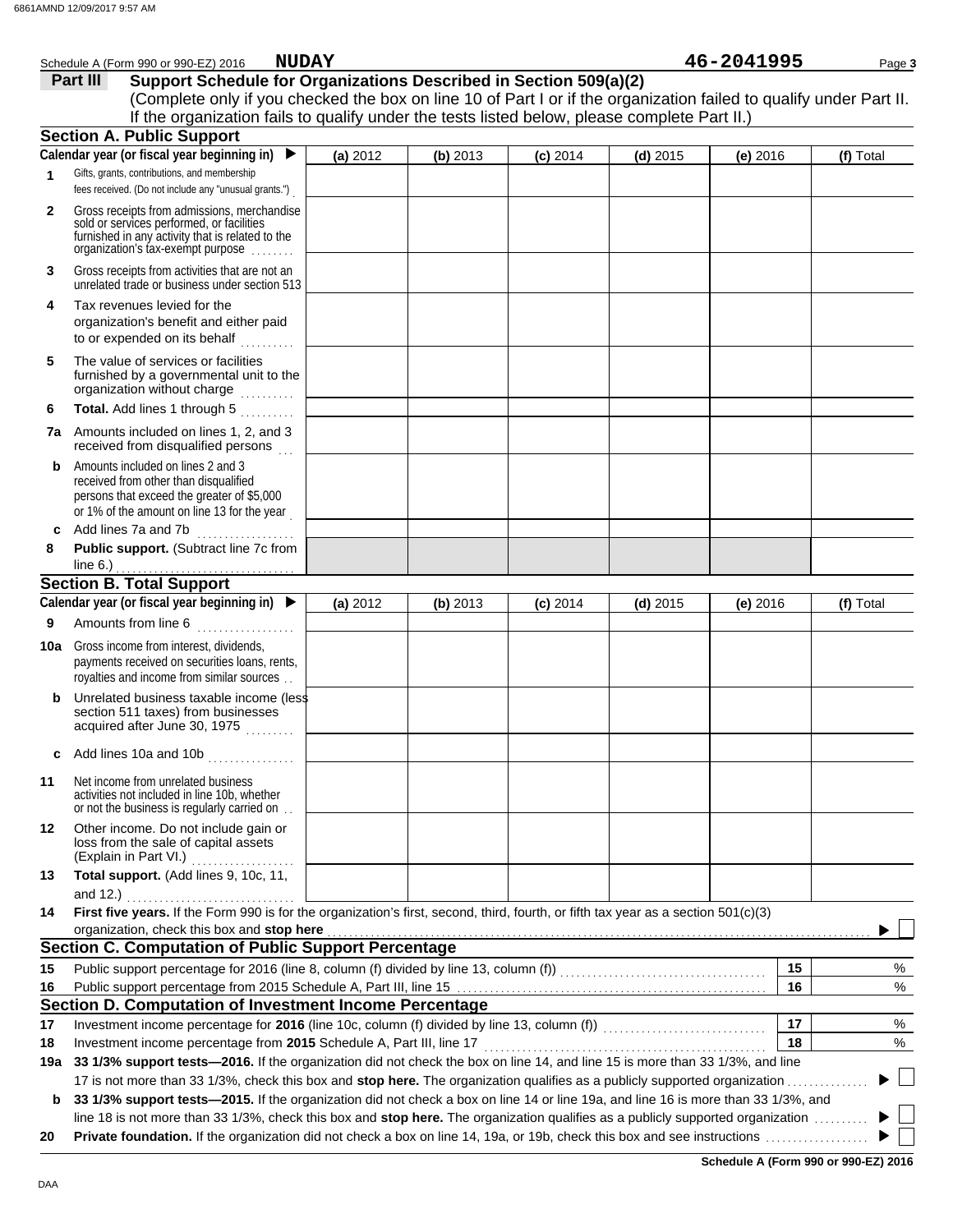#### **Part IV Supporting Organizations** Sections A, D, and E. If you checked 12d of Part I, complete Sections A and D, and complete Part V.) Schedule A (Form 990 or 990-EZ) 2016 **NUDAY Algebra 2016** Page 4 **46-2041995** Page 4 **Section A. All Supporting Organizations** (Complete only if you checked a box in line 12 on Part I. If you checked 12a of Part I, complete Sections A and B. If you checked 12b of Part I, complete Sections A and C. If you checked 12c of Part I, complete Are all of the organization's supported organizations listed by name in the organization's governing documents? *If "No," describe in Part VI how the supported organizations are designated. If designated by class or purpose, describe the designation. If historic and continuing relationship, explain.* Did the organization have any supported organization that does not have an IRS determination of status under section 509(a)(1) or (2)? *If "Yes," explain in Part VI how the organization determined that the supported organization was described in section 509(a)(1) or (2).* **1 2 Yes No 1 NUDAY 46-2041995**

- **3a** Did the organization have a supported organization described in section 501(c)(4), (5), or (6)? *If "Yes," answer (b) and (c) below.*
- **b** Did the organization confirm that each supported organization qualified under section 501(c)(4), (5), or (6) and satisfied the public support tests under section 509(a)(2)? *If "Yes," describe in Part VI when and how the organization made the determination.*
- **c** Did the organization ensure that all support to such organizations was used exclusively for section  $170(c)(2)(B)$ purposes? *If "Yes," explain in Part VI what controls the organization put in place to ensure such use.*
- **4a** Was any supported organization not organized in the United States ("foreign supported organization")? *If "Yes," and if you checked 12a or 12b in Part I, answer (b) and (c) below.*
- **b** Did the organization have ultimate control and discretion in deciding whether to make grants to the foreign supported organization? *If "Yes," describe in Part VI how the organization had such control and discretion despite being controlled or supervised by or in connection with its supported organizations.*
- **c** Did the organization support any foreign supported organization that does not have an IRS determination under sections 501(c)(3) and 509(a)(1) or (2)? *If "Yes," explain in Part VI what controls the organization used to ensure that all support to the foreign supported organization was used exclusively for section 170(c)(2)(B) purposes.*
- **5a** Did the organization add, substitute, or remove any supported organizations during the tax year? *If "Yes," answer (b) and (c) below (if applicable). Also, provide detail in Part VI, including (i) the names and EIN numbers of the supported organizations added, substituted, or removed; (ii) the reasons for each such action; (iii) the authority under the organization's organizing document authorizing such action; and (iv) how the action was accomplished (such as by amendment to the organizing document).*
- **b Type I or Type II only.** Was any added or substituted supported organization part of a class already designated in the organization's organizing document?
- **c Substitutions only.** Was the substitution the result of an event beyond the organization's control?
- **6** Did the organization provide support (whether in the form of grants or the provision of services or facilities) to anyone other than (i) its supported organizations, (ii) individuals that are part of the charitable class benefited by one or more of its supported organizations, or (iii) other supporting organizations that also support or benefit one or more of the filing organization's supported organizations? *If "Yes," provide detail in Part VI.*
- **7** Did the organization provide a grant, loan, compensation, or other similar payment to a substantial contributor (defined in section 4958(c)(3)(C)), a family member of a substantial contributor, or a 35% controlled entity with regard to a substantial contributor? *If "Yes," complete Part I of Schedule L (Form 990 or 990-EZ).*
- **8** Did the organization make a loan to a disqualified person (as defined in section 4958) not described in line 7? *If "Yes," complete Part I of Schedule L (Form 990 or 990-EZ).*
- **9a** Was the organization controlled directly or indirectly at any time during the tax year by one or more disqualified persons as defined in section 4946 (other than foundation managers and organizations described in section 509(a)(1) or (2))? *If "Yes," provide detail in Part VI.*
- **b** Did one or more disqualified persons (as defined in line 9a) hold a controlling interest in any entity in which the supporting organization had an interest? *If "Yes," provide detail in Part VI.*
- **c** Did a disqualified person (as defined in line 9a) have an ownership interest in, or derive any personal benefit from, assets in which the supporting organization also had an interest? *If "Yes," provide detail in Part VI.*
- **10a** Was the organization subject to the excess business holdings rules of section 4943 because of section 4943(f) (regarding certain Type II supporting organizations, and all Type III non-functionally integrated supporting organizations)? *If "Yes," answer 10b below.*
	- **b** Did the organization have any excess business holdings in the tax year? *(Use Schedule C, Form 4720, to determine whether the organization had excess business holdings.)*

**2 3a 3b 3c 4a 4b 4c 5a 5b 5c 6 7 8 9a 9b 9c 10a 10b**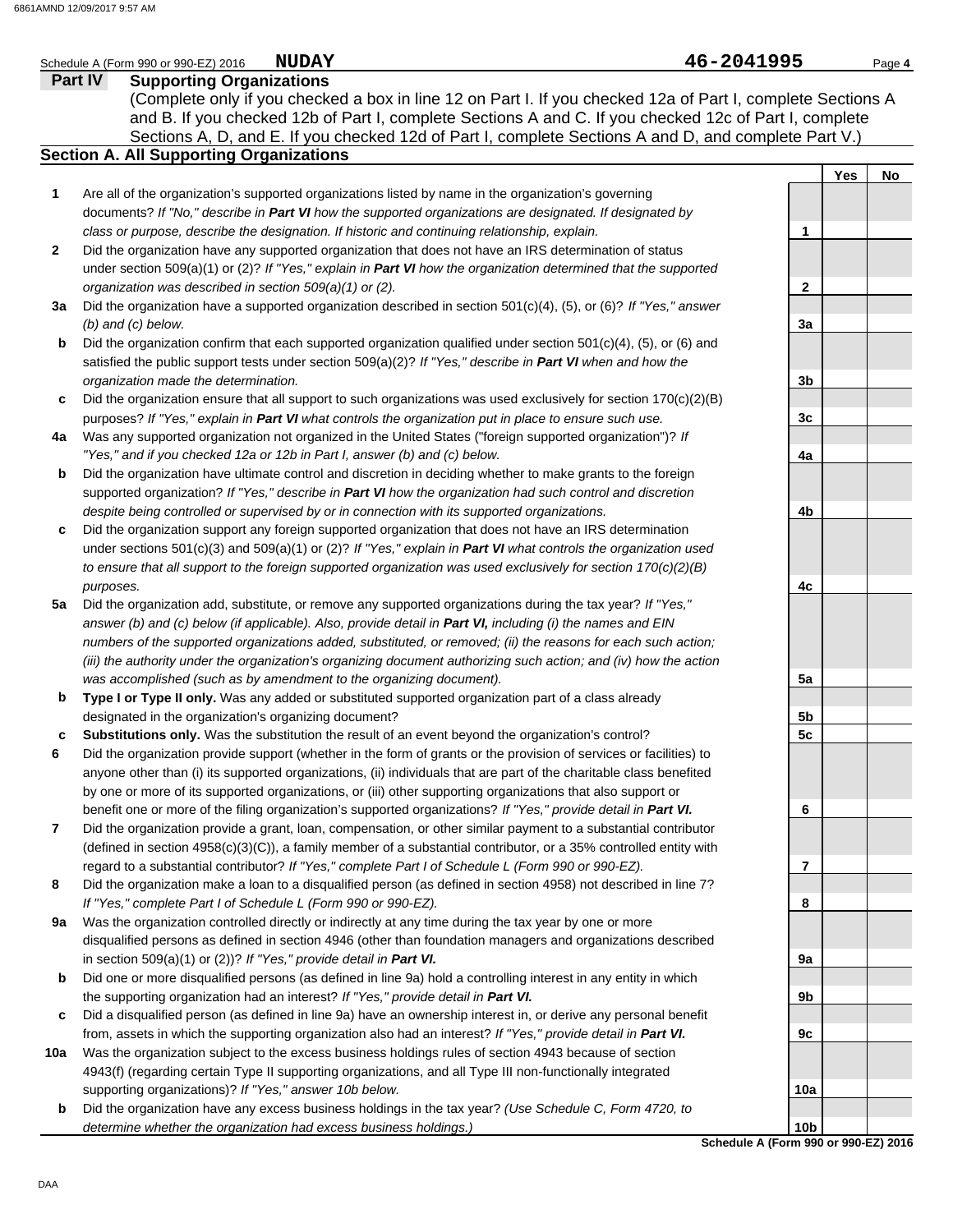|              | <b>NUDAY</b><br>Schedule A (Form 990 or 990-EZ) 2016                                                                              | 46-2041995      |            | Page 5 |
|--------------|-----------------------------------------------------------------------------------------------------------------------------------|-----------------|------------|--------|
|              | <b>Supporting Organizations (continued)</b><br>Part IV                                                                            |                 |            |        |
|              |                                                                                                                                   |                 | Yes        | No     |
| 11           | Has the organization accepted a gift or contribution from any of the following persons?                                           |                 |            |        |
| a            | A person who directly or indirectly controls, either alone or together with persons described in (b) and (c)                      |                 |            |        |
|              | below, the governing body of a supported organization?                                                                            | 11a             |            |        |
| b            | A family member of a person described in (a) above?                                                                               | 11 <sub>b</sub> |            |        |
| c            | A 35% controlled entity of a person described in (a) or (b) above? If "Yes" to a, b, or c, provide detail in Part VI.             | 11c             |            |        |
|              | <b>Section B. Type I Supporting Organizations</b>                                                                                 |                 |            |        |
|              |                                                                                                                                   |                 | <b>Yes</b> | No     |
| 1            | Did the directors, trustees, or membership of one or more supported organizations have the power to                               |                 |            |        |
|              | regularly appoint or elect at least a majority of the organization's directors or trustees at all times during the                |                 |            |        |
|              | tax year? If "No," describe in Part VI how the supported organization(s) effectively operated, supervised, or                     |                 |            |        |
|              | controlled the organization's activities. If the organization had more than one supported organization,                           |                 |            |        |
|              | describe how the powers to appoint and/or remove directors or trustees were allocated among the supported                         |                 |            |        |
|              | organizations and what conditions or restrictions, if any, applied to such powers during the tax year.                            | 1               |            |        |
| $\mathbf{2}$ | Did the organization operate for the benefit of any supported organization other than the supported                               |                 |            |        |
|              | organization(s) that operated, supervised, or controlled the supporting organization? If "Yes," explain in Part                   |                 |            |        |
|              | VI how providing such benefit carried out the purposes of the supported organization(s) that operated,                            |                 |            |        |
|              | supervised, or controlled the supporting organization.                                                                            | $\mathbf{2}$    |            |        |
|              | <b>Section C. Type II Supporting Organizations</b>                                                                                |                 |            |        |
|              |                                                                                                                                   |                 | Yes        | No     |
| 1            | Were a majority of the organization's directors or trustees during the tax year also a majority of the directors                  |                 |            |        |
|              | or trustees of each of the organization's supported organization(s)? If "No," describe in Part VI how control                     |                 |            |        |
|              | or management of the supporting organization was vested in the same persons that controlled or managed                            |                 |            |        |
|              | the supported organization(s).                                                                                                    | 1               |            |        |
|              | <b>Section D. All Type III Supporting Organizations</b>                                                                           |                 |            |        |
|              |                                                                                                                                   |                 | Yes        | No     |
| 1            | Did the organization provide to each of its supported organizations, by the last day of the fifth month of the                    |                 |            |        |
|              | organization's tax year, (i) a written notice describing the type and amount of support provided during the prior tax             |                 |            |        |
|              | year, (ii) a copy of the Form 990 that was most recently filed as of the date of notification, and (iii) copies of the            |                 |            |        |
|              | organization's governing documents in effect on the date of notification, to the extent not previously provided?                  | 1               |            |        |
| 2            | Were any of the organization's officers, directors, or trustees either (i) appointed or elected by the supported                  |                 |            |        |
|              | organization(s) or (ii) serving on the governing body of a supported organization? If "No," explain in Part VI how                |                 |            |        |
|              | the organization maintained a close and continuous working relationship with the supported organization(s).                       | $\mathbf{2}$    |            |        |
| 3            | By reason of the relationship described in (2), did the organization's supported organizations have a                             |                 |            |        |
|              | significant voice in the organization's investment policies and in directing the use of the organization's                        |                 |            |        |
|              | income or assets at all times during the tax year? If "Yes," describe in Part VI the role the organization's                      |                 |            |        |
|              | supported organizations played in this regard.                                                                                    | 3               |            |        |
|              | Section E. Type III Functionally-Integrated Supporting Organizations                                                              |                 |            |        |
| 1            | Check the box next to the method that the organization used to satisfy the Integral Part Test during the year (see instructions). |                 |            |        |
| a            | The organization satisfied the Activities Test. Complete line 2 below.                                                            |                 |            |        |
| b            | The organization is the parent of each of its supported organizations. Complete line 3 below.                                     |                 |            |        |
| c            | The organization supported a governmental entity. Describe in Part VI how you supported a government entity (see instructions).   |                 |            |        |
|              |                                                                                                                                   |                 |            |        |
| 2            | Activities Test. Answer (a) and (b) below.                                                                                        |                 | <b>Yes</b> | No     |
| а            | Did substantially all of the organization's activities during the tax year directly further the exempt purposes of                |                 |            |        |
|              | the supported organization(s) to which the organization was responsive? If "Yes," then in Part VI identify                        |                 |            |        |
|              | those supported organizations and explain how these activities directly furthered their exempt purposes,                          |                 |            |        |
|              | how the organization was responsive to those supported organizations, and how the organization determined                         |                 |            |        |
|              | that these activities constituted substantially all of its activities.                                                            | 2a              |            |        |
| b            | Did the activities described in (a) constitute activities that, but for the organization's involvement, one or more               |                 |            |        |
|              | of the organization's supported organization(s) would have been engaged in? If "Yes," explain in Part VI the                      |                 |            |        |
|              | reasons for the organization's position that its supported organization(s) would have engaged in these                            |                 |            |        |

**3** Parent of Supported Organizations. *Answer (a) and (b) below.*

*activities but for the organization's involvement.*

- **a** Did the organization have the power to regularly appoint or elect a majority of the officers, directors, or trustees of each of the supported organizations? *Provide details in Part VI.*
- **b** Did the organization exercise a substantial degree of direction over the policies, programs, and activities of each of its supported organizations? *If "Yes," describe in Part VI the role played by the organization in this regard.*

DAA **Schedule A (Form 990 or 990-EZ) 2016 3b**

**3a**

**2b**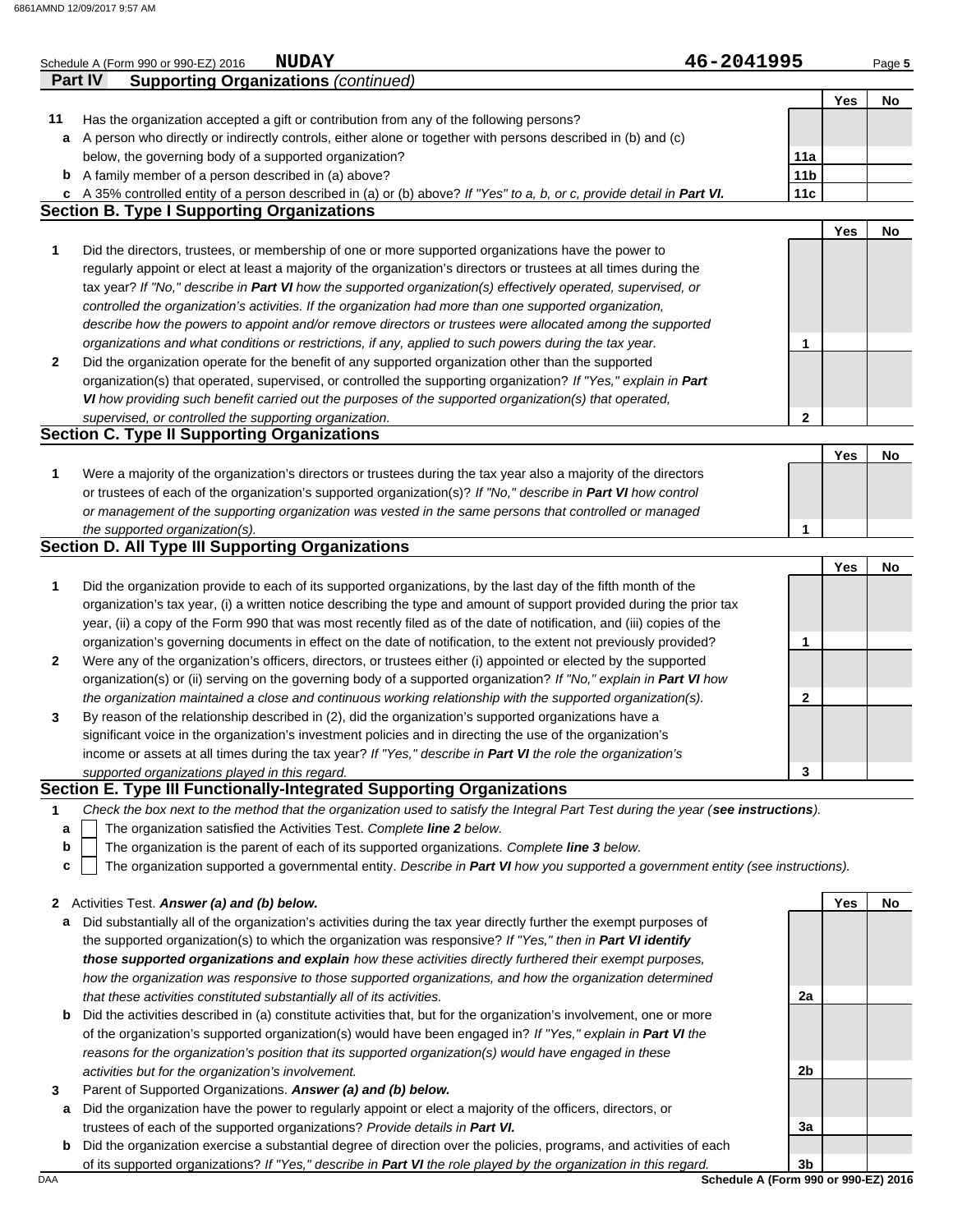| <b>NUDAY</b>                                                                 |                                                                                                                                                                                                                                                                                                                                                                                                                                                                                                   |                | Page 6                                                                                    |                                                                                                                                                                                                                                                                             |
|------------------------------------------------------------------------------|---------------------------------------------------------------------------------------------------------------------------------------------------------------------------------------------------------------------------------------------------------------------------------------------------------------------------------------------------------------------------------------------------------------------------------------------------------------------------------------------------|----------------|-------------------------------------------------------------------------------------------|-----------------------------------------------------------------------------------------------------------------------------------------------------------------------------------------------------------------------------------------------------------------------------|
|                                                                              |                                                                                                                                                                                                                                                                                                                                                                                                                                                                                                   |                |                                                                                           |                                                                                                                                                                                                                                                                             |
|                                                                              |                                                                                                                                                                                                                                                                                                                                                                                                                                                                                                   |                |                                                                                           |                                                                                                                                                                                                                                                                             |
|                                                                              |                                                                                                                                                                                                                                                                                                                                                                                                                                                                                                   |                |                                                                                           |                                                                                                                                                                                                                                                                             |
|                                                                              |                                                                                                                                                                                                                                                                                                                                                                                                                                                                                                   |                | (B) Current Year                                                                          |                                                                                                                                                                                                                                                                             |
|                                                                              |                                                                                                                                                                                                                                                                                                                                                                                                                                                                                                   |                | (optional)                                                                                |                                                                                                                                                                                                                                                                             |
| Net short-term capital gain                                                  | $\mathbf{1}$                                                                                                                                                                                                                                                                                                                                                                                                                                                                                      |                |                                                                                           |                                                                                                                                                                                                                                                                             |
| Recoveries of prior-year distributions                                       | $\mathbf{2}$                                                                                                                                                                                                                                                                                                                                                                                                                                                                                      |                |                                                                                           |                                                                                                                                                                                                                                                                             |
| Other gross income (see instructions)                                        | 3                                                                                                                                                                                                                                                                                                                                                                                                                                                                                                 |                |                                                                                           |                                                                                                                                                                                                                                                                             |
| Add lines 1 through 3.                                                       | 4                                                                                                                                                                                                                                                                                                                                                                                                                                                                                                 |                |                                                                                           |                                                                                                                                                                                                                                                                             |
| Depreciation and depletion                                                   | 5                                                                                                                                                                                                                                                                                                                                                                                                                                                                                                 |                |                                                                                           |                                                                                                                                                                                                                                                                             |
| Portion of operating expenses paid or incurred for production or             |                                                                                                                                                                                                                                                                                                                                                                                                                                                                                                   |                |                                                                                           |                                                                                                                                                                                                                                                                             |
|                                                                              |                                                                                                                                                                                                                                                                                                                                                                                                                                                                                                   |                |                                                                                           |                                                                                                                                                                                                                                                                             |
|                                                                              | 6                                                                                                                                                                                                                                                                                                                                                                                                                                                                                                 |                |                                                                                           |                                                                                                                                                                                                                                                                             |
| Other expenses (see instructions)                                            | $\overline{7}$                                                                                                                                                                                                                                                                                                                                                                                                                                                                                    |                |                                                                                           |                                                                                                                                                                                                                                                                             |
| Adjusted Net Income (subtract lines 5, 6 and 7 from line 4).                 | 8                                                                                                                                                                                                                                                                                                                                                                                                                                                                                                 |                |                                                                                           |                                                                                                                                                                                                                                                                             |
|                                                                              |                                                                                                                                                                                                                                                                                                                                                                                                                                                                                                   | (A) Prior Year | (B) Current Year<br>(optional)                                                            |                                                                                                                                                                                                                                                                             |
| Aggregate fair market value of all non-exempt-use assets (see                |                                                                                                                                                                                                                                                                                                                                                                                                                                                                                                   |                |                                                                                           |                                                                                                                                                                                                                                                                             |
|                                                                              |                                                                                                                                                                                                                                                                                                                                                                                                                                                                                                   |                |                                                                                           |                                                                                                                                                                                                                                                                             |
| Average monthly value of securities<br>a                                     | 1a                                                                                                                                                                                                                                                                                                                                                                                                                                                                                                |                |                                                                                           |                                                                                                                                                                                                                                                                             |
| Average monthly cash balances<br>b                                           | 1 <sub>b</sub>                                                                                                                                                                                                                                                                                                                                                                                                                                                                                    |                |                                                                                           |                                                                                                                                                                                                                                                                             |
| c Fair market value of other non-exempt-use assets                           | 1 <sub>c</sub>                                                                                                                                                                                                                                                                                                                                                                                                                                                                                    |                |                                                                                           |                                                                                                                                                                                                                                                                             |
| <b>Total</b> (add lines 1a, 1b, and 1c)<br>d                                 | 1 <sub>d</sub>                                                                                                                                                                                                                                                                                                                                                                                                                                                                                    |                |                                                                                           |                                                                                                                                                                                                                                                                             |
| Discount claimed for blockage or other<br>e                                  |                                                                                                                                                                                                                                                                                                                                                                                                                                                                                                   |                |                                                                                           |                                                                                                                                                                                                                                                                             |
| factors (explain in detail in Part VI):                                      |                                                                                                                                                                                                                                                                                                                                                                                                                                                                                                   |                |                                                                                           |                                                                                                                                                                                                                                                                             |
| Acquisition indebtedness applicable to non-exempt-use assets                 | $\mathbf{2}$                                                                                                                                                                                                                                                                                                                                                                                                                                                                                      |                |                                                                                           |                                                                                                                                                                                                                                                                             |
| Subtract line 2 from line 1d.                                                | 3                                                                                                                                                                                                                                                                                                                                                                                                                                                                                                 |                |                                                                                           |                                                                                                                                                                                                                                                                             |
| Cash deemed held for exempt use. Enter 1-1/2% of line 3 (for greater amount, |                                                                                                                                                                                                                                                                                                                                                                                                                                                                                                   |                |                                                                                           |                                                                                                                                                                                                                                                                             |
|                                                                              | 4                                                                                                                                                                                                                                                                                                                                                                                                                                                                                                 |                |                                                                                           |                                                                                                                                                                                                                                                                             |
| Net value of non-exempt-use assets (subtract line 4 from line 3)             | 5                                                                                                                                                                                                                                                                                                                                                                                                                                                                                                 |                |                                                                                           |                                                                                                                                                                                                                                                                             |
| Multiply line 5 by .035.                                                     | 6                                                                                                                                                                                                                                                                                                                                                                                                                                                                                                 |                |                                                                                           |                                                                                                                                                                                                                                                                             |
| Recoveries of prior-year distributions                                       | $\overline{7}$                                                                                                                                                                                                                                                                                                                                                                                                                                                                                    |                |                                                                                           |                                                                                                                                                                                                                                                                             |
| Minimum Asset Amount (add line 7 to line 6)                                  | 8                                                                                                                                                                                                                                                                                                                                                                                                                                                                                                 |                |                                                                                           |                                                                                                                                                                                                                                                                             |
|                                                                              |                                                                                                                                                                                                                                                                                                                                                                                                                                                                                                   |                | <b>Current Year</b>                                                                       |                                                                                                                                                                                                                                                                             |
| Adjusted net income for prior year (from Section A, line 8, Column A)        | 1                                                                                                                                                                                                                                                                                                                                                                                                                                                                                                 |                |                                                                                           |                                                                                                                                                                                                                                                                             |
| Enter 85% of line 1.                                                         | $\mathbf 2$                                                                                                                                                                                                                                                                                                                                                                                                                                                                                       |                |                                                                                           |                                                                                                                                                                                                                                                                             |
| Minimum asset amount for prior year (from Section B, line 8, Column A)       | 3                                                                                                                                                                                                                                                                                                                                                                                                                                                                                                 |                |                                                                                           |                                                                                                                                                                                                                                                                             |
| Enter greater of line 2 or line 3.                                           | 4                                                                                                                                                                                                                                                                                                                                                                                                                                                                                                 |                |                                                                                           |                                                                                                                                                                                                                                                                             |
| Income tax imposed in prior year                                             | 5                                                                                                                                                                                                                                                                                                                                                                                                                                                                                                 |                |                                                                                           |                                                                                                                                                                                                                                                                             |
| <b>Distributable Amount.</b> Subtract line 5 from line 4, unless subject to  |                                                                                                                                                                                                                                                                                                                                                                                                                                                                                                   |                |                                                                                           |                                                                                                                                                                                                                                                                             |
|                                                                              | 6                                                                                                                                                                                                                                                                                                                                                                                                                                                                                                 |                |                                                                                           |                                                                                                                                                                                                                                                                             |
|                                                                              | Schedule A (Form 990 or 990-EZ) 2016<br>Part V<br><b>Section A - Adjusted Net Income</b><br>collection of gross income or for management, conservation, or<br>maintenance of property held for production of income (see instructions)<br>7<br><b>Section B - Minimum Asset Amount</b><br>instructions for short tax year or assets held for part of year):<br>$\mathbf{2}$<br>see instructions).<br><b>Section C - Distributable Amount</b><br>emergency temporary reduction (see instructions). |                | Type III Non-Functionally Integrated 509(a)(3) Supporting Organizations<br>(A) Prior Year | 46-2041995<br>Check here if the organization satisfied the Integral Part Test as a qualifying trust on Nov. 20, 1970 (explain in Part VI). See<br>instructions. All other Type III non-functionally integrated supporting organizations must complete Sections A through E. |

**7** | Check here if the current year is the organization's first as a non-functionally integrated Type III supporting organization (see instructions).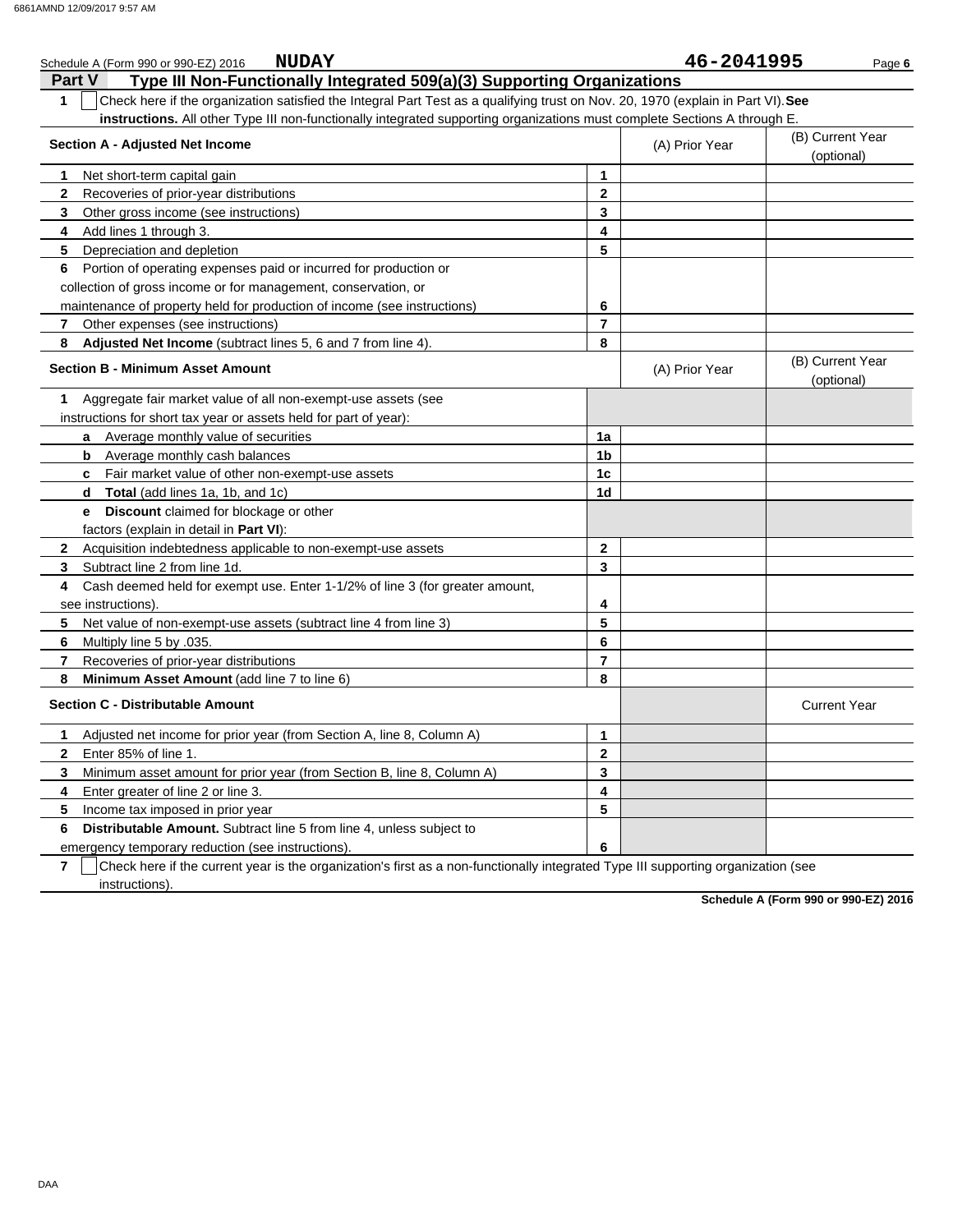|                                  | <b>NUDAY</b><br>Schedule A (Form 990 or 990-EZ) 2016                                       |                                    | 46-2041995                                    | Page 7                                           |
|----------------------------------|--------------------------------------------------------------------------------------------|------------------------------------|-----------------------------------------------|--------------------------------------------------|
| <b>Part V</b>                    | Type III Non-Functionally Integrated 509(a)(3) Supporting Organizations (continued)        |                                    |                                               |                                                  |
| <b>Section D - Distributions</b> | <b>Current Year</b>                                                                        |                                    |                                               |                                                  |
| 1                                | Amounts paid to supported organizations to accomplish exempt purposes                      |                                    |                                               |                                                  |
| 2                                | Amounts paid to perform activity that directly furthers exempt purposes of supported       |                                    |                                               |                                                  |
|                                  | organizations, in excess of income from activity                                           |                                    |                                               |                                                  |
| 3                                | Administrative expenses paid to accomplish exempt purposes of supported organizations      |                                    |                                               |                                                  |
| 4                                | Amounts paid to acquire exempt-use assets                                                  |                                    |                                               |                                                  |
| 5                                | Qualified set-aside amounts (prior IRS approval required)                                  |                                    |                                               |                                                  |
| 6                                | Other distributions (describe in Part VI). See instructions.                               |                                    |                                               |                                                  |
| 7                                | Total annual distributions. Add lines 1 through 6.                                         |                                    |                                               |                                                  |
| 8                                | Distributions to attentive supported organizations to which the organization is responsive |                                    |                                               |                                                  |
|                                  | (provide details in Part VI). See instructions.                                            |                                    |                                               |                                                  |
| 9                                | Distributable amount for 2016 from Section C, line 6                                       |                                    |                                               |                                                  |
| 10                               | Line 8 amount divided by Line 9 amount                                                     |                                    |                                               |                                                  |
|                                  | Section E - Distribution Allocations (see instructions)                                    | (i)<br><b>Excess Distributions</b> | (ii)<br><b>Underdistributions</b><br>Pre-2016 | (iii)<br><b>Distributable</b><br>Amount for 2016 |
| 1                                | Distributable amount for 2016 from Section C, line 6                                       |                                    |                                               |                                                  |
|                                  | Underdistributions, if any, for years prior to 2016                                        |                                    |                                               |                                                  |
| $\mathbf{2}$                     | (reasonable cause required-explain in Part VI). See                                        |                                    |                                               |                                                  |
|                                  | instructions.                                                                              |                                    |                                               |                                                  |
| 3                                | Excess distributions carryover, if any, to 2016:                                           |                                    |                                               |                                                  |
| a                                |                                                                                            |                                    |                                               |                                                  |
| b                                |                                                                                            |                                    |                                               |                                                  |
|                                  | c From 2013                                                                                |                                    |                                               |                                                  |
|                                  |                                                                                            |                                    |                                               |                                                  |
|                                  | e From 2015<br>f Total of lines 3a through e                                               |                                    |                                               |                                                  |
|                                  | <b>g</b> Applied to underdistributions of prior years                                      |                                    |                                               |                                                  |
|                                  | h Applied to 2016 distributable amount                                                     |                                    |                                               |                                                  |
|                                  | Carryover from 2011 not applied (see instructions)                                         |                                    |                                               |                                                  |
|                                  | Remainder. Subtract lines 3g, 3h, and 3i from 3f.                                          |                                    |                                               |                                                  |
| 4                                | Distributions for 2016 from                                                                |                                    |                                               |                                                  |
|                                  | \$<br>Section D, line 7:                                                                   |                                    |                                               |                                                  |
|                                  | a Applied to underdistributions of prior years                                             |                                    |                                               |                                                  |
|                                  | <b>b</b> Applied to 2016 distributable amount                                              |                                    |                                               |                                                  |
|                                  | c Remainder. Subtract lines 4a and 4b from 4.                                              |                                    |                                               |                                                  |
| 5                                | Remaining underdistributions for years prior to 2016, if                                   |                                    |                                               |                                                  |
|                                  | any. Subtract lines 3g and 4a from line 2. For result                                      |                                    |                                               |                                                  |
|                                  | greater than zero, explain in Part VI. See instructions.                                   |                                    |                                               |                                                  |
| 6                                | Remaining underdistributions for 2016. Subtract lines 3h                                   |                                    |                                               |                                                  |
|                                  | and 4b from line 1. For result greater than zero, explain in                               |                                    |                                               |                                                  |
|                                  | Part VI. See instructions.                                                                 |                                    |                                               |                                                  |
| $\overline{7}$                   | Excess distributions carryover to 2017. Add lines 3j                                       |                                    |                                               |                                                  |
|                                  | and 4c.                                                                                    |                                    |                                               |                                                  |
| 8                                | Breakdown of line 7:                                                                       |                                    |                                               |                                                  |
| a                                |                                                                                            |                                    |                                               |                                                  |
|                                  |                                                                                            |                                    |                                               |                                                  |
|                                  | c Excess from 2014<br>.                                                                    |                                    |                                               |                                                  |
|                                  | d Excess from 2015<br>.                                                                    |                                    |                                               |                                                  |
|                                  | e Excess from 2016                                                                         |                                    |                                               | $0.00 - 0.005$ $570.004$                         |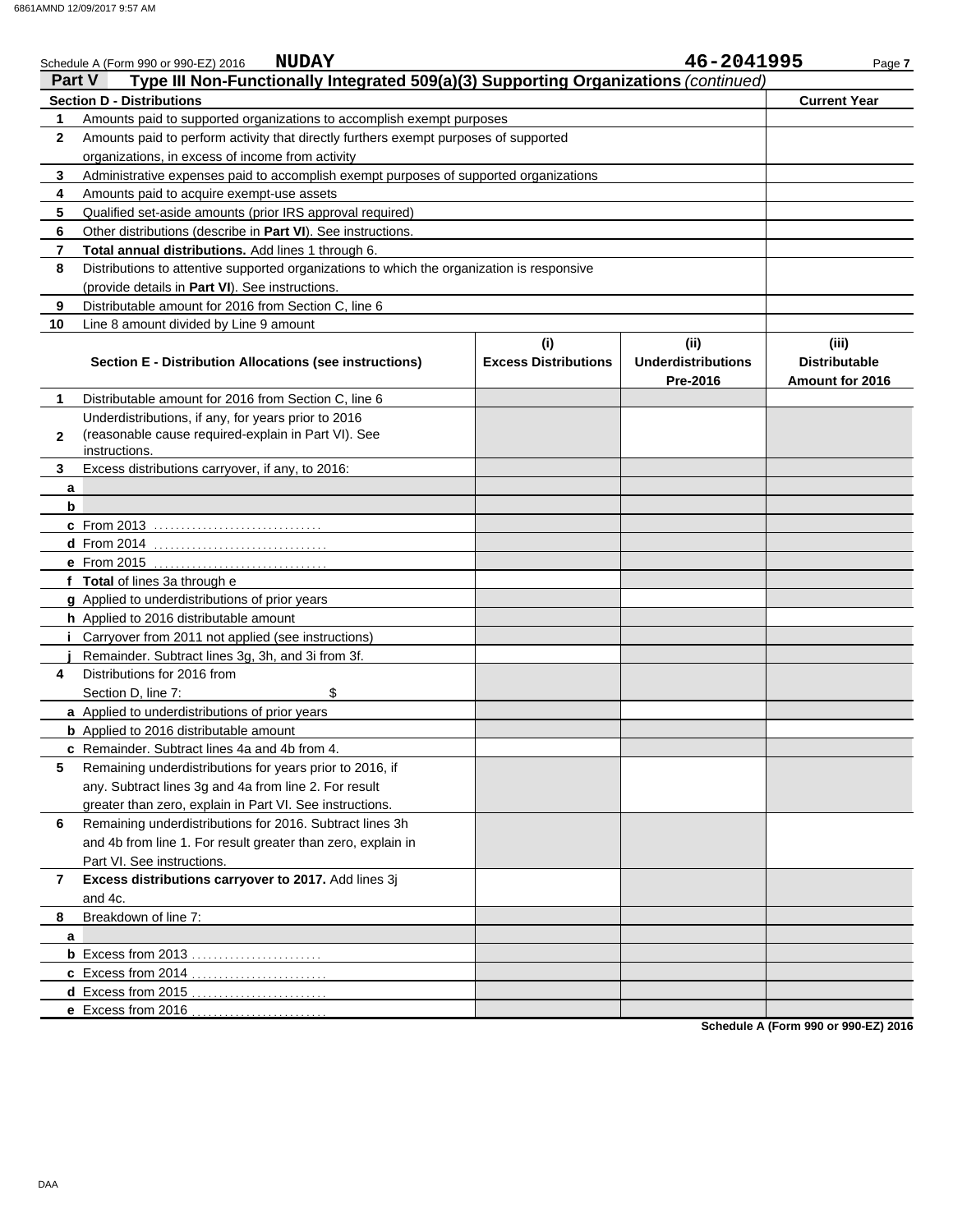|         | Schedule A (Form 990 or 990-EZ) 2016 | <b>NUDAY</b> |                                                                                                                                                                                                                                                                                                                                                                                                                                                                                                                                                                                            | 46-2041995 | Page 8 |
|---------|--------------------------------------|--------------|--------------------------------------------------------------------------------------------------------------------------------------------------------------------------------------------------------------------------------------------------------------------------------------------------------------------------------------------------------------------------------------------------------------------------------------------------------------------------------------------------------------------------------------------------------------------------------------------|------------|--------|
| Part VI |                                      |              | Supplemental Information. Provide the explanations required by Part II, line 10; Part II, line 17a or 17b; Part<br>III, line 12; Part IV, Section A, lines 1, 2, 3b, 3c, 4b, 4c, 5a, 6, 9a, 9b, 9c, 11a, 11b, and 11c; Part IV, Section<br>B, lines 1 and 2; Part IV, Section C, line 1; Part IV, Section D, lines 2 and 3; Part IV, Section E, lines 1c, 2a, 2b,<br>3a and 3b; Part V, line 1; Part V, Section B, line 1e; Part V, Section D, lines 5, 6, and 8; and Part V, Section E,<br>lines 2, 5, and 6. Also complete this part for any additional information. (See instructions.) |            |        |
|         |                                      |              |                                                                                                                                                                                                                                                                                                                                                                                                                                                                                                                                                                                            |            |        |
|         |                                      |              |                                                                                                                                                                                                                                                                                                                                                                                                                                                                                                                                                                                            |            |        |
|         |                                      |              |                                                                                                                                                                                                                                                                                                                                                                                                                                                                                                                                                                                            |            |        |
|         |                                      |              |                                                                                                                                                                                                                                                                                                                                                                                                                                                                                                                                                                                            |            |        |
|         |                                      |              |                                                                                                                                                                                                                                                                                                                                                                                                                                                                                                                                                                                            |            |        |
|         |                                      |              |                                                                                                                                                                                                                                                                                                                                                                                                                                                                                                                                                                                            |            |        |
|         |                                      |              |                                                                                                                                                                                                                                                                                                                                                                                                                                                                                                                                                                                            |            |        |
|         |                                      |              |                                                                                                                                                                                                                                                                                                                                                                                                                                                                                                                                                                                            |            |        |
|         |                                      |              |                                                                                                                                                                                                                                                                                                                                                                                                                                                                                                                                                                                            |            |        |
|         |                                      |              |                                                                                                                                                                                                                                                                                                                                                                                                                                                                                                                                                                                            |            |        |
|         |                                      |              |                                                                                                                                                                                                                                                                                                                                                                                                                                                                                                                                                                                            |            |        |
|         |                                      |              |                                                                                                                                                                                                                                                                                                                                                                                                                                                                                                                                                                                            |            |        |
|         |                                      |              |                                                                                                                                                                                                                                                                                                                                                                                                                                                                                                                                                                                            |            |        |
|         |                                      |              |                                                                                                                                                                                                                                                                                                                                                                                                                                                                                                                                                                                            |            |        |
|         |                                      |              |                                                                                                                                                                                                                                                                                                                                                                                                                                                                                                                                                                                            |            |        |
|         |                                      |              |                                                                                                                                                                                                                                                                                                                                                                                                                                                                                                                                                                                            |            |        |
|         |                                      |              |                                                                                                                                                                                                                                                                                                                                                                                                                                                                                                                                                                                            |            |        |
|         |                                      |              |                                                                                                                                                                                                                                                                                                                                                                                                                                                                                                                                                                                            |            |        |
|         |                                      |              |                                                                                                                                                                                                                                                                                                                                                                                                                                                                                                                                                                                            |            |        |
|         |                                      |              |                                                                                                                                                                                                                                                                                                                                                                                                                                                                                                                                                                                            |            |        |
|         |                                      |              |                                                                                                                                                                                                                                                                                                                                                                                                                                                                                                                                                                                            |            |        |
|         |                                      |              |                                                                                                                                                                                                                                                                                                                                                                                                                                                                                                                                                                                            |            |        |
|         |                                      |              |                                                                                                                                                                                                                                                                                                                                                                                                                                                                                                                                                                                            |            |        |
|         |                                      |              |                                                                                                                                                                                                                                                                                                                                                                                                                                                                                                                                                                                            |            |        |
|         |                                      |              |                                                                                                                                                                                                                                                                                                                                                                                                                                                                                                                                                                                            |            |        |
|         |                                      |              |                                                                                                                                                                                                                                                                                                                                                                                                                                                                                                                                                                                            |            |        |
|         |                                      |              |                                                                                                                                                                                                                                                                                                                                                                                                                                                                                                                                                                                            |            |        |
|         |                                      |              |                                                                                                                                                                                                                                                                                                                                                                                                                                                                                                                                                                                            |            |        |
|         |                                      |              |                                                                                                                                                                                                                                                                                                                                                                                                                                                                                                                                                                                            |            |        |
|         |                                      |              |                                                                                                                                                                                                                                                                                                                                                                                                                                                                                                                                                                                            |            |        |
|         |                                      |              |                                                                                                                                                                                                                                                                                                                                                                                                                                                                                                                                                                                            |            |        |
|         |                                      |              |                                                                                                                                                                                                                                                                                                                                                                                                                                                                                                                                                                                            |            |        |
|         |                                      |              |                                                                                                                                                                                                                                                                                                                                                                                                                                                                                                                                                                                            |            |        |
|         |                                      |              |                                                                                                                                                                                                                                                                                                                                                                                                                                                                                                                                                                                            |            |        |
|         |                                      |              |                                                                                                                                                                                                                                                                                                                                                                                                                                                                                                                                                                                            |            |        |
|         |                                      |              |                                                                                                                                                                                                                                                                                                                                                                                                                                                                                                                                                                                            |            |        |
|         |                                      |              |                                                                                                                                                                                                                                                                                                                                                                                                                                                                                                                                                                                            |            |        |
|         |                                      |              |                                                                                                                                                                                                                                                                                                                                                                                                                                                                                                                                                                                            |            |        |
|         |                                      |              |                                                                                                                                                                                                                                                                                                                                                                                                                                                                                                                                                                                            |            |        |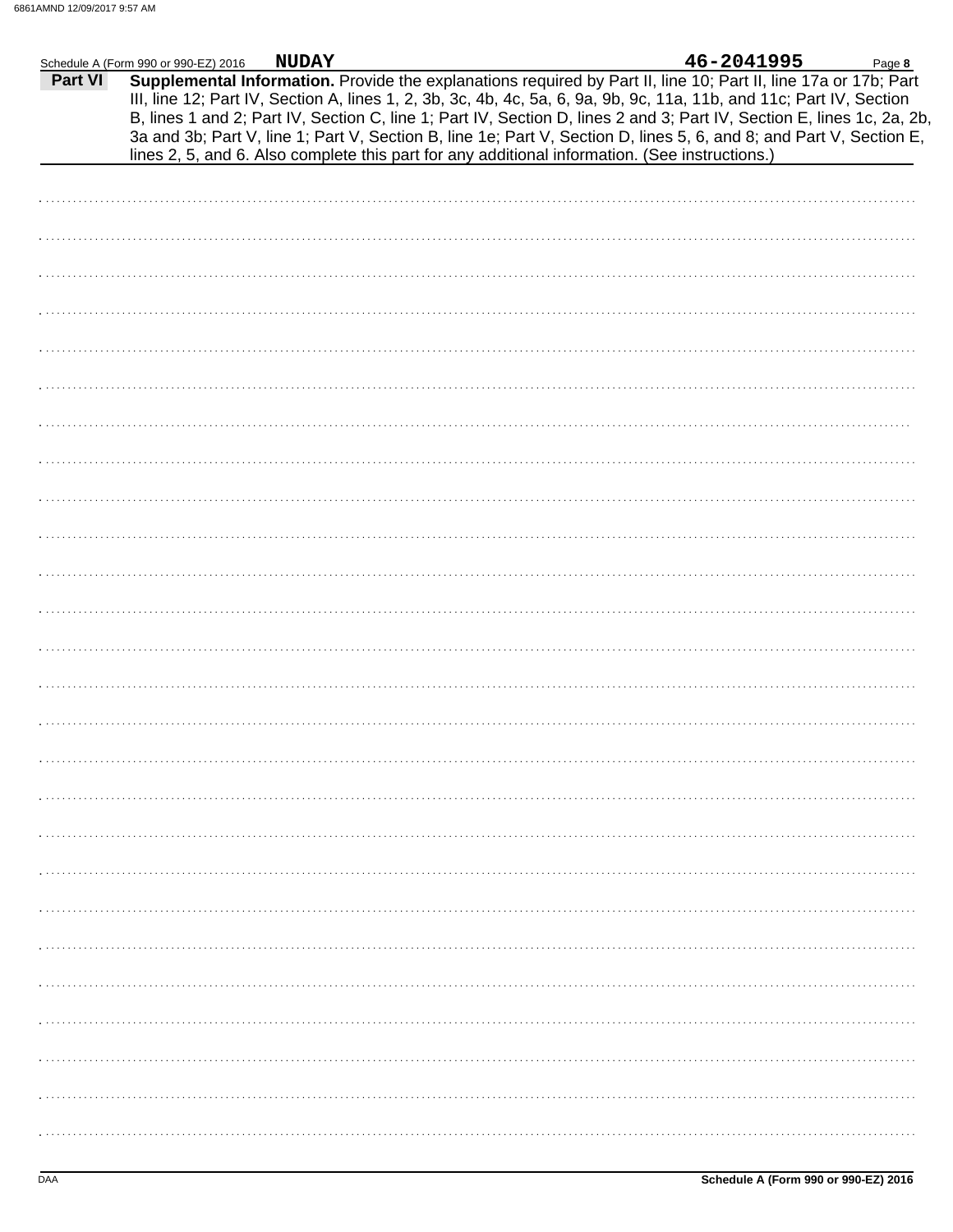## **Schedule of Contributors Schedule B**

**2016**

**or 990-PF) Attach to Form 990, Form 990-EZ, or Form 990-PF.**

 **Information about Schedule B (Form 990, 990-EZ, or 990-PF) and its instructions is at** *www.irs.gov/form990.*

**Name of the organization**

Department of the Treasury Internal Revenue Service

**(Form 990, 990-EZ,**

**Employer identification number**

| .                              |                          |                                  |            |
|--------------------------------|--------------------------|----------------------------------|------------|
| <b>NUDAY</b>                   |                          |                                  | 46-2041995 |
| Organization type (check one): |                          |                                  |            |
| Filers of:                     | Section:                 |                                  |            |
| Form 990 or 990-EZ             | $ \mathbf{X} $<br>501(c) | (enter number) organization<br>3 |            |

|             | 4947(a)(1) nonexempt charitable trust not treated as a private foundation |
|-------------|---------------------------------------------------------------------------|
|             | 527 political organization                                                |
| Form 990-PF | 501(c)(3) exempt private foundation                                       |
|             | 4947(a)(1) nonexempt charitable trust treated as a private foundation     |
|             | 501(c)(3) taxable private foundation                                      |

Check if your organization is covered by the **General Rule** or a **Special Rule. Note:** Only a section 501(c)(7), (8), or (10) organization can check boxes for both the General Rule and a Special Rule. See instructions.

#### **General Rule**

For an organization filing Form 990, 990-EZ, or 990-PF that received, during the year, contributions totaling \$5,000 or more (in money or property) from any one contributor. Complete Parts I and II. See instructions for determining a contributor's total contributions.

#### **Special Rules**

| $\overline{X}$ For an organization described in section 501(c)(3) filing Form 990 or 990-EZ that met the 33 <sup>1</sup> /3 % support test of the |
|---------------------------------------------------------------------------------------------------------------------------------------------------|
| regulations under sections $509(a)(1)$ and $170(b)(1)(A)(vi)$ , that checked Schedule A (Form 990 or 990-EZ), Part II, line                       |
| 13, 16a, or 16b, and that received from any one contributor, during the year, total contributions of the greater of (1)                           |
| \$5,000 or (2) 2% of the amount on (i) Form 990, Part VIII, line 1h, or (ii) Form 990-EZ, line 1. Complete Parts I and II.                        |

literary, or educational purposes, or for the prevention of cruelty to children or animals. Complete Parts I, II, and III. For an organization described in section 501(c)(7), (8), or (10) filing Form 990 or 990-EZ that received from any one contributor, during the year, total contributions of more than \$1,000 exclusively for religious, charitable, scientific,

For an organization described in section 501(c)(7), (8), or (10) filing Form 990 or 990-EZ that received from any one contributor, during the year, contributions *exclusively* for religious, charitable, etc., purposes, but no such contributions totaled more than \$1,000. If this box is checked, enter here the total contributions that were received during the year for an *exclusively* religious, charitable, etc., purpose. Don't complete any of the parts unless the **General Rule** applies to this organization because it received *nonexclusively* religious, charitable, etc., contributions totaling \$5,000 or more during the year . . . . . . . . . . . . . . . . . . . . . . . . . . . . . . . . . . . . . . . . . . . . . . . . . . . . . . . . . . . . . . . . . . . . . . . . . . . . \$ . . . . . . . . . . . . . . . . . . . . . . . . . . .

990-EZ, or 990-PF), but it **must** answer "No" on Part IV, line 2, of its Form 990; or check the box on line H of its Form 990-EZ or on its Form 990-PF, Part I, line 2, to certify that it doesn't meet the filing requirements of Schedule B (Form 990, 990-EZ, or 990-PF). **Caution:** An organization that isn't covered by the General Rule and/or the Special Rules doesn't file Schedule B (Form 990,

**For Paperwork Reduction Act Notice, see the Instructions for Form 990, 990-EZ, or 990-PF.**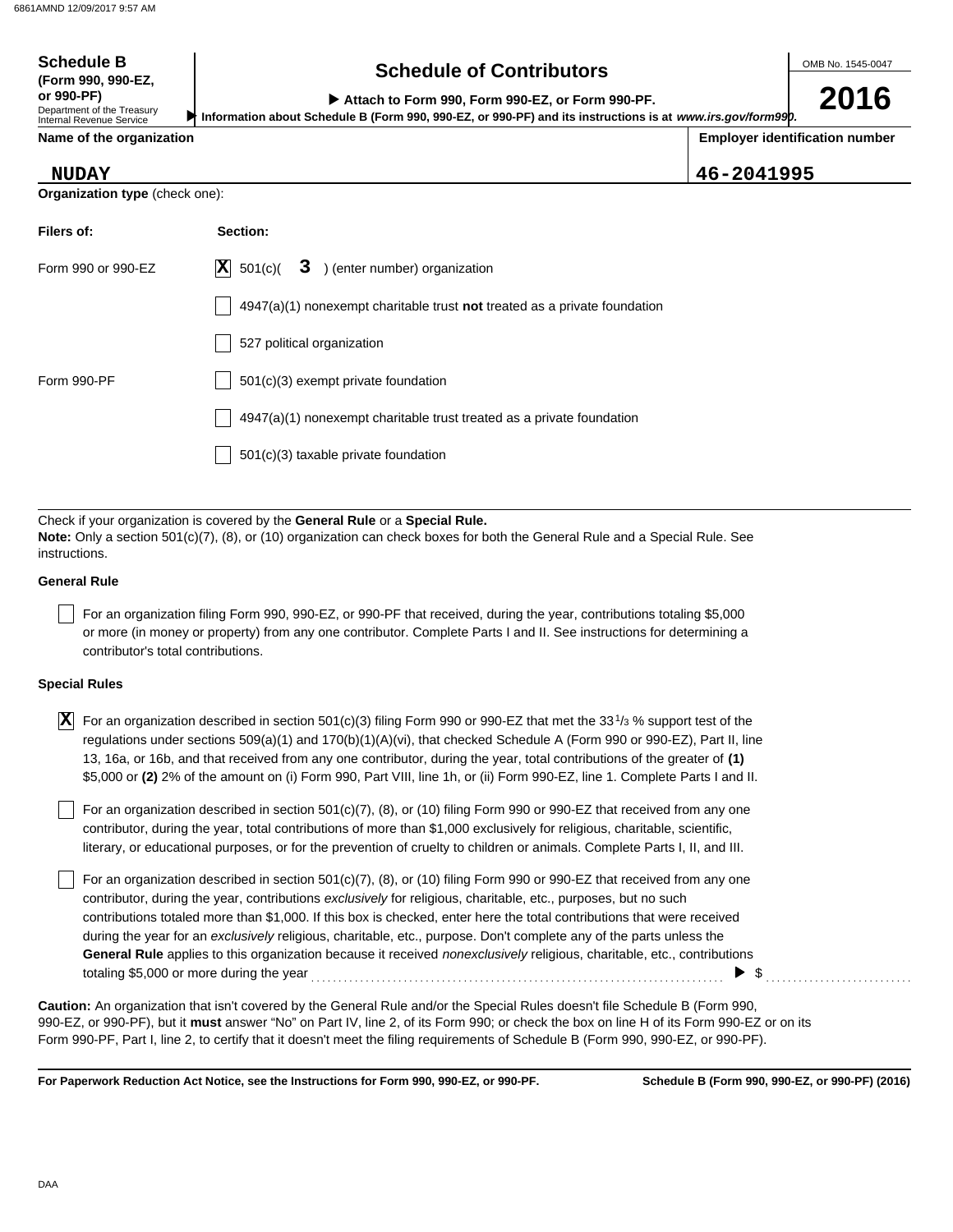|                                      | Schedule B (Form 990, 990-EZ, or 990-PF) (2016)                                                            |                                   | PAGE 1 OF 1<br>Page 2                                                                              |
|--------------------------------------|------------------------------------------------------------------------------------------------------------|-----------------------------------|----------------------------------------------------------------------------------------------------|
| Name of organization<br><b>NUDAY</b> |                                                                                                            |                                   | <b>Employer identification number</b><br>46-2041995                                                |
| Part I                               | Contributors (See instructions). Use duplicate copies of Part I if additional space is needed.             |                                   |                                                                                                    |
| (a)<br>No.                           | (b)<br>Name, address, and ZIP + 4                                                                          | (c)<br><b>Total contributions</b> | (d)<br>Type of contribution                                                                        |
| $\mathbf{1}$                         | INTERNATIONAL MEDICAL EQUIPMENT<br>COLLABORATIVE (IMEC)<br>1620 OSGOOD STREET<br>NORTH ANDOVER<br>MA 01845 | 12, 273, 877<br>\$                | Person<br>Payroll<br>$ \mathbf{x} $<br>Noncash<br>(Complete Part II for<br>noncash contributions.) |
| (a)                                  | (b)                                                                                                        | (c)                               | (d)                                                                                                |
| No.                                  | Name, address, and ZIP + 4                                                                                 | <b>Total contributions</b>        | Type of contribution                                                                               |
|                                      |                                                                                                            | \$                                | Person<br>Payroll<br>Noncash<br>(Complete Part II for<br>noncash contributions.)                   |
| (a)                                  | (b)                                                                                                        | (c)                               | (d)                                                                                                |
| No.                                  | Name, address, and ZIP + 4                                                                                 | <b>Total contributions</b>        | Type of contribution                                                                               |
|                                      |                                                                                                            | \$                                | Person<br>Payroll<br>Noncash<br>(Complete Part II for<br>noncash contributions.)                   |
| (a)                                  | (b)                                                                                                        | (c)                               | (d)                                                                                                |
| No.                                  | Name, address, and ZIP + 4                                                                                 | <b>Total contributions</b>        | Type of contribution                                                                               |
|                                      |                                                                                                            |                                   | Person<br>Payroll<br>Noncash<br>(Complete Part II for<br>noncash contributions.)                   |
| (a)<br>No.                           | (b)<br>Name, address, and ZIP + 4                                                                          | (c)<br><b>Total contributions</b> | (d)<br>Type of contribution                                                                        |
|                                      |                                                                                                            | \$                                | Person<br>Payroll<br><b>Noncash</b><br>(Complete Part II for<br>noncash contributions.)            |
| (a)<br>No.                           | (b)<br>Name, address, and ZIP + 4                                                                          | (c)<br><b>Total contributions</b> | (d)<br>Type of contribution                                                                        |
|                                      |                                                                                                            | \$                                | Person<br>Payroll<br><b>Noncash</b><br>(Complete Part II for<br>noncash contributions.)            |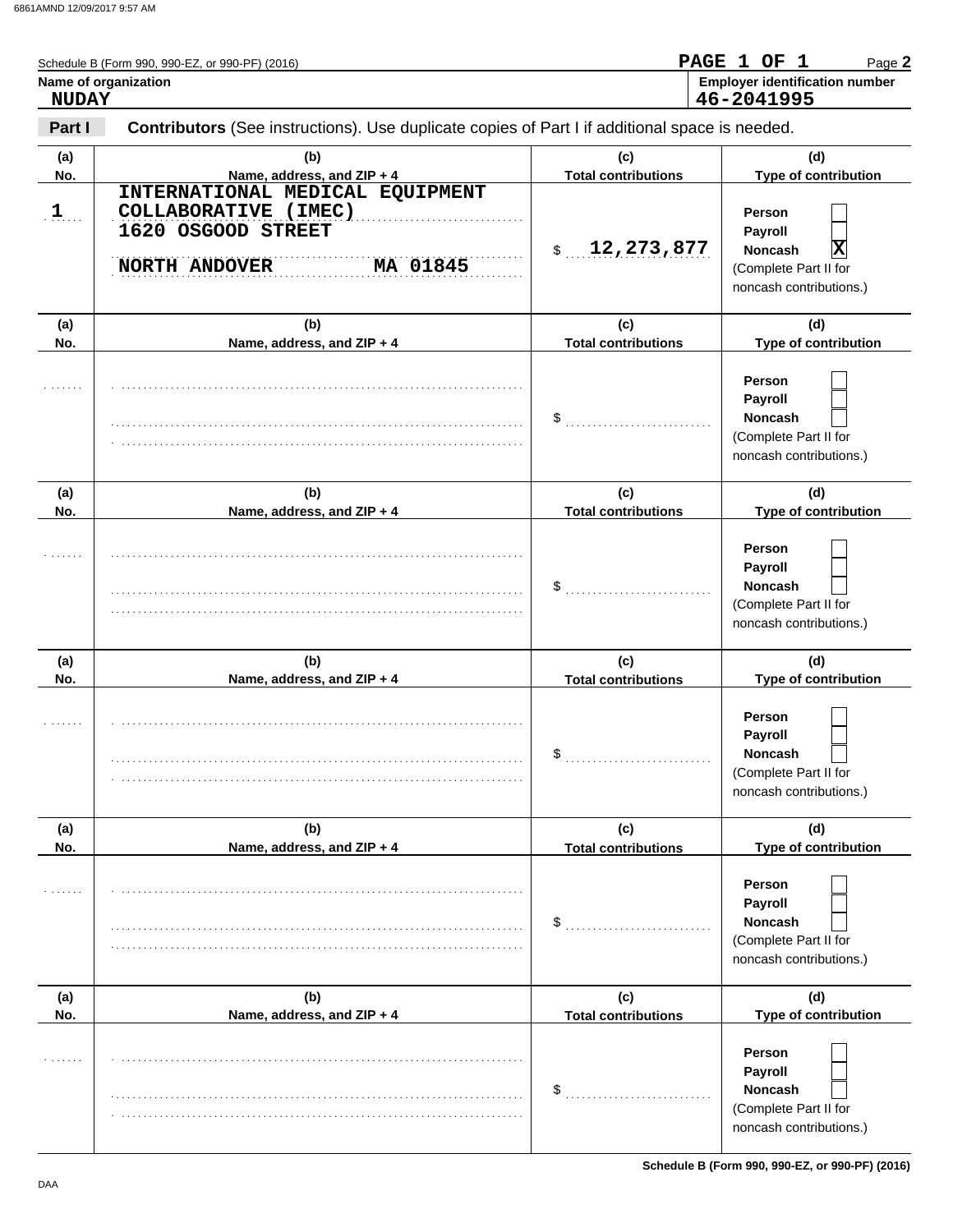|                           | Schedule B (Form 990, 990-EZ, or 990-PF) (2016)                                                     |                                                | PAGE 1 OF 1<br>Page 3                               |
|---------------------------|-----------------------------------------------------------------------------------------------------|------------------------------------------------|-----------------------------------------------------|
| <b>NUDAY</b>              | Name of organization                                                                                |                                                | <b>Employer identification number</b><br>46-2041995 |
| Part II                   | Noncash Property (See instructions). Use duplicate copies of Part II if additional space is needed. |                                                |                                                     |
| (a) No.<br>from<br>Part I | (b)<br>Description of noncash property given                                                        | (c)<br>FMV (or estimate)<br>(See instructions) | (d)<br>Date received                                |
| $\frac{1}{2}$             | 15 MEDICAL SHIPPING CONTAINERS                                                                      | 12, 273, 877<br>\$                             | 12/31/16                                            |
| (a) No.<br>from<br>Part I | (b)<br>Description of noncash property given                                                        | (c)<br>FMV (or estimate)<br>(See instructions) | (d)<br>Date received                                |
| .                         |                                                                                                     | \$                                             |                                                     |
| (a) No.<br>from<br>Part I | (b)<br>Description of noncash property given                                                        | (c)<br>FMV (or estimate)<br>(See instructions) | (d)<br>Date received                                |
| .                         |                                                                                                     | \$                                             |                                                     |
| (a) No.<br>from<br>Part I | (b)<br>Description of noncash property given                                                        | (c)<br>FMV (or estimate)<br>(See instructions) | (d)<br>Date received                                |
| .                         |                                                                                                     |                                                | de la caractería de la caractería                   |
| (a) No.<br>from<br>Part I | (b)<br>Description of noncash property given                                                        | (c)<br>FMV (or estimate)<br>(See instructions) | (d)<br>Date received                                |
| .                         |                                                                                                     | \$                                             | .                                                   |
| (a) No.<br>from<br>Part I | (b)<br>Description of noncash property given                                                        | (c)<br>FMV (or estimate)<br>(See instructions) | (d)<br>Date received                                |
| .                         |                                                                                                     | $\$\ldots$                                     | .                                                   |

Schedule B (Form 990, 990-EZ, or 990-PF) (2016)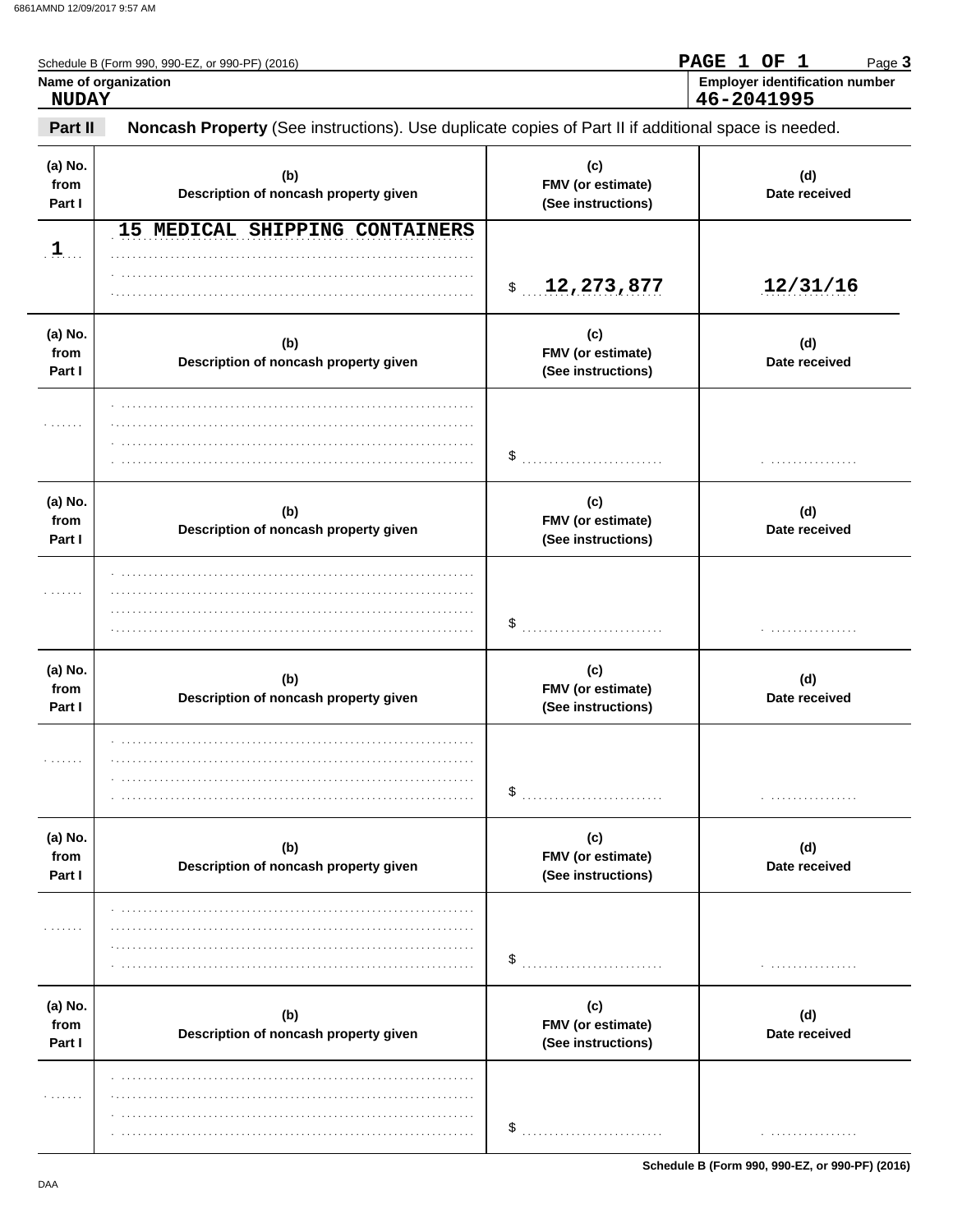|              | <b>SCHEDULE D</b>                                    |                                                                                                                                                                                            | <b>Supplemental Financial Statements</b>                                                                                             |                                       | OMB No. 1545-0047                |
|--------------|------------------------------------------------------|--------------------------------------------------------------------------------------------------------------------------------------------------------------------------------------------|--------------------------------------------------------------------------------------------------------------------------------------|---------------------------------------|----------------------------------|
|              | (Form 990)                                           |                                                                                                                                                                                            | Complete if the organization answered "Yes" on Form 990,<br>Part IV, line 6, 7, 8, 9, 10, 11a, 11b, 11c, 11d, 11e, 11f, 12a, or 12b. |                                       | O                                |
|              | Department of the Treasury                           |                                                                                                                                                                                            | Attach to Form 990.                                                                                                                  |                                       | <b>Open to Public</b>            |
|              | Internal Revenue Service<br>Name of the organization | Information about Schedule D (Form 990) and its instructions is at www.irs.gov/form990.                                                                                                    |                                                                                                                                      | <b>Employer identification number</b> | <b>Inspection</b>                |
|              | <b>NUDAY</b>                                         |                                                                                                                                                                                            |                                                                                                                                      | 46-2041995                            |                                  |
|              | Part I                                               | Organizations Maintaining Donor Advised Funds or Other Similar Funds or Accounts.                                                                                                          |                                                                                                                                      |                                       |                                  |
|              |                                                      | Complete if the organization answered "Yes" on Form 990, Part IV, line 6.                                                                                                                  |                                                                                                                                      |                                       |                                  |
|              |                                                      |                                                                                                                                                                                            | (a) Donor advised funds                                                                                                              |                                       | (b) Funds and other accounts     |
| 1            |                                                      |                                                                                                                                                                                            |                                                                                                                                      |                                       |                                  |
| 2            |                                                      | Aggregate value of contributions to (during year)                                                                                                                                          |                                                                                                                                      |                                       |                                  |
| 3            |                                                      |                                                                                                                                                                                            |                                                                                                                                      |                                       |                                  |
| 4            |                                                      |                                                                                                                                                                                            |                                                                                                                                      |                                       |                                  |
| 5            |                                                      | Did the organization inform all donors and donor advisors in writing that the assets held in donor advised                                                                                 |                                                                                                                                      |                                       |                                  |
|              |                                                      |                                                                                                                                                                                            |                                                                                                                                      |                                       | Yes<br>No                        |
| 6            |                                                      | Did the organization inform all grantees, donors, and donor advisors in writing that grant funds can be used                                                                               |                                                                                                                                      |                                       |                                  |
|              |                                                      | only for charitable purposes and not for the benefit of the donor or donor advisor, or for any other purpose                                                                               |                                                                                                                                      |                                       | Yes                              |
|              | conferring impermissible private benefit?<br>Part II | <b>Conservation Easements.</b>                                                                                                                                                             |                                                                                                                                      |                                       | <b>No</b>                        |
|              |                                                      | Complete if the organization answered "Yes" on Form 990, Part IV, line 7.                                                                                                                  |                                                                                                                                      |                                       |                                  |
|              |                                                      | Purpose(s) of conservation easements held by the organization (check all that apply).                                                                                                      |                                                                                                                                      |                                       |                                  |
|              |                                                      | Preservation of land for public use (e.g., recreation or education)                                                                                                                        | Preservation of a historically important land area                                                                                   |                                       |                                  |
|              | Protection of natural habitat                        |                                                                                                                                                                                            | Preservation of a certified historic structure                                                                                       |                                       |                                  |
|              | Preservation of open space                           |                                                                                                                                                                                            |                                                                                                                                      |                                       |                                  |
| $\mathbf{2}$ | easement on the last day of the tax year.            | Complete lines 2a through 2d if the organization held a qualified conservation contribution in the form of a conservation                                                                  |                                                                                                                                      |                                       | -leld at the End of the Tax Year |
| a            |                                                      |                                                                                                                                                                                            |                                                                                                                                      | 2a                                    |                                  |
|              |                                                      |                                                                                                                                                                                            |                                                                                                                                      | 2 <sub>b</sub>                        |                                  |
|              |                                                      | Number of conservation easements on a certified historic structure included in (a) [11] Number of conservation                                                                             |                                                                                                                                      | 2c                                    |                                  |
|              |                                                      | d Number of conservation easements included in (c) acquired after 8/17/06, and not on a                                                                                                    |                                                                                                                                      |                                       |                                  |
|              |                                                      |                                                                                                                                                                                            |                                                                                                                                      | 2d                                    |                                  |
| 3            |                                                      | Number of conservation easements modified, transferred, released, extinguished, or terminated by the organization during the                                                               |                                                                                                                                      |                                       |                                  |
|              | tax year $\blacktriangleright$<br>.                  |                                                                                                                                                                                            |                                                                                                                                      |                                       |                                  |
|              |                                                      | Number of states where property subject to conservation easement is located >                                                                                                              |                                                                                                                                      |                                       |                                  |
| 5            |                                                      | Does the organization have a written policy regarding the periodic monitoring, inspection, handling of                                                                                     |                                                                                                                                      |                                       | $\Box$ Yes                       |
|              |                                                      |                                                                                                                                                                                            |                                                                                                                                      |                                       | No                               |
| 6            |                                                      | Staff and volunteer hours devoted to monitoring, inspecting, handling of violations, and enforcing conservation easements during the year                                                  |                                                                                                                                      |                                       |                                  |
|              | ▶<br>.                                               | Amount of expenses incurred in monitoring, inspecting, handling of violations, and enforcing conservation easements during the year                                                        |                                                                                                                                      |                                       |                                  |
| 7            | $\blacktriangleright$ \$                             |                                                                                                                                                                                            |                                                                                                                                      |                                       |                                  |
| 8            |                                                      | Does each conservation easement reported on line 2(d) above satisfy the requirements of section 170(h)(4)(B)(i)                                                                            |                                                                                                                                      |                                       |                                  |
|              |                                                      |                                                                                                                                                                                            |                                                                                                                                      |                                       | Yes<br>No                        |
| 9            |                                                      | In Part XIII, describe how the organization reports conservation easements in its revenue and expense statement, and                                                                       |                                                                                                                                      |                                       |                                  |
|              |                                                      | balance sheet, and include, if applicable, the text of the footnote to the organization's financial statements that describes the<br>organization's accounting for conservation easements. |                                                                                                                                      |                                       |                                  |
|              | Part III                                             | Organizations Maintaining Collections of Art, Historical Treasures, or Other Similar Assets.<br>Complete if the organization answered "Yes" on Form 990, Part IV, line 8.                  |                                                                                                                                      |                                       |                                  |
|              |                                                      | 1a If the organization elected, as permitted under SFAS 116 (ASC 958), not to report in its revenue statement and balance sheet                                                            |                                                                                                                                      |                                       |                                  |
|              |                                                      | works of art, historical treasures, or other similar assets held for public exhibition, education, or research in furtherance of                                                           |                                                                                                                                      |                                       |                                  |
|              |                                                      | public service, provide, in Part XIII, the text of the footnote to its financial statements that describes these items.                                                                    |                                                                                                                                      |                                       |                                  |
|              |                                                      | <b>b</b> If the organization elected, as permitted under SFAS 116 (ASC 958), to report in its revenue statement and balance sheet                                                          |                                                                                                                                      |                                       |                                  |
|              |                                                      | works of art, historical treasures, or other similar assets held for public exhibition, education, or research in furtherance of                                                           |                                                                                                                                      |                                       |                                  |
|              |                                                      | public service, provide the following amounts relating to these items:                                                                                                                     |                                                                                                                                      |                                       |                                  |
|              |                                                      |                                                                                                                                                                                            |                                                                                                                                      |                                       |                                  |
|              |                                                      |                                                                                                                                                                                            |                                                                                                                                      |                                       | $\blacktriangleright$ \$         |
| $\mathbf{2}$ |                                                      | If the organization received or held works of art, historical treasures, or other similar assets for financial gain, provide the                                                           |                                                                                                                                      |                                       |                                  |
|              |                                                      | following amounts required to be reported under SFAS 116 (ASC 958) relating to these items:                                                                                                |                                                                                                                                      |                                       |                                  |
|              |                                                      |                                                                                                                                                                                            |                                                                                                                                      |                                       |                                  |
|              |                                                      |                                                                                                                                                                                            |                                                                                                                                      |                                       |                                  |
|              |                                                      | For Paperwork Reduction Act Notice, see the Instructions for Form 990.                                                                                                                     |                                                                                                                                      |                                       | Schedule D (Form 990) 2016       |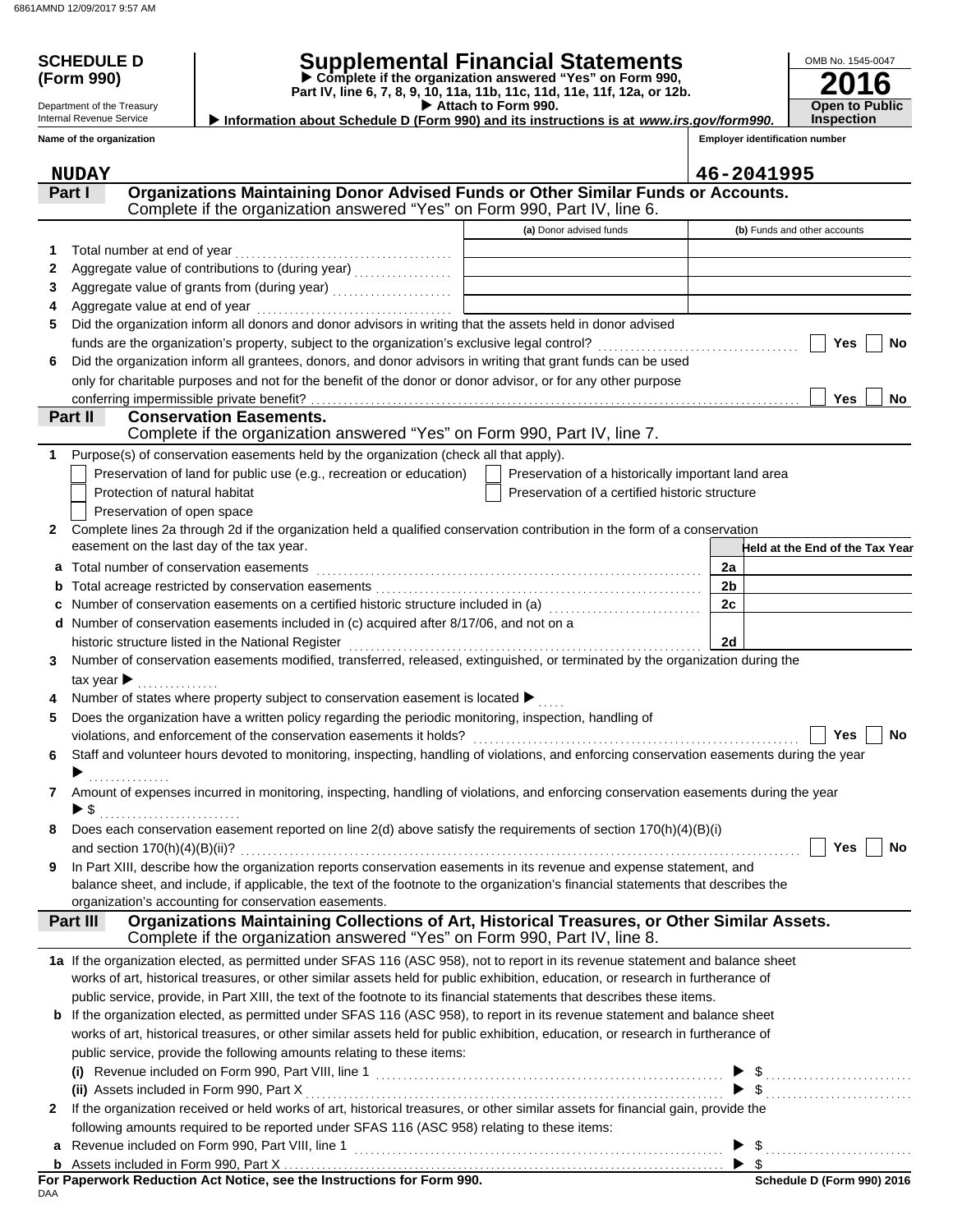|   | Schedule D (Form 990) 2016 NUDAY                                                                                                                                                                                               |                         |                           |                         | 46-2041995      |                      | Page 2              |
|---|--------------------------------------------------------------------------------------------------------------------------------------------------------------------------------------------------------------------------------|-------------------------|---------------------------|-------------------------|-----------------|----------------------|---------------------|
|   | Organizations Maintaining Collections of Art, Historical Treasures, or Other Similar Assets (continued)<br>Part III                                                                                                            |                         |                           |                         |                 |                      |                     |
| 3 | Using the organization's acquisition, accession, and other records, check any of the following that are a significant use of its<br>collection items (check all that apply):                                                   |                         |                           |                         |                 |                      |                     |
| a | Public exhibition                                                                                                                                                                                                              | d                       | Loan or exchange programs |                         |                 |                      |                     |
| b | Scholarly research                                                                                                                                                                                                             | е                       |                           |                         |                 |                      |                     |
| c | Preservation for future generations                                                                                                                                                                                            |                         |                           |                         |                 |                      |                     |
|   | Provide a description of the organization's collections and explain how they further the organization's exempt purpose in Part                                                                                                 |                         |                           |                         |                 |                      |                     |
|   | XIII.                                                                                                                                                                                                                          |                         |                           |                         |                 |                      |                     |
| 5 | During the year, did the organization solicit or receive donations of art, historical treasures, or other similar                                                                                                              |                         |                           |                         |                 |                      |                     |
|   |                                                                                                                                                                                                                                |                         |                           |                         |                 |                      | Yes<br><b>No</b>    |
|   | Part IV<br><b>Escrow and Custodial Arrangements.</b>                                                                                                                                                                           |                         |                           |                         |                 |                      |                     |
|   | Complete if the organization answered "Yes" on Form 990, Part IV, line 9, or reported an amount on Form<br>990, Part X, line 21.                                                                                               |                         |                           |                         |                 |                      |                     |
|   | 1a Is the organization an agent, trustee, custodian or other intermediary for contributions or other assets not                                                                                                                |                         |                           |                         |                 |                      |                     |
|   | included on Form 990, Part X?                                                                                                                                                                                                  |                         |                           |                         |                 |                      | Yes<br>No           |
|   | <b>b</b> If "Yes," explain the arrangement in Part XIII and complete the following table:                                                                                                                                      |                         |                           |                         |                 |                      |                     |
|   |                                                                                                                                                                                                                                |                         |                           |                         |                 |                      | Amount              |
|   | c Beginning balance                                                                                                                                                                                                            |                         |                           |                         |                 | 1c                   |                     |
|   |                                                                                                                                                                                                                                |                         |                           |                         |                 | 1d                   |                     |
|   |                                                                                                                                                                                                                                |                         |                           |                         |                 | 1e                   |                     |
|   |                                                                                                                                                                                                                                |                         |                           |                         |                 | 1f                   |                     |
|   | 2a Did the organization include an amount on Form 990, Part X, line 21, for escrow or custodial account liability?                                                                                                             |                         |                           |                         |                 |                      | <b>Yes</b><br>No    |
|   | <b>b</b> If "Yes," explain the arrangement in Part XIII. Check here if the explanation has been provided on Part XIII                                                                                                          |                         |                           |                         |                 |                      |                     |
|   | <b>Endowment Funds.</b><br><b>Part V</b>                                                                                                                                                                                       |                         |                           |                         |                 |                      |                     |
|   | Complete if the organization answered "Yes" on Form 990, Part IV, line 10.                                                                                                                                                     |                         |                           |                         |                 |                      |                     |
|   |                                                                                                                                                                                                                                | (a) Current year        | (b) Prior year            | (c) Two years back      |                 | (d) Three years back | (e) Four years back |
|   | 1a Beginning of year balance                                                                                                                                                                                                   |                         |                           |                         |                 |                      |                     |
|   | <b>b</b> Contributions                                                                                                                                                                                                         |                         |                           |                         |                 |                      |                     |
|   | c Net investment earnings, gains, and                                                                                                                                                                                          |                         |                           |                         |                 |                      |                     |
|   |                                                                                                                                                                                                                                |                         |                           |                         |                 |                      |                     |
|   | d Grants or scholarships                                                                                                                                                                                                       |                         |                           |                         |                 |                      |                     |
|   | e Other expenditures for facilities and                                                                                                                                                                                        |                         |                           |                         |                 |                      |                     |
|   | programs                                                                                                                                                                                                                       |                         |                           |                         |                 |                      |                     |
|   | f Administrative expenses                                                                                                                                                                                                      |                         |                           |                         |                 |                      |                     |
|   | End of year balance                                                                                                                                                                                                            |                         |                           |                         |                 |                      |                     |
|   | Provide the estimated percentage of the current year end balance (line 1g, column (a)) held as:                                                                                                                                |                         |                           |                         |                 |                      |                     |
|   | a Board designated or quasi-endowment > %                                                                                                                                                                                      |                         |                           |                         |                 |                      |                     |
|   | <b>b</b> Permanent endowment $\blacktriangleright$<br>$\%$                                                                                                                                                                     |                         |                           |                         |                 |                      |                     |
|   | c Temporarily restricted endowment >                                                                                                                                                                                           | %                       |                           |                         |                 |                      |                     |
|   | The percentages on lines 2a, 2b, and 2c should equal 100%.                                                                                                                                                                     |                         |                           |                         |                 |                      |                     |
|   | 3a Are there endowment funds not in the possession of the organization that are held and administered for the                                                                                                                  |                         |                           |                         |                 |                      |                     |
|   | organization by:                                                                                                                                                                                                               |                         |                           |                         |                 |                      | <b>Yes</b><br>No.   |
|   | (i) unrelated organizations entertainment and all the contract of the contract of the contract of the contract of the contract of the contract of the contract of the contract of the contract of the contract of the contract |                         |                           |                         |                 |                      | 3a(i)               |
|   | (ii) related organizations [11] related organizations [11] related organizations [11] related organizations [11] $\frac{1}{2}$                                                                                                 |                         |                           |                         |                 |                      | 3a(ii)              |
|   |                                                                                                                                                                                                                                |                         |                           |                         |                 |                      | 3b                  |
| 4 | Describe in Part XIII the intended uses of the organization's endowment funds.                                                                                                                                                 |                         |                           |                         |                 |                      |                     |
|   | Part VI<br>Land, Buildings, and Equipment.                                                                                                                                                                                     |                         |                           |                         |                 |                      |                     |
|   | Complete if the organization answered "Yes" on Form 990, Part IV, line 11a. See Form 990, Part X, line 10.                                                                                                                     |                         |                           |                         |                 |                      |                     |
|   | Description of property                                                                                                                                                                                                        | (a) Cost or other basis |                           | (b) Cost or other basis | (c) Accumulated |                      | (d) Book value      |
|   |                                                                                                                                                                                                                                | (investment)            |                           | (other)                 | depreciation    |                      |                     |
|   |                                                                                                                                                                                                                                |                         |                           |                         |                 |                      |                     |
|   |                                                                                                                                                                                                                                |                         |                           |                         |                 |                      |                     |
|   | c Leasehold improvements                                                                                                                                                                                                       |                         |                           |                         |                 |                      |                     |
|   |                                                                                                                                                                                                                                |                         |                           |                         |                 |                      |                     |
|   |                                                                                                                                                                                                                                |                         |                           | 121,303                 |                 | 2,696                | 118,607             |
|   | Total. Add lines 1a through 1e. (Column (d) must equal Form 990, Part X, column (B), line 10c.)                                                                                                                                |                         |                           |                         |                 |                      | 118,607             |

**Schedule D (Form 990) 2016**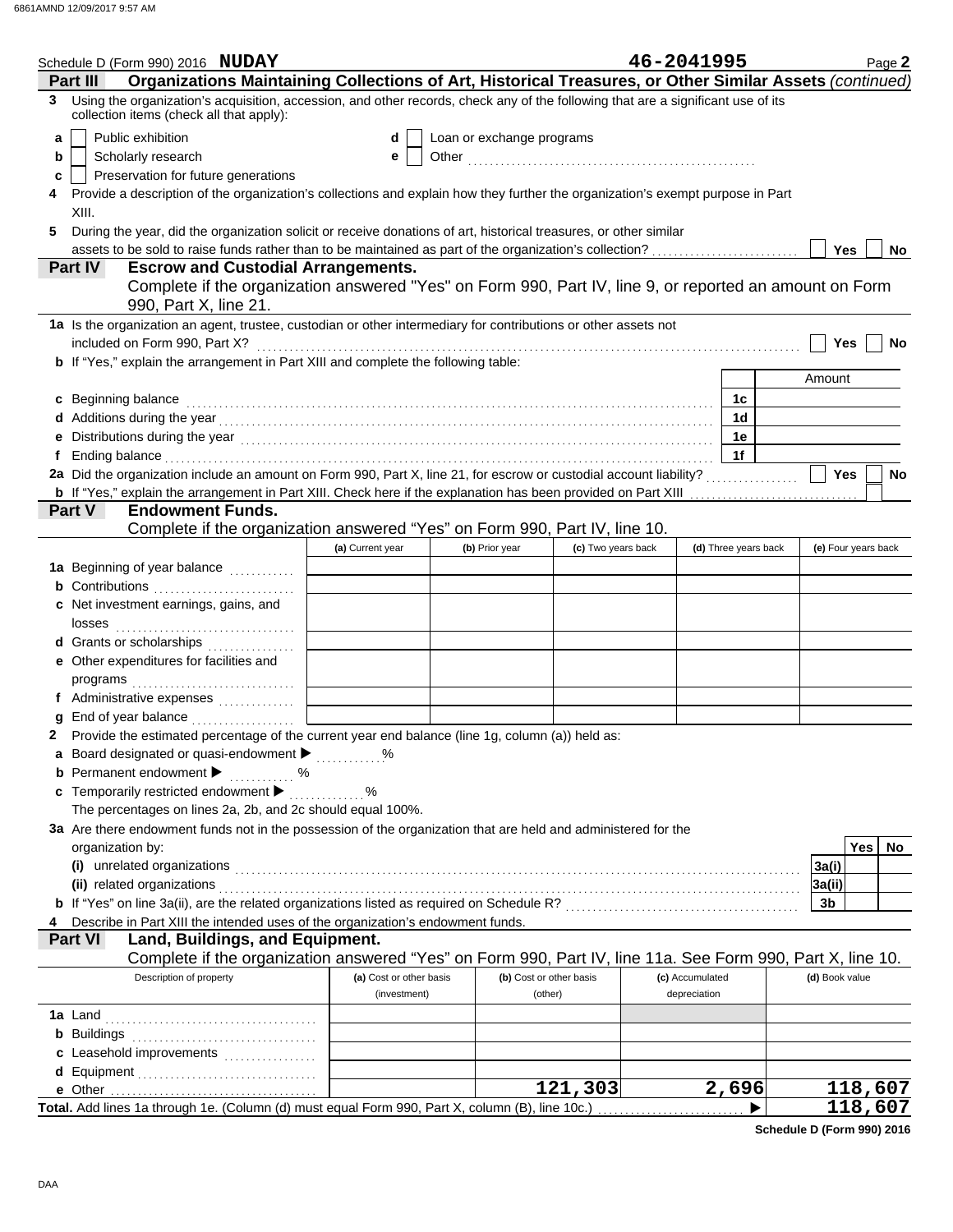|                           | Schedule D (Form 990) 2016 NUDAY                                                                           |                | 46-2041995                       | Page 3         |
|---------------------------|------------------------------------------------------------------------------------------------------------|----------------|----------------------------------|----------------|
| <b>Part VII</b>           | <b>Investments-Other Securities.</b>                                                                       |                |                                  |                |
|                           | Complete if the organization answered "Yes" on Form 990, Part IV, line 11b. See Form 990, Part X, line 12. |                |                                  |                |
|                           | (a) Description of security or category                                                                    | (b) Book value | (c) Method of valuation:         |                |
|                           | (including name of security)                                                                               |                | Cost or end-of-year market value |                |
| (1) Financial derivatives |                                                                                                            |                |                                  |                |
|                           | (2) Closely-held equity interests                                                                          |                |                                  |                |
| (3) Other                 |                                                                                                            |                |                                  |                |
| (A)                       |                                                                                                            |                |                                  |                |
| $\ldots$ (B)              |                                                                                                            |                |                                  |                |
| (C)                       |                                                                                                            |                |                                  |                |
| $\ldots$ (D)              |                                                                                                            |                |                                  |                |
| $\overline{E}$            |                                                                                                            |                |                                  |                |
| (F)                       |                                                                                                            |                |                                  |                |
| (G)                       |                                                                                                            |                |                                  |                |
| (H)                       |                                                                                                            |                |                                  |                |
|                           | Total. (Column (b) must equal Form 990, Part X, col. (B) line 12.) ▶                                       |                |                                  |                |
| <b>Part VIII</b>          | <b>Investments-Program Related.</b>                                                                        |                |                                  |                |
|                           | Complete if the organization answered "Yes" on Form 990, Part IV, line 11c. See Form 990, Part X, line 13. |                |                                  |                |
|                           | (a) Description of investment                                                                              | (b) Book value | (c) Method of valuation:         |                |
|                           |                                                                                                            |                | Cost or end-of-year market value |                |
| (1)                       |                                                                                                            |                |                                  |                |
| (2)                       |                                                                                                            |                |                                  |                |
| (3)                       |                                                                                                            |                |                                  |                |
| (4)                       |                                                                                                            |                |                                  |                |
| (5)                       |                                                                                                            |                |                                  |                |
| (6)                       |                                                                                                            |                |                                  |                |
| (7)                       |                                                                                                            |                |                                  |                |
| (8)                       |                                                                                                            |                |                                  |                |
| (9)                       |                                                                                                            |                |                                  |                |
|                           | Total. (Column (b) must equal Form 990, Part X, col. (B) line 13.) ▶                                       |                |                                  |                |
| Part IX                   | <b>Other Assets.</b>                                                                                       |                |                                  |                |
|                           | Complete if the organization answered "Yes" on Form 990, Part IV, line 11d. See Form 990, Part X, line 15. |                |                                  |                |
|                           | (a) Description                                                                                            |                |                                  | (b) Book value |
| (1)                       | <b>CONSTRUCTION</b><br>IN PROCESS                                                                          |                |                                  | 44,401         |
| (2)                       |                                                                                                            |                |                                  |                |
| (3)                       |                                                                                                            |                |                                  |                |
| (4)                       |                                                                                                            |                |                                  |                |
| (5)                       |                                                                                                            |                |                                  |                |
| (6)                       |                                                                                                            |                |                                  |                |
| (7)                       |                                                                                                            |                |                                  |                |
| (8)                       |                                                                                                            |                |                                  |                |
| (9)                       |                                                                                                            |                |                                  |                |
|                           | Total. (Column (b) must equal Form 990, Part X, col. (B) line 15.)                                         |                | ▶                                | 44,401         |
| Part X                    | <b>Other Liabilities.</b>                                                                                  |                |                                  |                |
|                           | Complete if the organization answered "Yes" on Form 990, Part IV, line 11e or 11f. See Form 990, Part X,   |                |                                  |                |
|                           | line 25.                                                                                                   |                |                                  |                |
| 1.                        | (a) Description of liability                                                                               | (b) Book value |                                  |                |
| (1)                       | Federal income taxes                                                                                       |                |                                  |                |
| (2)                       |                                                                                                            |                |                                  |                |
| (3)                       |                                                                                                            |                |                                  |                |
| (4)                       |                                                                                                            |                |                                  |                |
| (5)                       |                                                                                                            |                |                                  |                |
| (6)                       |                                                                                                            |                |                                  |                |
| (7)                       |                                                                                                            |                |                                  |                |
| (8)                       |                                                                                                            |                |                                  |                |

**Total.** *(Column (b) must equal Form 990, Part X, col. (B) line 25.)*  (9)

Liability for uncertain tax positions. In Part XIII, provide the text of the footnote to the organization's financial statements that reports the **2.** organization's liability for uncertain tax positions under FIN 48 (ASC 740). Check here if the text of the footnote has been provided in Part XIII

**X**

| (A) |  |  |  |
|-----|--|--|--|
| (B) |  |  |  |
|     |  |  |  |
|     |  |  |  |
| (E) |  |  |  |
|     |  |  |  |
| (G) |  |  |  |
|     |  |  |  |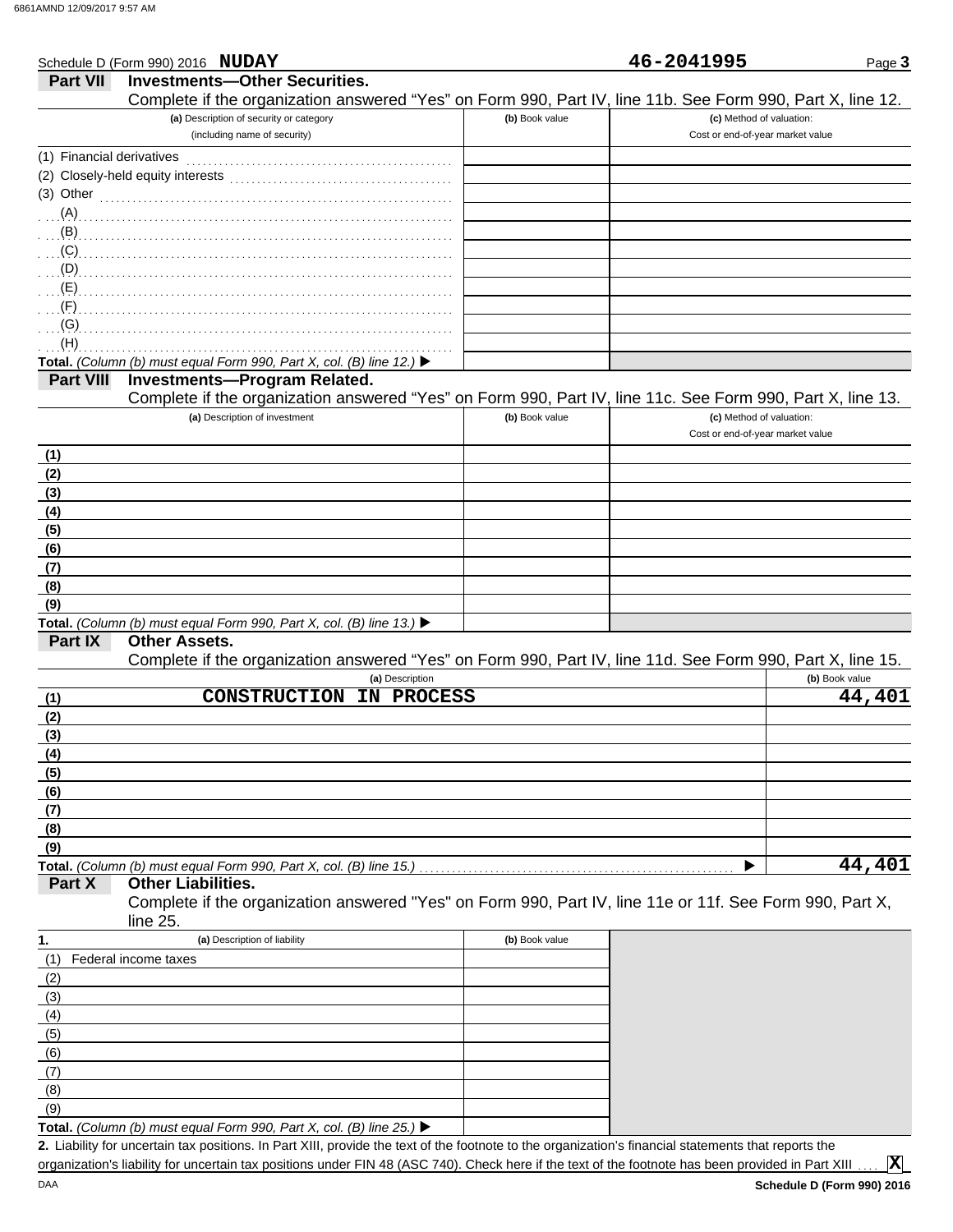|   | Schedule D (Form 990) 2016 NUDAY                                                                                                                                                                                               |                | 46-2041995 |                | Page 4       |
|---|--------------------------------------------------------------------------------------------------------------------------------------------------------------------------------------------------------------------------------|----------------|------------|----------------|--------------|
|   | Reconciliation of Revenue per Audited Financial Statements With Revenue per Return.<br>Part XI                                                                                                                                 |                |            |                |              |
|   | Complete if the organization answered "Yes" on Form 990, Part IV, line 12a.                                                                                                                                                    |                |            |                |              |
| 1 |                                                                                                                                                                                                                                |                |            | $\mathbf{1}$   | 22, 256, 907 |
| 2 | Amounts included on line 1 but not on Form 990, Part VIII, line 12:                                                                                                                                                            |                |            |                |              |
| a | Net unrealized gains (losses) on investments [[11, 11] [11] Met unrealized gains (losses) on investments [[11] $\sim$                                                                                                          | 2a             |            |                |              |
| b |                                                                                                                                                                                                                                | 2 <sub>b</sub> |            |                |              |
| c |                                                                                                                                                                                                                                | 2c             |            |                |              |
| d |                                                                                                                                                                                                                                | 2d             | 20,396     |                |              |
| е | Add lines 2a through 2d [11] March 2014 [12] March 2014 [12] March 2014 [12] March 2014 [12] March 2014 [12] March 2014 [12] March 2014 [12] March 2014 [12] March 2014 [12] March 2014 [12] March 2014 [12] March 2014 [12] M |                |            | 2е             | 20,396       |
| 3 |                                                                                                                                                                                                                                |                |            | $\overline{3}$ | 22, 236, 511 |
|   | Amounts included on Form 990, Part VIII, line 12, but not on line 1:                                                                                                                                                           |                |            |                |              |
|   | Investment expenses not included on Form 990, Part VIII, line 7b [[[[[[[[[[[[[[[[[[[[[[[[]]]]]]]]]                                                                                                                             | 4а             |            |                |              |
| b |                                                                                                                                                                                                                                | 4 <sub>h</sub> |            |                |              |
| c | Add lines 4a and 4b                                                                                                                                                                                                            |                |            | 4c             |              |
| 5 |                                                                                                                                                                                                                                |                |            | $\overline{5}$ | 22, 236, 511 |
|   | Reconciliation of Expenses per Audited Financial Statements With Expenses per Return.<br><b>Part XII</b><br>Complete if the organization answered "Yes" on Form 990, Part IV, line 12a.                                        |                |            |                |              |
| 1 |                                                                                                                                                                                                                                |                |            |                | 21,734,755   |
| 2 | Amounts included on line 1 but not on Form 990, Part IX, line 25:                                                                                                                                                              |                |            |                |              |
| a |                                                                                                                                                                                                                                | 2a             |            |                |              |
|   |                                                                                                                                                                                                                                | 2 <sub>b</sub> |            |                |              |
| b |                                                                                                                                                                                                                                | 2c             |            |                |              |
| c |                                                                                                                                                                                                                                | 2d             | 20,396     |                |              |
| d |                                                                                                                                                                                                                                |                |            | <b>2e</b>      | 20,396       |
| е |                                                                                                                                                                                                                                |                |            | $\mathbf{3}$   | 21,714,359   |
| 3 |                                                                                                                                                                                                                                |                |            |                |              |
|   | Amounts included on Form 990, Part IX, line 25, but not on line 1:                                                                                                                                                             | - 4a           |            |                |              |
| a | Investment expenses not included on Form 990, Part VIII, line 7b [[[[[[[[[[[[[[[[[[[[[[[[]]]]]]]]]                                                                                                                             | 4b             |            |                |              |
|   |                                                                                                                                                                                                                                |                |            |                |              |
|   | Add lines 4a and 4b                                                                                                                                                                                                            |                |            | 4c<br>5        |              |
|   |                                                                                                                                                                                                                                |                |            |                | 21,714,359   |
|   | Part XIII Supplemental Information.                                                                                                                                                                                            |                |            |                |              |

Provide the descriptions required for Part II, lines 3, 5, and 9; Part III, lines 1a and 4; Part IV, lines 1b and 2b; Part V, line 4; Part X, line 2; Part XI, lines 2d and 4b; and Part XII, lines 2d and 4b. Also complete this part to provide any additional information.

**PART X - FIN 48 FOOTNOTE**

MANAGEMENT HAS DETERMINED THAT THE ORGANIZATION DOES NOT HAVE ANY UNCERTAIN TAX POSITIONS AND ASSOCIATED UNRECOGNIZED BENEFITS THAT MATERIALLY IMPACT THE FINANCIAL STATEMENTS OR RELATED DISCLOSURES. SINCE TAX MATTERS ARE SUBJECT TO SOME DEGREE OF UNCERTAINTY, THERE CAN BE NO ASSURANCE THAT THE ORGANIZATION'S TAX RETURNS WILL NOT BE CHALLENGED BY THE TAXING AUTHORITIES AND THAT THE ORGANIZATION WILL NOT BE SUBJECT TO ADDITIONAL TAX, PENALTIES, AND INTEREST AS A RESULT OF SUCH CHALLENGE. GENERALLY, THE ORGANIZATION'S TAX RETURNS REMAIN OPEN FOR THREE YEARS FOR FEDERAL TAX EXAMINATION.

PART XI, LINE 2D - REVENUE AMOUNTS INCLUDED IN FINANCIALS - OTHER LOCATION OF SPECIAL EVENT EXPENSES ON STATEMENT OF ACTIVIT \$ 20,396

. . . . . . . . . . . . . . . . . . . . . . . . . . . . . . . . . . . . . . . . . . . . . . . . . . . . . . . . . . . . . . . . . . . . . . . . . . . . . . . . . . . . . . . . . . . . . . . . . . . . . . . . . . . . . . . . . . . . . . . . . . . . . . . . . . . . . . . . . . . . . . . . . . . . . . . . . . . . . . . . .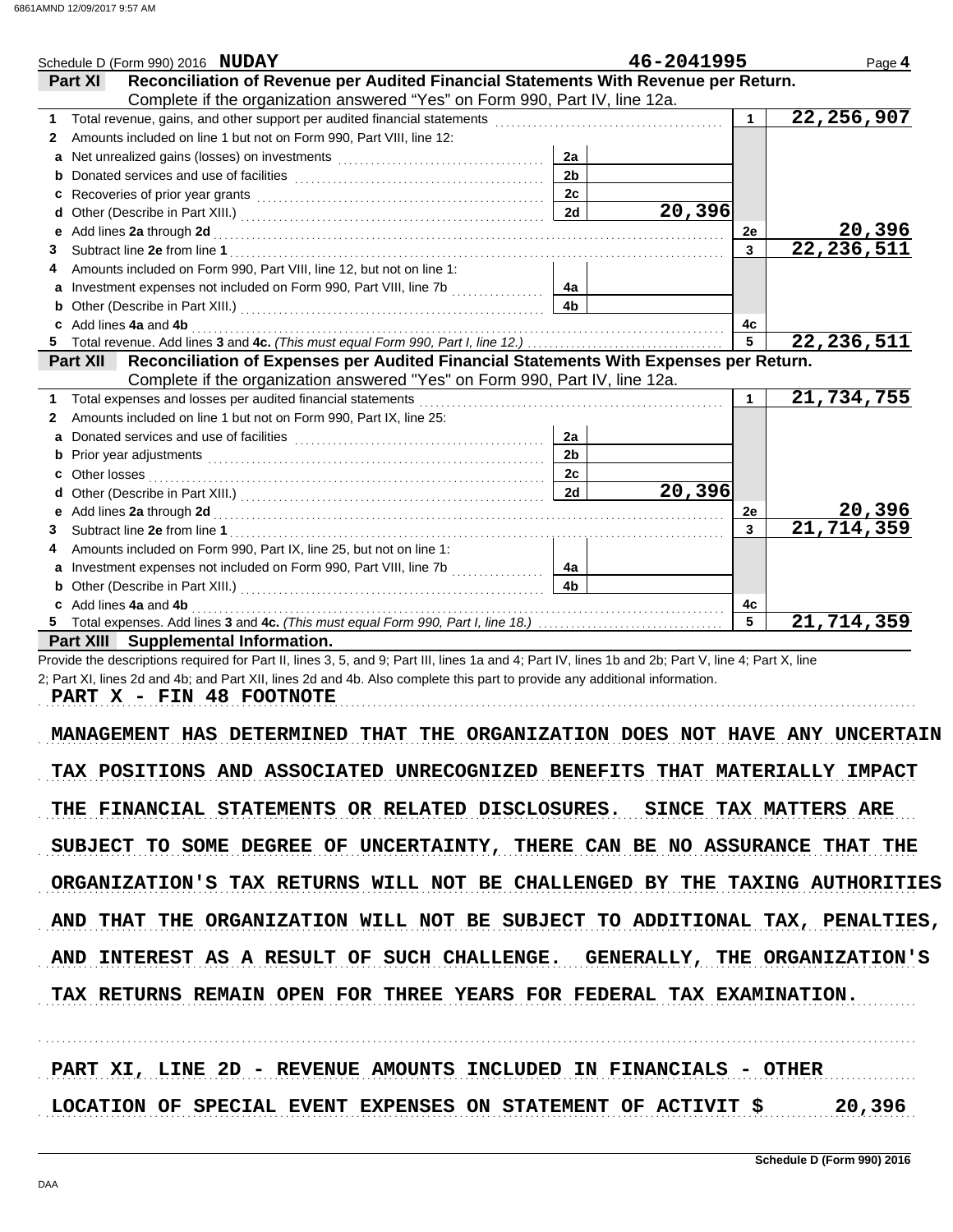| Schedule D (Form 990) 2016 NUDAY |                                                       |  |
|----------------------------------|-------------------------------------------------------|--|
|                                  | <b>Part XIII Supplemental Information (continued)</b> |  |
|                                  |                                                       |  |

| PART XII, LINE 2D - EXPENSE AMOUNTS INCLUDED IN FINANCIALS - OTHER   |
|----------------------------------------------------------------------|
| LOCATION OF SPECIAL EVENT EXPENSES ON STATEMENT OF ACTIVIT \$ 20,396 |
|                                                                      |
|                                                                      |
|                                                                      |
|                                                                      |
|                                                                      |
|                                                                      |
|                                                                      |
|                                                                      |
|                                                                      |
|                                                                      |
|                                                                      |
|                                                                      |
|                                                                      |
|                                                                      |
|                                                                      |
|                                                                      |
|                                                                      |
|                                                                      |
|                                                                      |
|                                                                      |
|                                                                      |
|                                                                      |
|                                                                      |
|                                                                      |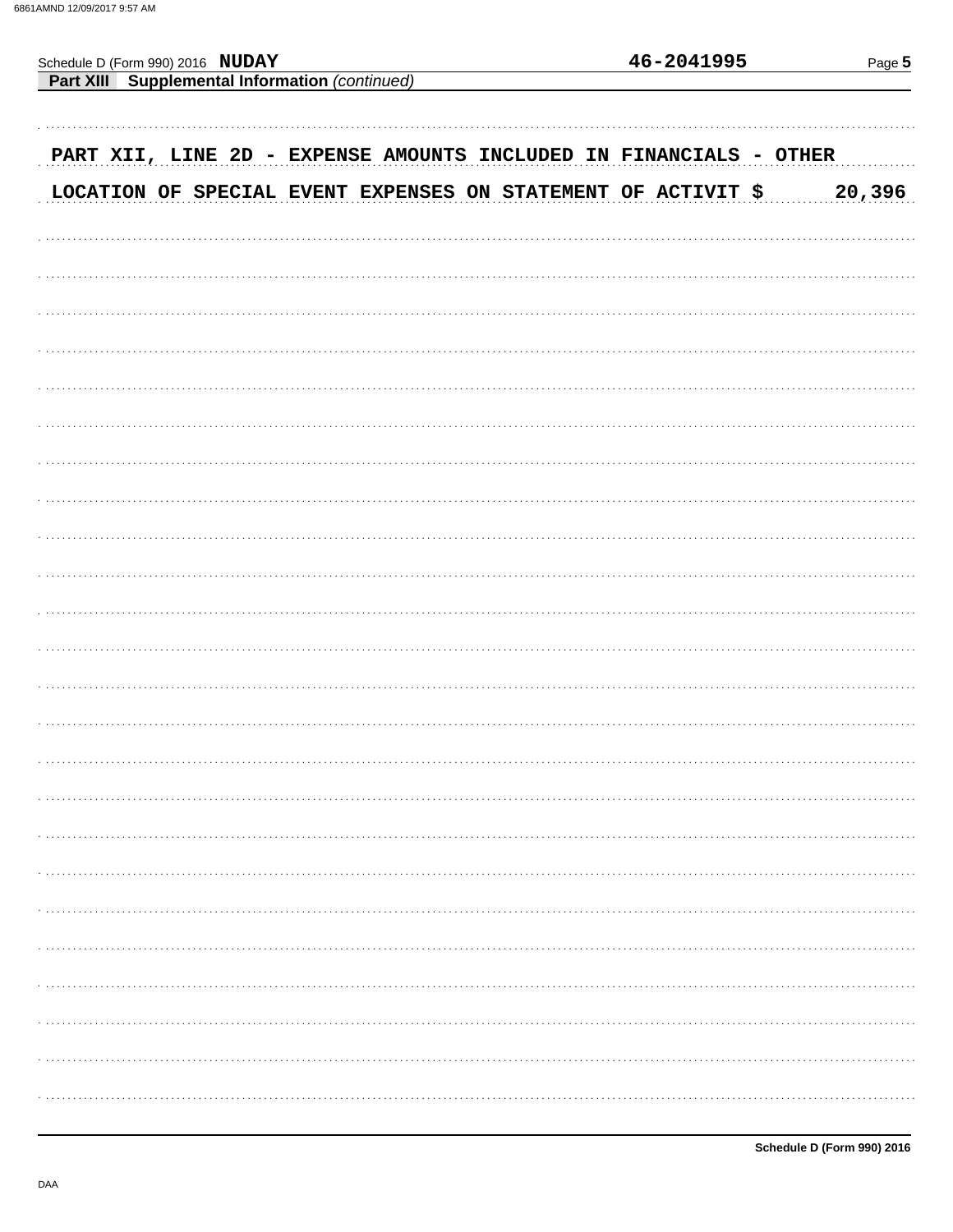| <b>SCHEDULE F</b><br>(Form 990)                       |                                           | <b>Statement of Activities Outside the United States</b><br>> Complete if the organization answered "Yes" on Form 990, Part IV, line 14b, 15, or 16.                                                                           |                                                                                                                                                                |                                                                                                                 |                                       | OMB No. 1545-0047                                                 |
|-------------------------------------------------------|-------------------------------------------|--------------------------------------------------------------------------------------------------------------------------------------------------------------------------------------------------------------------------------|----------------------------------------------------------------------------------------------------------------------------------------------------------------|-----------------------------------------------------------------------------------------------------------------|---------------------------------------|-------------------------------------------------------------------|
| Department of the Treasury                            |                                           |                                                                                                                                                                                                                                | Attach to Form 990.                                                                                                                                            |                                                                                                                 |                                       | <b>Open to Public</b>                                             |
| Internal Revenue Service<br>Name of the organization  |                                           | Information about Schedule F (Form 990) and its instructions is at www.irs.gov/form990.                                                                                                                                        |                                                                                                                                                                |                                                                                                                 | <b>Employer identification number</b> | <b>Inspection</b>                                                 |
|                                                       | <b>NUDAY</b>                              |                                                                                                                                                                                                                                |                                                                                                                                                                |                                                                                                                 | 46-2041995                            |                                                                   |
| Part I                                                | Form 990, Part IV, line 14b.              | General Information on Activities Outside the United States. Complete if the organization answered "Yes" on                                                                                                                    |                                                                                                                                                                |                                                                                                                 |                                       |                                                                   |
| 1<br>grants or assistance?                            |                                           | For grantmakers. Does the organization maintain records to substantiate the amount of its grants and other<br>assistance, the grantees' eligibility for the grants or assistance, and the selection criteria used to award the |                                                                                                                                                                |                                                                                                                 |                                       | $ \mathbf{x} $<br>Yes<br>No                                       |
| $\mathbf{2}$<br>assistance outside the United States. |                                           | For grantmakers. Describe in Part V the organization's procedures for monitoring the use of its grants and other                                                                                                               |                                                                                                                                                                |                                                                                                                 |                                       |                                                                   |
| 3                                                     |                                           | Activities per Region. (The following Part I, line 3 table can be duplicated if additional space is needed.)                                                                                                                   |                                                                                                                                                                |                                                                                                                 |                                       |                                                                   |
| (a) Region                                            | (b) Number of<br>offices in the<br>region | (c) Number of<br>employees,<br>agents, and<br>independent<br>contractors<br>in the region                                                                                                                                      | (d) Activities conducted in the<br>region (by type) (such as,<br>fundraising, program services,<br>investments, grants to recipients<br>located in the region) | (e) If activity listed in (d) is<br>a program service,<br>describe specific type of<br>service(s) in the region |                                       | (f) Total<br>expenditures for<br>and investments<br>in the region |
| <b>TURKEY</b><br>(1)                                  |                                           |                                                                                                                                                                                                                                | 9 PROGRAM SERVICES                                                                                                                                             | <b>ASSISTANCE TO ORPHAN</b>                                                                                     |                                       | 179,249                                                           |
| SYRIA, NORTHERN REGION                                |                                           |                                                                                                                                                                                                                                |                                                                                                                                                                |                                                                                                                 |                                       |                                                                   |
| (2)                                                   | 3                                         |                                                                                                                                                                                                                                | 10 PROGRAM SERVICES                                                                                                                                            | <b>ASSISTANCE TO ORPHAN</b>                                                                                     |                                       | 1,002,926                                                         |
| (3)                                                   |                                           |                                                                                                                                                                                                                                |                                                                                                                                                                |                                                                                                                 |                                       |                                                                   |
| (4)                                                   |                                           |                                                                                                                                                                                                                                |                                                                                                                                                                |                                                                                                                 |                                       |                                                                   |
| (5)                                                   |                                           |                                                                                                                                                                                                                                |                                                                                                                                                                |                                                                                                                 |                                       |                                                                   |
| (6)                                                   |                                           |                                                                                                                                                                                                                                |                                                                                                                                                                |                                                                                                                 |                                       |                                                                   |
| (7)                                                   |                                           |                                                                                                                                                                                                                                |                                                                                                                                                                |                                                                                                                 |                                       |                                                                   |
| (8)                                                   |                                           |                                                                                                                                                                                                                                |                                                                                                                                                                |                                                                                                                 |                                       |                                                                   |
| <u>(9)</u>                                            |                                           |                                                                                                                                                                                                                                |                                                                                                                                                                |                                                                                                                 |                                       |                                                                   |
| (10)                                                  |                                           |                                                                                                                                                                                                                                |                                                                                                                                                                |                                                                                                                 |                                       |                                                                   |
| (11)                                                  |                                           |                                                                                                                                                                                                                                |                                                                                                                                                                |                                                                                                                 |                                       |                                                                   |
| (12)                                                  |                                           |                                                                                                                                                                                                                                |                                                                                                                                                                |                                                                                                                 |                                       |                                                                   |
| (13)                                                  |                                           |                                                                                                                                                                                                                                |                                                                                                                                                                |                                                                                                                 |                                       |                                                                   |
| (14)                                                  |                                           |                                                                                                                                                                                                                                |                                                                                                                                                                |                                                                                                                 |                                       |                                                                   |
| (15)                                                  |                                           |                                                                                                                                                                                                                                |                                                                                                                                                                |                                                                                                                 |                                       |                                                                   |
| (16)                                                  |                                           |                                                                                                                                                                                                                                |                                                                                                                                                                |                                                                                                                 |                                       |                                                                   |
| (17)                                                  |                                           |                                                                                                                                                                                                                                |                                                                                                                                                                |                                                                                                                 |                                       |                                                                   |
| 3a Sub-total<br><b>b</b> Total from continuation      | 5                                         | 19                                                                                                                                                                                                                             |                                                                                                                                                                |                                                                                                                 |                                       | 1,182,175                                                         |
| sheets to Part I<br>c Totals (add<br>lines 3a and 3b) | 5                                         | 19                                                                                                                                                                                                                             |                                                                                                                                                                |                                                                                                                 |                                       | 1,182,175                                                         |

**For Paperwork Reduction Act Notice, see the Instructions for Form 990. Schedule F (Form 990) 2016**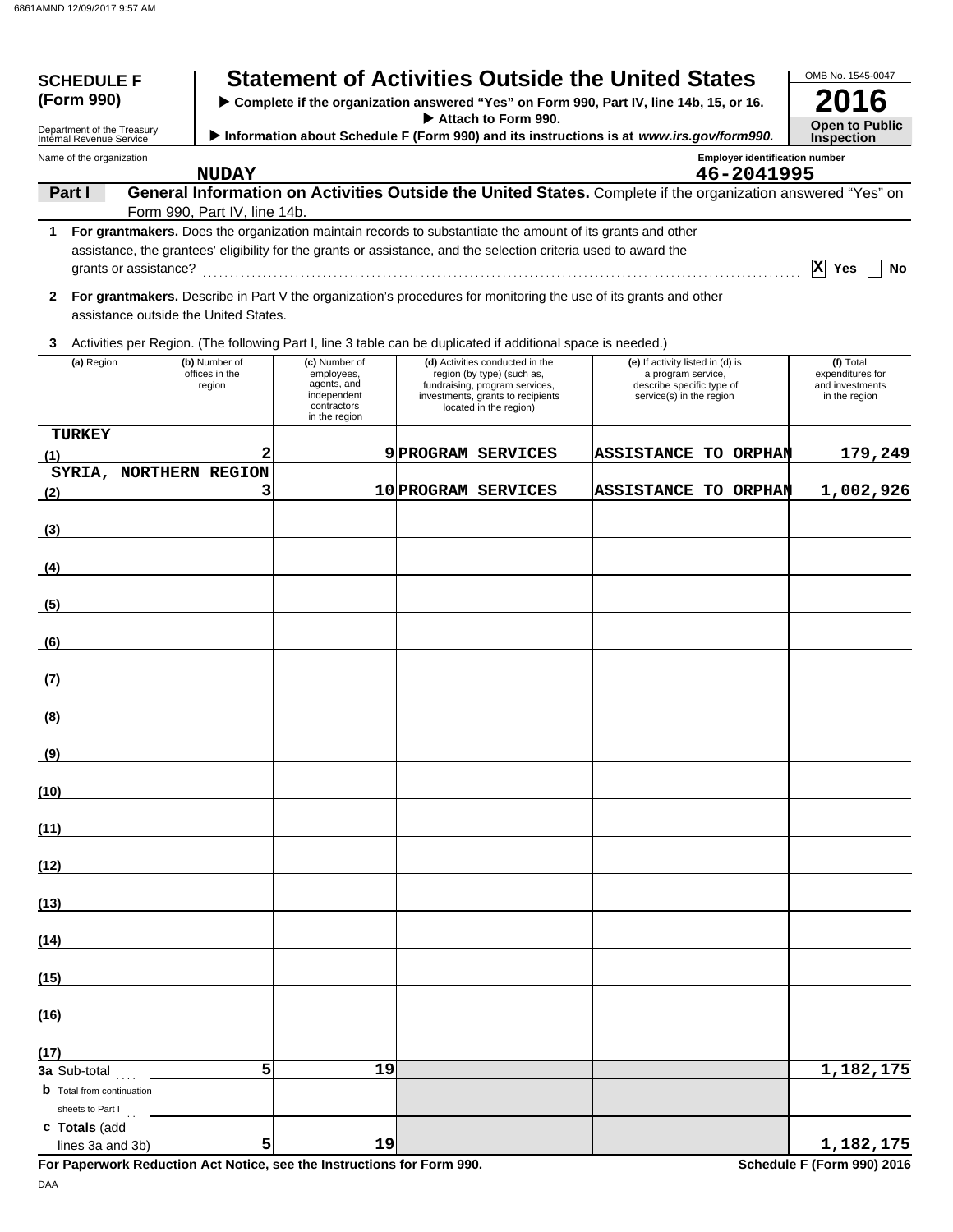|             | Schedule F (Form 990) 2016 NUDAY |                                                    |            |                                                                                                                                                                                                                                                                              | 46-2041995                  |                                       |                                        |                                          | Page 2                                                         |
|-------------|----------------------------------|----------------------------------------------------|------------|------------------------------------------------------------------------------------------------------------------------------------------------------------------------------------------------------------------------------------------------------------------------------|-----------------------------|---------------------------------------|----------------------------------------|------------------------------------------|----------------------------------------------------------------|
| Part II     |                                  |                                                    |            | Grants and Other Assistance to Organizations or Entities Outside the United States. Complete if the organization answered "Yes" on Form 990,<br>Part IV, line 15, for any recipient who received more than \$5,000. Part II can be duplicated if additional space is needed. |                             |                                       |                                        |                                          |                                                                |
| $\mathbf 1$ | (a) Name of<br>organization      | (b) IRS code<br>section and EIN<br>(if applicable) | (c) Region | (d) Purpose of<br>grant                                                                                                                                                                                                                                                      | (e) Amount of<br>cash grant | (f) Manner of<br>cash<br>disbursement | (g) Amount of<br>noncash<br>assistance | (h) Description<br>of noncash assistance | (i) Method of<br>valuation<br>(book, FMV,<br>appraisal, other) |
| (1)         |                                  |                                                    |            |                                                                                                                                                                                                                                                                              |                             |                                       |                                        |                                          |                                                                |
| (2)         |                                  |                                                    |            |                                                                                                                                                                                                                                                                              |                             |                                       |                                        |                                          |                                                                |
| (3)         |                                  |                                                    |            |                                                                                                                                                                                                                                                                              |                             |                                       |                                        |                                          |                                                                |
| (4)         |                                  |                                                    |            |                                                                                                                                                                                                                                                                              |                             |                                       |                                        |                                          |                                                                |
| (5)         |                                  |                                                    |            |                                                                                                                                                                                                                                                                              |                             |                                       |                                        |                                          |                                                                |
| (6)         |                                  |                                                    |            |                                                                                                                                                                                                                                                                              |                             |                                       |                                        |                                          |                                                                |
| (7)         |                                  |                                                    |            |                                                                                                                                                                                                                                                                              |                             |                                       |                                        |                                          |                                                                |
| (8)         |                                  |                                                    |            |                                                                                                                                                                                                                                                                              |                             |                                       |                                        |                                          |                                                                |
| (9)         |                                  |                                                    |            |                                                                                                                                                                                                                                                                              |                             |                                       |                                        |                                          |                                                                |
| (10)        |                                  |                                                    |            |                                                                                                                                                                                                                                                                              |                             |                                       |                                        |                                          |                                                                |
| (11)        |                                  |                                                    |            |                                                                                                                                                                                                                                                                              |                             |                                       |                                        |                                          |                                                                |
| (12)        |                                  |                                                    |            |                                                                                                                                                                                                                                                                              |                             |                                       |                                        |                                          |                                                                |
| (13)        |                                  |                                                    |            |                                                                                                                                                                                                                                                                              |                             |                                       |                                        |                                          |                                                                |
| (14)        |                                  |                                                    |            |                                                                                                                                                                                                                                                                              |                             |                                       |                                        |                                          |                                                                |
| (15)        |                                  |                                                    |            |                                                                                                                                                                                                                                                                              |                             |                                       |                                        |                                          |                                                                |
| (16)        |                                  |                                                    |            |                                                                                                                                                                                                                                                                              |                             |                                       |                                        |                                          |                                                                |

**2** Enter total number of recipient organizations listed above that are recognized as charities by the foreign country, recognized as tax-exempt

**3** Enter total number of other organizations or entities . . . . . . . . . . . . . . . . . . . . . . . . . . . . . . . . . . . . . . . . . . . . . . . . . . . . . . . . . . . . . . . . . . . . . . . . . . . . . . . . . . . . . . . . . . . . . . . . . . . . . . . . . . . . . . . . . . . .

by the IRS, or for which the grantee or counsel has provided a section 501(c)(3) equivalency letter . . . . . . . . . . . . . . . . . . . . . . . . . . . . . . . . . . . . . . . . . . . . . . . . . . . . . . . . . . . . . . . . . .

▶  $\blacktriangleright$ 

**Schedule F (Form 990) 2016**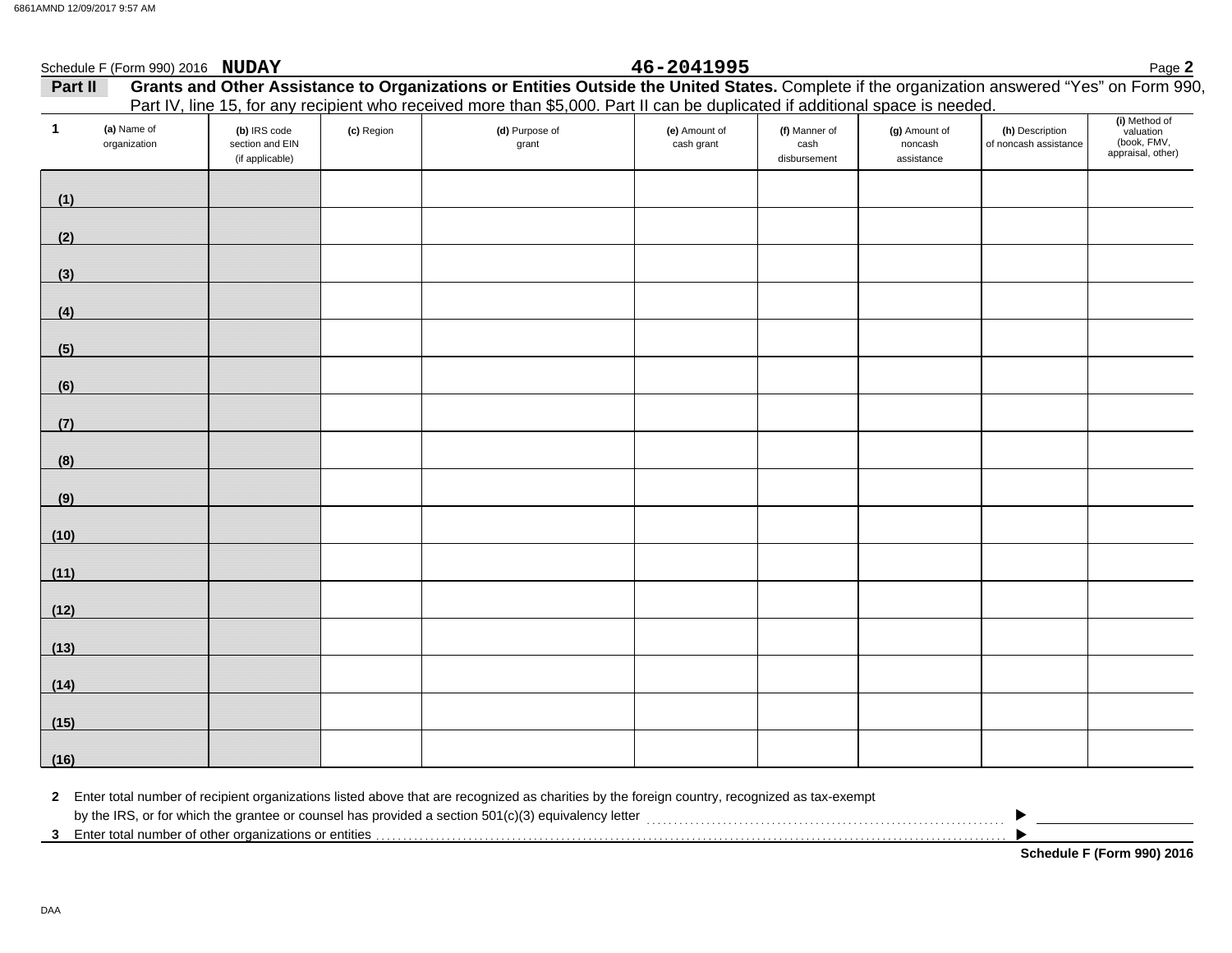### **I** Grants and Other Assistance to Individuals Outside the United States. Complete if the organization answered "Yes" on Form 990, Part IV, line 16. **Part III**Part III can be duplicated if additional space is needed. **(a)** Type of grant or assistance **(b)** Region **(c)** Number of **(d)** Amount of **(e)** Manner of **(f)** Amount of **(g)** Description **(h)** Method of valuationrecipients cash grant **cash** noncash of noncash assistance (book, FMV, disbursementassistanceappraisal, other) **MIDDLE EAST1140000 1,417,967 AS NEEDED 19,904,951 (1) MEDICAL SUPPLIES, GOODS (2) (3) (4) (5) (6) (7) (8) (9) (10) (11) (12) (13) (14) (15) (16) (17) (18)**

**Schedule F (Form 990) 2016 NUDAY 16-2041995** 

**Schedule F (Form 990) 2016**

Schedule F (Form 990) 2016 Page **3**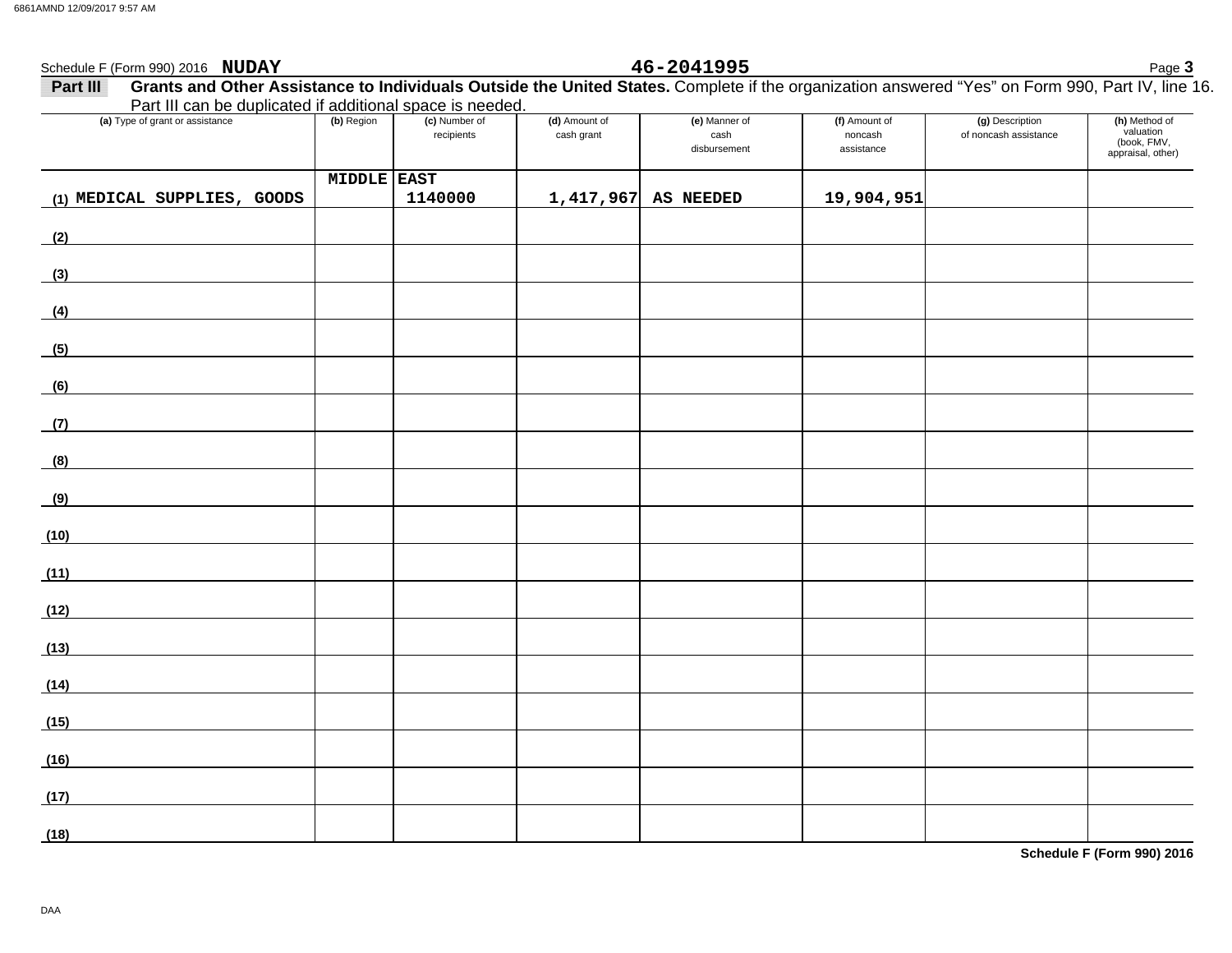|   |                | Schedule F (Form 990) 2016 NUDAY |  |                                                                                                                                                                                                                                                                                                                       | 46-2041995                                                                                                      |     | Page 4                               |
|---|----------------|----------------------------------|--|-----------------------------------------------------------------------------------------------------------------------------------------------------------------------------------------------------------------------------------------------------------------------------------------------------------------------|-----------------------------------------------------------------------------------------------------------------|-----|--------------------------------------|
|   | <b>Part IV</b> | <b>Foreign Forms</b>             |  |                                                                                                                                                                                                                                                                                                                       |                                                                                                                 |     |                                      |
| 1 |                |                                  |  | Was the organization a U.S. transferor of property to a foreign corporation during the tax year? If "Yes,"<br>the organization may be required to file Form 926, Return by a U.S. Transferor of Property to a Foreign                                                                                                 | Corporation (see Instructions for Form 926) Material Corporation Corporation (see Instructions of Port          | Yes | $ \mathbf{X} $<br><b>No</b>          |
| 2 |                |                                  |  | Did the organization have an interest in a foreign trust during the tax year? If "Yes," the organization<br>may be required to separately file Form 3520, Annual Return To Report Transactions With Foreign<br>Trusts and Receipt of Certain Foreign Gifts, and/or Form 3520-A, Annual Information Return of Foreign  | Trust With a U.S. Owner (see Instructions for Forms 3520 and 3520-A; do not file with Form 990)                 | Yes | X<br>No                              |
| 3 |                |                                  |  | Did the organization have an ownership interest in a foreign corporation during the tax year? If "Yes,"<br>the organization may be required to file Form 5471, Information Return of U.S. Persons With Respect to                                                                                                     |                                                                                                                 | Yes | $ \mathbf{x} $<br>No                 |
| 4 |                |                                  |  | Was the organization a direct or indirect shareholder of a passive foreign investment company or a<br>qualified electing fund during the tax year? If "Yes," the organization may be required to file Form 8621,<br>Information Return by a Shareholder of a Passive Foreign Investment Company or Qualified Electing |                                                                                                                 | Yes | $\overline{\mathbf{x}}$<br>No        |
| 5 |                |                                  |  | Did the organization have an ownership interest in a foreign partnership during the tax year? If "Yes,"<br>the organization may be required to file Form 8865, Return of U.S. Persons With Respect to Certain                                                                                                         | Foreign Partnerships (see Instructions for Form 8865) [11] Conserved Conserved Conserved Conserved Conserved Co | Yes | $\overline{\mathbf{x}}$<br><b>No</b> |
| 6 |                |                                  |  | Did the organization have any operations in or related to any boycotting countries during the tax year? If<br>"Yes," the organization may be required to separately file Form 5713, International Boycott Report (see                                                                                                 |                                                                                                                 | Yes | ΙX<br>No                             |

**Schedule F (Form 990) 2016**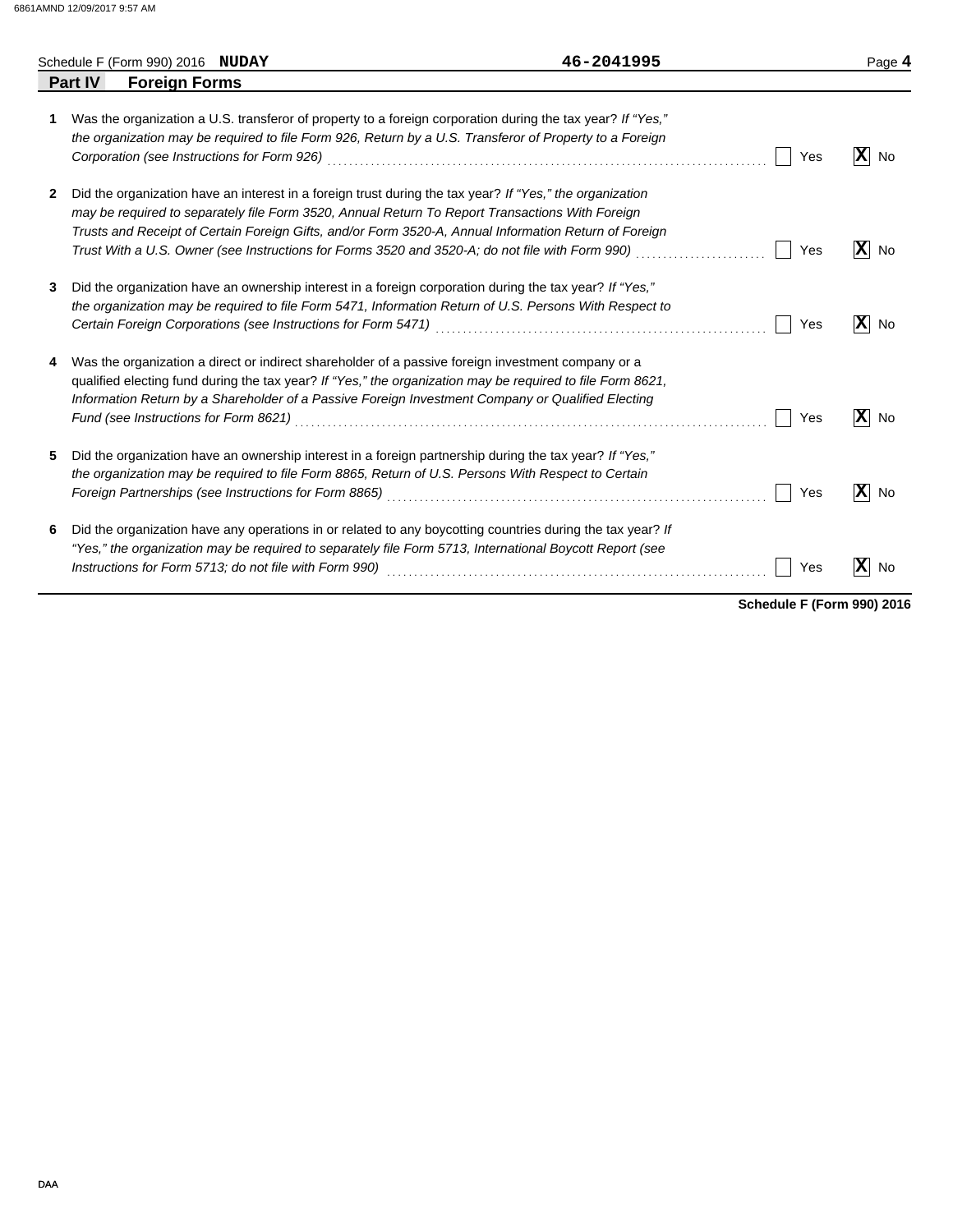|                  | Schedule F (Form 990) 2016 NUDAY                                  | 46-2041995                                                                                                                                                                                                                                                                                                                                                                         | Page 5      |  |  |  |
|------------------|-------------------------------------------------------------------|------------------------------------------------------------------------------------------------------------------------------------------------------------------------------------------------------------------------------------------------------------------------------------------------------------------------------------------------------------------------------------|-------------|--|--|--|
| Part V           | <b>Supplemental Information</b><br>information. See instructions. | Provide the information required by Part I, line 2 (monitoring of funds); Part I, line 3, column (f) (accounting method;<br>amounts of investments vs. expenditures per region); Part II, line 1 (accounting method); Part III (accounting method); and<br>Part III, column (c) (estimated number of recipients), as applicable. Also complete this part to provide any additional |             |  |  |  |
|                  | PART I, LINE 3 - ACTIVITIES PER REGION                            |                                                                                                                                                                                                                                                                                                                                                                                    |             |  |  |  |
| <b>REGION</b>    |                                                                   | <b>EXPENDITURES</b><br><b>INVESTMENTS</b>                                                                                                                                                                                                                                                                                                                                          |             |  |  |  |
| <b>TURKEY</b>    |                                                                   | …\$<br>$179,249$ \$                                                                                                                                                                                                                                                                                                                                                                | $\mathbf 0$ |  |  |  |
|                  | SYRIA, NORTHERN REGION                                            | $$1,002,926$ \$                                                                                                                                                                                                                                                                                                                                                                    | $\mathbf 0$ |  |  |  |
|                  | PART V - ADDITIONAL INFORMATION                                   |                                                                                                                                                                                                                                                                                                                                                                                    |             |  |  |  |
|                  | PART 1, LINE 2:                                                   |                                                                                                                                                                                                                                                                                                                                                                                    |             |  |  |  |
|                  |                                                                   | THE ORGANIZATION USES AGENTS IN THESE REGIONS TO DISBURSE THE HUMANITARIAN                                                                                                                                                                                                                                                                                                         |             |  |  |  |
|                  |                                                                   | EFFORT. THESE INDIVIDUALS ARE RESPONSIBLE FOR DOCUMENTATION AND                                                                                                                                                                                                                                                                                                                    |             |  |  |  |
|                  | DISBURSEMENT OF THE SUPPORT.                                      |                                                                                                                                                                                                                                                                                                                                                                                    |             |  |  |  |
|                  | PART 1, LINE 3, COLUMN (E):                                       |                                                                                                                                                                                                                                                                                                                                                                                    |             |  |  |  |
|                  |                                                                   |                                                                                                                                                                                                                                                                                                                                                                                    |             |  |  |  |
|                  | <b>REGION: TURKEY</b>                                             |                                                                                                                                                                                                                                                                                                                                                                                    |             |  |  |  |
|                  |                                                                   | (E) SPECIFIC TYPES OF SERVICES IN REGION: ASSISTANCE TO ORPHANS, SOCIAL                                                                                                                                                                                                                                                                                                            |             |  |  |  |
|                  | CAMPAIGNS, EDUCATION & SPECIAL PROJECTS                           |                                                                                                                                                                                                                                                                                                                                                                                    |             |  |  |  |
|                  | REGION: SYRIA, NORTHERN REGION                                    |                                                                                                                                                                                                                                                                                                                                                                                    |             |  |  |  |
|                  |                                                                   | (E) SPECIFIC TYPES OF SERVICES IN REGION: CONTAINERS DONATED, ASSISTANCE TO                                                                                                                                                                                                                                                                                                        |             |  |  |  |
|                  | ORPHANS, SOCIAL CAMPAIGNS, EDUCATION & SPECIAL PROJECTS           |                                                                                                                                                                                                                                                                                                                                                                                    |             |  |  |  |
|                  | PART 1, LINE 3, COLUMN (F):                                       |                                                                                                                                                                                                                                                                                                                                                                                    |             |  |  |  |
| <b>ESTIMATES</b> |                                                                   | TOTAL EXPEDITURES IN THE REGION ARE BASED COSTS AND FAIR MARKET VALUE                                                                                                                                                                                                                                                                                                              |             |  |  |  |
|                  |                                                                   |                                                                                                                                                                                                                                                                                                                                                                                    |             |  |  |  |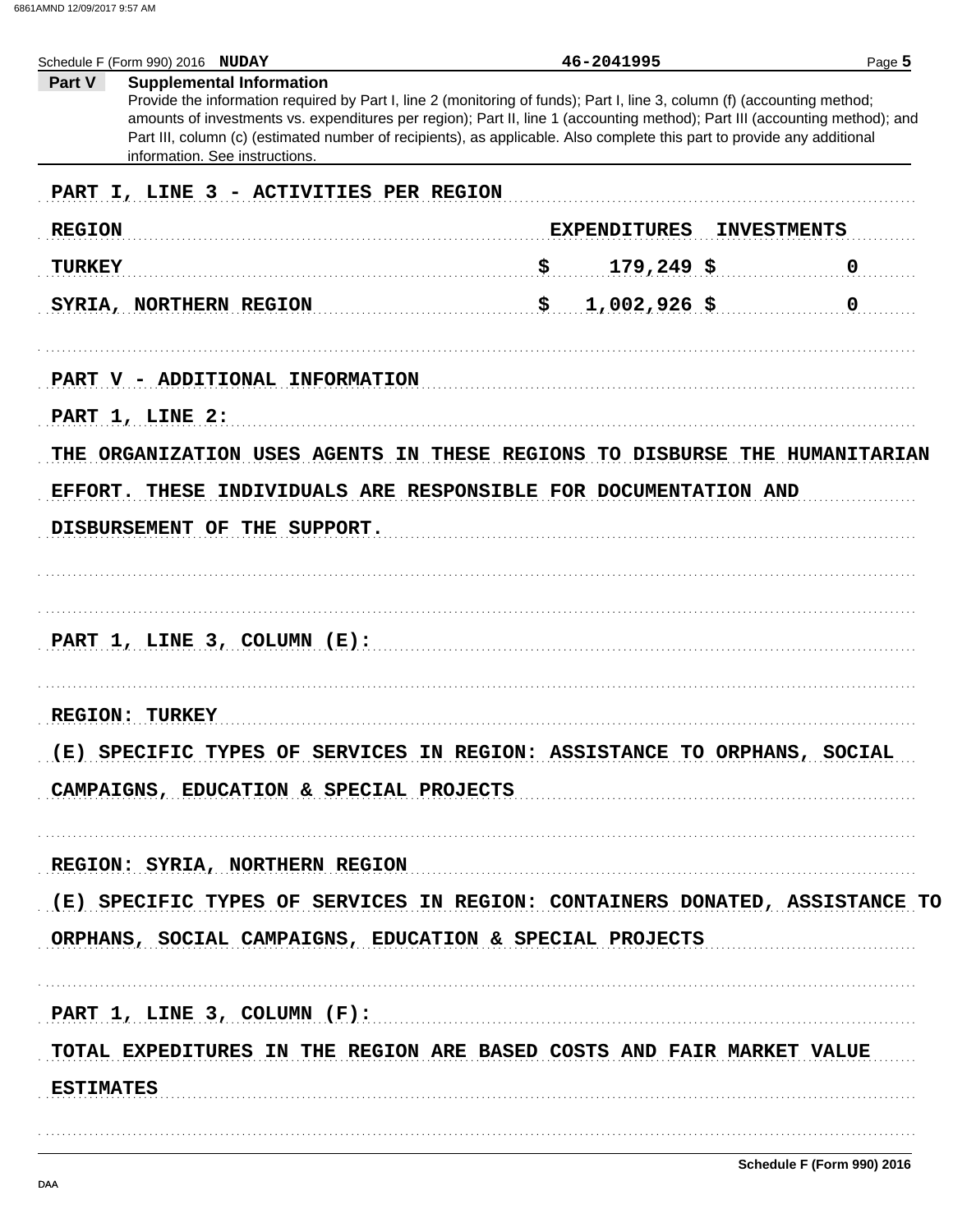| Complete if the organization answered "Yes" on Form 990, Part IV, line 17, 18, or 19, or if the<br>(Form 990 or 990-EZ)<br>2016<br>organization entered more than \$15,000 on Form 990-EZ, line 6a.<br>Attach to Form 990 or Form 990-EZ.<br>Department of the Treasury<br><b>Open to Public</b><br>> Information about Schedule G (Form 990 or 990-EZ) and its instructions is at www.irs.gov/form990.<br>Internal Revenue Service<br>Inspection<br><b>Employer identification number</b><br>Name of the organization<br>46-2041995<br><b>NUDAY</b><br>Fundraising Activities. Complete if the organization answered "Yes" on Form 990, Part IV, line 17.<br>Part I<br>Form 990-EZ filers are not required to complete this part.<br>Indicate whether the organization raised funds through any of the following activities. Check all that apply.<br>1<br>Mail solicitations<br>Solicitation of non-government grants<br>e<br>a<br>Internet and email solicitations<br>Solicitation of government grants<br>b<br>Phone solicitations<br>Special fundraising events<br>g<br>c<br>In-person solicitations<br>d<br>2a Did the organization have a written or oral agreement with any individual (including officers, directors, trustees,<br>or key employees listed in Form 990, Part VII) or entity in connection with professional fundraising services?<br>Yes<br><b>b</b> If "Yes," list the 10 highest paid individuals or entities (fundraisers) pursuant to agreements under which the fundraiser is to be<br>compensated at least \$5,000 by the organization.<br>(iii) Did fund-<br>(v) Amount paid to<br>(vi) Amount paid to<br>raiser have<br>(i) Name and address of individual<br>(iv) Gross receipts<br>(or retained by)<br>(or retained by)<br>custody or<br>(ii) Activity<br>or entity (fundraiser)<br>from activity<br>fundraiser listed in<br>organization<br>control of<br>contributions?<br>col. (i)<br>Yes No<br>1<br>$\mathbf{2}$<br>3<br>4<br>5<br>6<br>$\overline{7}$<br>8<br>9<br>10<br>Total .<br>List all states in which the organization is registered or licensed to solicit contributions or has been notified it is exempt from<br>3<br>registration or licensing. | <b>SCHEDULE G</b><br><b>Supplemental Information Regarding Fundraising or Gaming Activities</b> |  |  |  |  |  | OMB No. 1545-0047 |  |  |    |
|----------------------------------------------------------------------------------------------------------------------------------------------------------------------------------------------------------------------------------------------------------------------------------------------------------------------------------------------------------------------------------------------------------------------------------------------------------------------------------------------------------------------------------------------------------------------------------------------------------------------------------------------------------------------------------------------------------------------------------------------------------------------------------------------------------------------------------------------------------------------------------------------------------------------------------------------------------------------------------------------------------------------------------------------------------------------------------------------------------------------------------------------------------------------------------------------------------------------------------------------------------------------------------------------------------------------------------------------------------------------------------------------------------------------------------------------------------------------------------------------------------------------------------------------------------------------------------------------------------------------------------------------------------------------------------------------------------------------------------------------------------------------------------------------------------------------------------------------------------------------------------------------------------------------------------------------------------------------------------------------------------------------------------------------------------------------------------------------------------------------------------------------------------------------------------------------------|-------------------------------------------------------------------------------------------------|--|--|--|--|--|-------------------|--|--|----|
|                                                                                                                                                                                                                                                                                                                                                                                                                                                                                                                                                                                                                                                                                                                                                                                                                                                                                                                                                                                                                                                                                                                                                                                                                                                                                                                                                                                                                                                                                                                                                                                                                                                                                                                                                                                                                                                                                                                                                                                                                                                                                                                                                                                                    |                                                                                                 |  |  |  |  |  |                   |  |  |    |
|                                                                                                                                                                                                                                                                                                                                                                                                                                                                                                                                                                                                                                                                                                                                                                                                                                                                                                                                                                                                                                                                                                                                                                                                                                                                                                                                                                                                                                                                                                                                                                                                                                                                                                                                                                                                                                                                                                                                                                                                                                                                                                                                                                                                    |                                                                                                 |  |  |  |  |  |                   |  |  |    |
|                                                                                                                                                                                                                                                                                                                                                                                                                                                                                                                                                                                                                                                                                                                                                                                                                                                                                                                                                                                                                                                                                                                                                                                                                                                                                                                                                                                                                                                                                                                                                                                                                                                                                                                                                                                                                                                                                                                                                                                                                                                                                                                                                                                                    |                                                                                                 |  |  |  |  |  |                   |  |  |    |
|                                                                                                                                                                                                                                                                                                                                                                                                                                                                                                                                                                                                                                                                                                                                                                                                                                                                                                                                                                                                                                                                                                                                                                                                                                                                                                                                                                                                                                                                                                                                                                                                                                                                                                                                                                                                                                                                                                                                                                                                                                                                                                                                                                                                    |                                                                                                 |  |  |  |  |  |                   |  |  |    |
|                                                                                                                                                                                                                                                                                                                                                                                                                                                                                                                                                                                                                                                                                                                                                                                                                                                                                                                                                                                                                                                                                                                                                                                                                                                                                                                                                                                                                                                                                                                                                                                                                                                                                                                                                                                                                                                                                                                                                                                                                                                                                                                                                                                                    |                                                                                                 |  |  |  |  |  |                   |  |  |    |
|                                                                                                                                                                                                                                                                                                                                                                                                                                                                                                                                                                                                                                                                                                                                                                                                                                                                                                                                                                                                                                                                                                                                                                                                                                                                                                                                                                                                                                                                                                                                                                                                                                                                                                                                                                                                                                                                                                                                                                                                                                                                                                                                                                                                    |                                                                                                 |  |  |  |  |  |                   |  |  |    |
|                                                                                                                                                                                                                                                                                                                                                                                                                                                                                                                                                                                                                                                                                                                                                                                                                                                                                                                                                                                                                                                                                                                                                                                                                                                                                                                                                                                                                                                                                                                                                                                                                                                                                                                                                                                                                                                                                                                                                                                                                                                                                                                                                                                                    |                                                                                                 |  |  |  |  |  |                   |  |  |    |
|                                                                                                                                                                                                                                                                                                                                                                                                                                                                                                                                                                                                                                                                                                                                                                                                                                                                                                                                                                                                                                                                                                                                                                                                                                                                                                                                                                                                                                                                                                                                                                                                                                                                                                                                                                                                                                                                                                                                                                                                                                                                                                                                                                                                    |                                                                                                 |  |  |  |  |  |                   |  |  |    |
|                                                                                                                                                                                                                                                                                                                                                                                                                                                                                                                                                                                                                                                                                                                                                                                                                                                                                                                                                                                                                                                                                                                                                                                                                                                                                                                                                                                                                                                                                                                                                                                                                                                                                                                                                                                                                                                                                                                                                                                                                                                                                                                                                                                                    |                                                                                                 |  |  |  |  |  |                   |  |  |    |
|                                                                                                                                                                                                                                                                                                                                                                                                                                                                                                                                                                                                                                                                                                                                                                                                                                                                                                                                                                                                                                                                                                                                                                                                                                                                                                                                                                                                                                                                                                                                                                                                                                                                                                                                                                                                                                                                                                                                                                                                                                                                                                                                                                                                    |                                                                                                 |  |  |  |  |  |                   |  |  |    |
|                                                                                                                                                                                                                                                                                                                                                                                                                                                                                                                                                                                                                                                                                                                                                                                                                                                                                                                                                                                                                                                                                                                                                                                                                                                                                                                                                                                                                                                                                                                                                                                                                                                                                                                                                                                                                                                                                                                                                                                                                                                                                                                                                                                                    |                                                                                                 |  |  |  |  |  |                   |  |  | No |
|                                                                                                                                                                                                                                                                                                                                                                                                                                                                                                                                                                                                                                                                                                                                                                                                                                                                                                                                                                                                                                                                                                                                                                                                                                                                                                                                                                                                                                                                                                                                                                                                                                                                                                                                                                                                                                                                                                                                                                                                                                                                                                                                                                                                    |                                                                                                 |  |  |  |  |  |                   |  |  |    |
|                                                                                                                                                                                                                                                                                                                                                                                                                                                                                                                                                                                                                                                                                                                                                                                                                                                                                                                                                                                                                                                                                                                                                                                                                                                                                                                                                                                                                                                                                                                                                                                                                                                                                                                                                                                                                                                                                                                                                                                                                                                                                                                                                                                                    |                                                                                                 |  |  |  |  |  |                   |  |  |    |
|                                                                                                                                                                                                                                                                                                                                                                                                                                                                                                                                                                                                                                                                                                                                                                                                                                                                                                                                                                                                                                                                                                                                                                                                                                                                                                                                                                                                                                                                                                                                                                                                                                                                                                                                                                                                                                                                                                                                                                                                                                                                                                                                                                                                    |                                                                                                 |  |  |  |  |  |                   |  |  |    |
|                                                                                                                                                                                                                                                                                                                                                                                                                                                                                                                                                                                                                                                                                                                                                                                                                                                                                                                                                                                                                                                                                                                                                                                                                                                                                                                                                                                                                                                                                                                                                                                                                                                                                                                                                                                                                                                                                                                                                                                                                                                                                                                                                                                                    |                                                                                                 |  |  |  |  |  |                   |  |  |    |
|                                                                                                                                                                                                                                                                                                                                                                                                                                                                                                                                                                                                                                                                                                                                                                                                                                                                                                                                                                                                                                                                                                                                                                                                                                                                                                                                                                                                                                                                                                                                                                                                                                                                                                                                                                                                                                                                                                                                                                                                                                                                                                                                                                                                    |                                                                                                 |  |  |  |  |  |                   |  |  |    |
|                                                                                                                                                                                                                                                                                                                                                                                                                                                                                                                                                                                                                                                                                                                                                                                                                                                                                                                                                                                                                                                                                                                                                                                                                                                                                                                                                                                                                                                                                                                                                                                                                                                                                                                                                                                                                                                                                                                                                                                                                                                                                                                                                                                                    |                                                                                                 |  |  |  |  |  |                   |  |  |    |
|                                                                                                                                                                                                                                                                                                                                                                                                                                                                                                                                                                                                                                                                                                                                                                                                                                                                                                                                                                                                                                                                                                                                                                                                                                                                                                                                                                                                                                                                                                                                                                                                                                                                                                                                                                                                                                                                                                                                                                                                                                                                                                                                                                                                    |                                                                                                 |  |  |  |  |  |                   |  |  |    |
|                                                                                                                                                                                                                                                                                                                                                                                                                                                                                                                                                                                                                                                                                                                                                                                                                                                                                                                                                                                                                                                                                                                                                                                                                                                                                                                                                                                                                                                                                                                                                                                                                                                                                                                                                                                                                                                                                                                                                                                                                                                                                                                                                                                                    |                                                                                                 |  |  |  |  |  |                   |  |  |    |
|                                                                                                                                                                                                                                                                                                                                                                                                                                                                                                                                                                                                                                                                                                                                                                                                                                                                                                                                                                                                                                                                                                                                                                                                                                                                                                                                                                                                                                                                                                                                                                                                                                                                                                                                                                                                                                                                                                                                                                                                                                                                                                                                                                                                    |                                                                                                 |  |  |  |  |  |                   |  |  |    |
|                                                                                                                                                                                                                                                                                                                                                                                                                                                                                                                                                                                                                                                                                                                                                                                                                                                                                                                                                                                                                                                                                                                                                                                                                                                                                                                                                                                                                                                                                                                                                                                                                                                                                                                                                                                                                                                                                                                                                                                                                                                                                                                                                                                                    |                                                                                                 |  |  |  |  |  |                   |  |  |    |
|                                                                                                                                                                                                                                                                                                                                                                                                                                                                                                                                                                                                                                                                                                                                                                                                                                                                                                                                                                                                                                                                                                                                                                                                                                                                                                                                                                                                                                                                                                                                                                                                                                                                                                                                                                                                                                                                                                                                                                                                                                                                                                                                                                                                    |                                                                                                 |  |  |  |  |  |                   |  |  |    |
|                                                                                                                                                                                                                                                                                                                                                                                                                                                                                                                                                                                                                                                                                                                                                                                                                                                                                                                                                                                                                                                                                                                                                                                                                                                                                                                                                                                                                                                                                                                                                                                                                                                                                                                                                                                                                                                                                                                                                                                                                                                                                                                                                                                                    |                                                                                                 |  |  |  |  |  |                   |  |  |    |
|                                                                                                                                                                                                                                                                                                                                                                                                                                                                                                                                                                                                                                                                                                                                                                                                                                                                                                                                                                                                                                                                                                                                                                                                                                                                                                                                                                                                                                                                                                                                                                                                                                                                                                                                                                                                                                                                                                                                                                                                                                                                                                                                                                                                    |                                                                                                 |  |  |  |  |  |                   |  |  |    |
|                                                                                                                                                                                                                                                                                                                                                                                                                                                                                                                                                                                                                                                                                                                                                                                                                                                                                                                                                                                                                                                                                                                                                                                                                                                                                                                                                                                                                                                                                                                                                                                                                                                                                                                                                                                                                                                                                                                                                                                                                                                                                                                                                                                                    |                                                                                                 |  |  |  |  |  |                   |  |  |    |
|                                                                                                                                                                                                                                                                                                                                                                                                                                                                                                                                                                                                                                                                                                                                                                                                                                                                                                                                                                                                                                                                                                                                                                                                                                                                                                                                                                                                                                                                                                                                                                                                                                                                                                                                                                                                                                                                                                                                                                                                                                                                                                                                                                                                    |                                                                                                 |  |  |  |  |  |                   |  |  |    |
|                                                                                                                                                                                                                                                                                                                                                                                                                                                                                                                                                                                                                                                                                                                                                                                                                                                                                                                                                                                                                                                                                                                                                                                                                                                                                                                                                                                                                                                                                                                                                                                                                                                                                                                                                                                                                                                                                                                                                                                                                                                                                                                                                                                                    |                                                                                                 |  |  |  |  |  |                   |  |  |    |
|                                                                                                                                                                                                                                                                                                                                                                                                                                                                                                                                                                                                                                                                                                                                                                                                                                                                                                                                                                                                                                                                                                                                                                                                                                                                                                                                                                                                                                                                                                                                                                                                                                                                                                                                                                                                                                                                                                                                                                                                                                                                                                                                                                                                    |                                                                                                 |  |  |  |  |  |                   |  |  |    |
|                                                                                                                                                                                                                                                                                                                                                                                                                                                                                                                                                                                                                                                                                                                                                                                                                                                                                                                                                                                                                                                                                                                                                                                                                                                                                                                                                                                                                                                                                                                                                                                                                                                                                                                                                                                                                                                                                                                                                                                                                                                                                                                                                                                                    |                                                                                                 |  |  |  |  |  |                   |  |  |    |
|                                                                                                                                                                                                                                                                                                                                                                                                                                                                                                                                                                                                                                                                                                                                                                                                                                                                                                                                                                                                                                                                                                                                                                                                                                                                                                                                                                                                                                                                                                                                                                                                                                                                                                                                                                                                                                                                                                                                                                                                                                                                                                                                                                                                    |                                                                                                 |  |  |  |  |  |                   |  |  |    |
|                                                                                                                                                                                                                                                                                                                                                                                                                                                                                                                                                                                                                                                                                                                                                                                                                                                                                                                                                                                                                                                                                                                                                                                                                                                                                                                                                                                                                                                                                                                                                                                                                                                                                                                                                                                                                                                                                                                                                                                                                                                                                                                                                                                                    |                                                                                                 |  |  |  |  |  |                   |  |  |    |
|                                                                                                                                                                                                                                                                                                                                                                                                                                                                                                                                                                                                                                                                                                                                                                                                                                                                                                                                                                                                                                                                                                                                                                                                                                                                                                                                                                                                                                                                                                                                                                                                                                                                                                                                                                                                                                                                                                                                                                                                                                                                                                                                                                                                    |                                                                                                 |  |  |  |  |  |                   |  |  |    |
|                                                                                                                                                                                                                                                                                                                                                                                                                                                                                                                                                                                                                                                                                                                                                                                                                                                                                                                                                                                                                                                                                                                                                                                                                                                                                                                                                                                                                                                                                                                                                                                                                                                                                                                                                                                                                                                                                                                                                                                                                                                                                                                                                                                                    |                                                                                                 |  |  |  |  |  |                   |  |  |    |
|                                                                                                                                                                                                                                                                                                                                                                                                                                                                                                                                                                                                                                                                                                                                                                                                                                                                                                                                                                                                                                                                                                                                                                                                                                                                                                                                                                                                                                                                                                                                                                                                                                                                                                                                                                                                                                                                                                                                                                                                                                                                                                                                                                                                    |                                                                                                 |  |  |  |  |  |                   |  |  |    |
|                                                                                                                                                                                                                                                                                                                                                                                                                                                                                                                                                                                                                                                                                                                                                                                                                                                                                                                                                                                                                                                                                                                                                                                                                                                                                                                                                                                                                                                                                                                                                                                                                                                                                                                                                                                                                                                                                                                                                                                                                                                                                                                                                                                                    |                                                                                                 |  |  |  |  |  |                   |  |  |    |
|                                                                                                                                                                                                                                                                                                                                                                                                                                                                                                                                                                                                                                                                                                                                                                                                                                                                                                                                                                                                                                                                                                                                                                                                                                                                                                                                                                                                                                                                                                                                                                                                                                                                                                                                                                                                                                                                                                                                                                                                                                                                                                                                                                                                    |                                                                                                 |  |  |  |  |  |                   |  |  |    |
|                                                                                                                                                                                                                                                                                                                                                                                                                                                                                                                                                                                                                                                                                                                                                                                                                                                                                                                                                                                                                                                                                                                                                                                                                                                                                                                                                                                                                                                                                                                                                                                                                                                                                                                                                                                                                                                                                                                                                                                                                                                                                                                                                                                                    |                                                                                                 |  |  |  |  |  |                   |  |  |    |
|                                                                                                                                                                                                                                                                                                                                                                                                                                                                                                                                                                                                                                                                                                                                                                                                                                                                                                                                                                                                                                                                                                                                                                                                                                                                                                                                                                                                                                                                                                                                                                                                                                                                                                                                                                                                                                                                                                                                                                                                                                                                                                                                                                                                    |                                                                                                 |  |  |  |  |  |                   |  |  |    |
|                                                                                                                                                                                                                                                                                                                                                                                                                                                                                                                                                                                                                                                                                                                                                                                                                                                                                                                                                                                                                                                                                                                                                                                                                                                                                                                                                                                                                                                                                                                                                                                                                                                                                                                                                                                                                                                                                                                                                                                                                                                                                                                                                                                                    |                                                                                                 |  |  |  |  |  |                   |  |  |    |
|                                                                                                                                                                                                                                                                                                                                                                                                                                                                                                                                                                                                                                                                                                                                                                                                                                                                                                                                                                                                                                                                                                                                                                                                                                                                                                                                                                                                                                                                                                                                                                                                                                                                                                                                                                                                                                                                                                                                                                                                                                                                                                                                                                                                    |                                                                                                 |  |  |  |  |  |                   |  |  |    |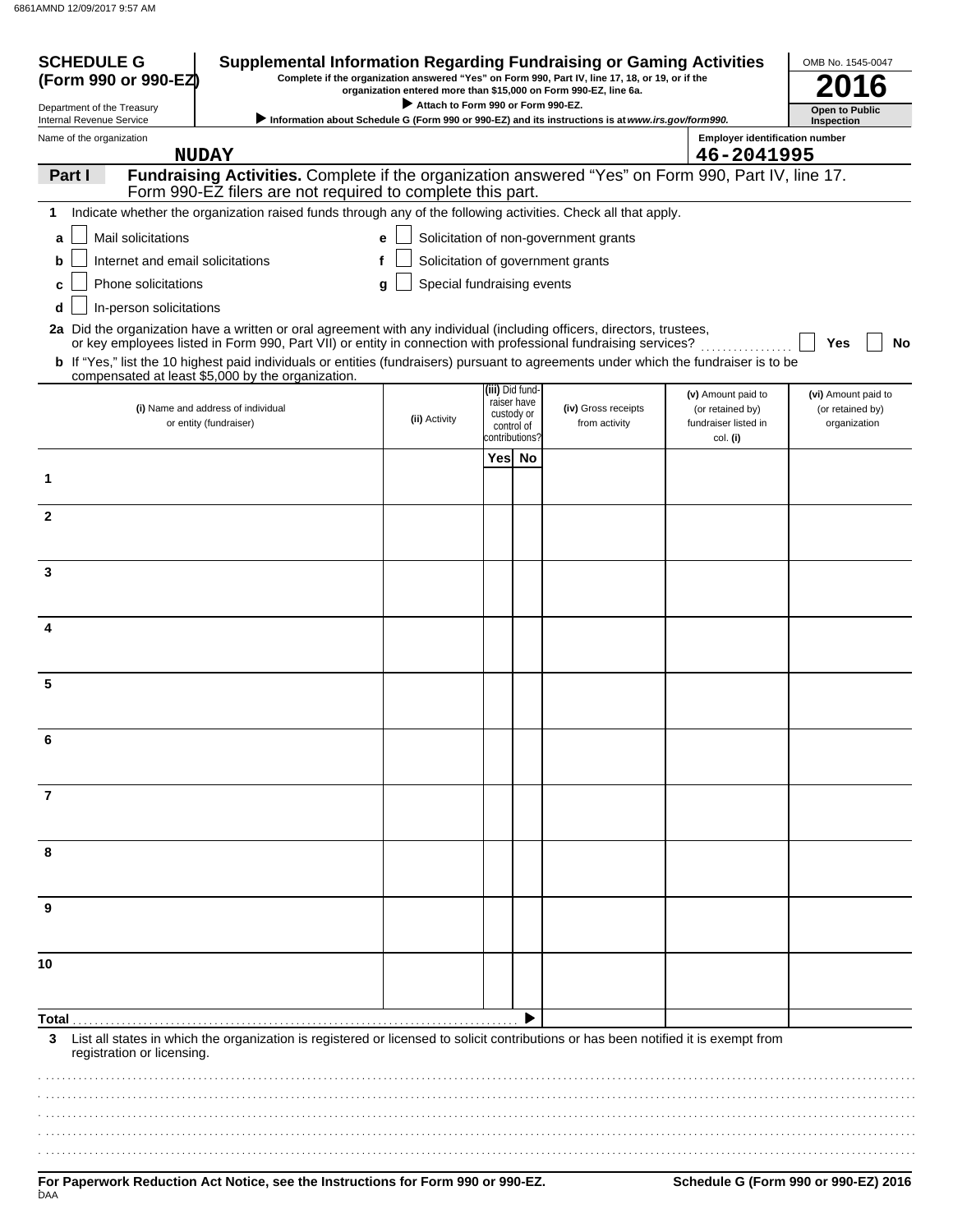|               | Schedule G (Form 990 or 990-EZ) 2016<br>Part II       | <b>NUDAY</b><br>Fundraising Events. Complete if the organization answered "Yes" on Form 990, Part IV, line 18, or reported more<br>than \$15,000 of fundraising event contributions and gross income on Form 990-EZ, lines 1 and 6b. List events with |                                                        |                                    | $46 - 2041995$ Page 2                                 |
|---------------|-------------------------------------------------------|-------------------------------------------------------------------------------------------------------------------------------------------------------------------------------------------------------------------------------------------------------|--------------------------------------------------------|------------------------------------|-------------------------------------------------------|
|               |                                                       | gross receipts greater than \$5,000.<br>(a) Event $#1$<br>LOVE FOR SYRIA'<br>(event type)                                                                                                                                                             | (b) Event $#2$<br>LAUGHTER & LOVE NONE<br>(event type) | (c) Other events<br>(total number) | (d) Total events<br>(add col. (a) through<br>col. (c) |
| Revenue       | 1 Gross receipts                                      | 32,378                                                                                                                                                                                                                                                | 22,225                                                 |                                    | 54,603                                                |
|               | 2 Less: Contributions<br>3 Gross income (line 1 minus | 32,378                                                                                                                                                                                                                                                | 22,225                                                 |                                    | 54,603                                                |
|               | 4 Cash prizes                                         |                                                                                                                                                                                                                                                       |                                                        |                                    |                                                       |
|               | 5 Noncash prizes                                      |                                                                                                                                                                                                                                                       |                                                        |                                    |                                                       |
| Expenses      | 6 Rent/facility costs                                 |                                                                                                                                                                                                                                                       |                                                        |                                    |                                                       |
|               | 7 Food and beverages                                  | the control of the control of the control of the control of the control of the control of the control of the control of the control of the control of the control of the control of the control of the control of the control                         |                                                        |                                    |                                                       |
| Direct I      | 8 Entertainment                                       |                                                                                                                                                                                                                                                       |                                                        |                                    |                                                       |
|               | 9 Other direct expenses                               | 8,315                                                                                                                                                                                                                                                 | 12,081                                                 |                                    | 20,396                                                |
|               | Part III                                              | Gaming. Complete if the organization answered "Yes" on Form 990, Part IV, line 19, or reported more                                                                                                                                                   |                                                        | ▶                                  | 20,396<br>34,207                                      |
|               |                                                       |                                                                                                                                                                                                                                                       |                                                        |                                    |                                                       |
|               |                                                       | than \$15,000 on Form 990-EZ, line 6a.<br>(a) Bingo                                                                                                                                                                                                   | (b) Pull tabs/instant<br>bingo/progressive bingo       | (c) Other gaming                   | (d) Total gaming (add<br>col. (a) through col. (c))   |
| Revenue       | 1 Gross revenue                                       |                                                                                                                                                                                                                                                       |                                                        |                                    |                                                       |
| ŝθ            | 2 Cash prizes                                         |                                                                                                                                                                                                                                                       |                                                        |                                    |                                                       |
|               | 3 Noncash prizes<br>a a a a                           |                                                                                                                                                                                                                                                       |                                                        |                                    |                                                       |
| Direct Expens | 4 Rent/facility costs                                 |                                                                                                                                                                                                                                                       |                                                        |                                    |                                                       |
|               | 5 Other direct expenses<br>6 Volunteer labor          | $\%$<br>Yes<br>No                                                                                                                                                                                                                                     | <b>Yes</b><br>%<br>No                                  | %<br><b>Yes</b><br>No              |                                                       |
|               |                                                       | 7 Direct expense summary. Add lines 2 through 5 in column (d) [11] content content content content content and material content and material content and material content and material content and material content and materi                        |                                                        |                                    |                                                       |
|               |                                                       |                                                                                                                                                                                                                                                       |                                                        |                                    |                                                       |
| 9             | b If "No," explain:                                   | Enter the state(s) in which the organization conducts gaming activities:<br>[[CONDITER STATE STATE STATE STATE STATE STATE STATE STATE STATE STATE STATE STATE STATE STATE STATE STATE ST                                                             |                                                        |                                    | Yes<br>No.                                            |
|               | b If "Yes," explain:                                  |                                                                                                                                                                                                                                                       |                                                        |                                    | Yes<br>No.                                            |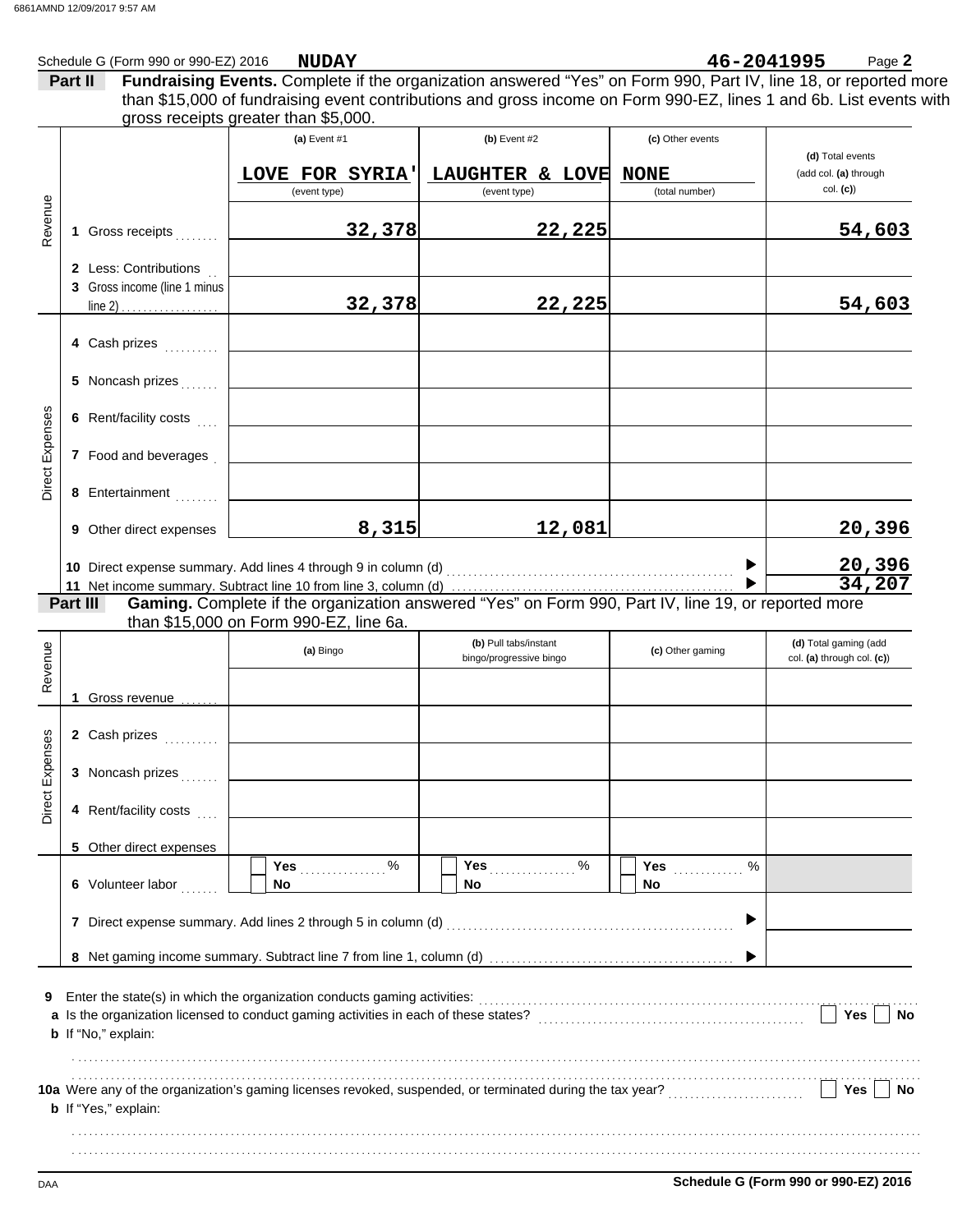|    | Schedule G (Form 990 or 990-EZ) 2016 NUDAY                                                                                                                                                                                                              | 46-2041995      | Page 3                               |
|----|---------------------------------------------------------------------------------------------------------------------------------------------------------------------------------------------------------------------------------------------------------|-----------------|--------------------------------------|
| 11 |                                                                                                                                                                                                                                                         |                 | Yes<br><b>No</b>                     |
| 12 | Is the organization a grantor, beneficiary or trustee of a trust, or a member of a partnership or other entity                                                                                                                                          |                 |                                      |
|    |                                                                                                                                                                                                                                                         |                 | <b>Yes</b><br>No                     |
| 13 | Indicate the percentage of gaming activity conducted in:                                                                                                                                                                                                |                 |                                      |
| a  | The organization's facility [1, 2003] The organization's facility [1, 2014] The organization's facility [1, 2014] The organization's facility [1, 2014] The organization's facility [1, 2014] The organization of the organiza                          | 13a             | %                                    |
| b  | An outside facility encourance and the contract of a contract of a contract of a contract of a contract of a contract of a contract of a contract of a contract of a contract of a contract of a contract of a contract of a c                          | 13 <sub>b</sub> | %                                    |
| 14 | Enter the name and address of the person who prepares the organization's gaming/special events books and<br>records:                                                                                                                                    |                 |                                      |
|    |                                                                                                                                                                                                                                                         |                 |                                      |
|    | Address $\blacktriangleright$                                                                                                                                                                                                                           |                 |                                      |
|    | 15a Does the organization have a contract with a third party from whom the organization receives gaming                                                                                                                                                 |                 | Yes<br>No                            |
| b  |                                                                                                                                                                                                                                                         |                 |                                      |
|    |                                                                                                                                                                                                                                                         |                 |                                      |
| c  | If "Yes," enter name and address of the third party:                                                                                                                                                                                                    |                 |                                      |
|    |                                                                                                                                                                                                                                                         |                 |                                      |
|    | Name <b>D</b>                                                                                                                                                                                                                                           |                 |                                      |
|    |                                                                                                                                                                                                                                                         |                 |                                      |
|    | Address $\blacktriangleright$                                                                                                                                                                                                                           |                 |                                      |
| 16 | Gaming manager information:                                                                                                                                                                                                                             |                 |                                      |
|    |                                                                                                                                                                                                                                                         |                 |                                      |
|    |                                                                                                                                                                                                                                                         |                 |                                      |
|    |                                                                                                                                                                                                                                                         |                 |                                      |
|    | Director/officer<br>Employee<br>Independent contractor<br>and the state of the state                                                                                                                                                                    |                 |                                      |
| 17 | Mandatory distributions:                                                                                                                                                                                                                                |                 |                                      |
| a  | Is the organization required under state law to make charitable distributions from the gaming proceeds to                                                                                                                                               |                 |                                      |
|    |                                                                                                                                                                                                                                                         |                 | Yes<br>No                            |
| b  | Enter the amount of distributions required under state law to be distributed to other exempt organizations or                                                                                                                                           |                 |                                      |
|    | spent in the organization's own exempt activities during the tax year S                                                                                                                                                                                 |                 |                                      |
|    | Supplemental Information. Provide the explanations required by Part I, line 2b, columns (iii) and (v); and<br>Part IV<br>Part III, lines 9, 9b, 10b, 15b, 15c, 16, and 17b, as applicable. Also provide any additional information.<br>See instructions |                 |                                      |
|    |                                                                                                                                                                                                                                                         |                 |                                      |
|    |                                                                                                                                                                                                                                                         |                 |                                      |
|    |                                                                                                                                                                                                                                                         |                 |                                      |
|    |                                                                                                                                                                                                                                                         |                 |                                      |
|    |                                                                                                                                                                                                                                                         |                 |                                      |
|    |                                                                                                                                                                                                                                                         |                 |                                      |
|    |                                                                                                                                                                                                                                                         |                 |                                      |
|    |                                                                                                                                                                                                                                                         |                 |                                      |
|    |                                                                                                                                                                                                                                                         |                 |                                      |
|    |                                                                                                                                                                                                                                                         |                 |                                      |
|    |                                                                                                                                                                                                                                                         |                 |                                      |
|    |                                                                                                                                                                                                                                                         |                 |                                      |
|    |                                                                                                                                                                                                                                                         |                 | Schedule G (Form 990 or 990-EZ) 2016 |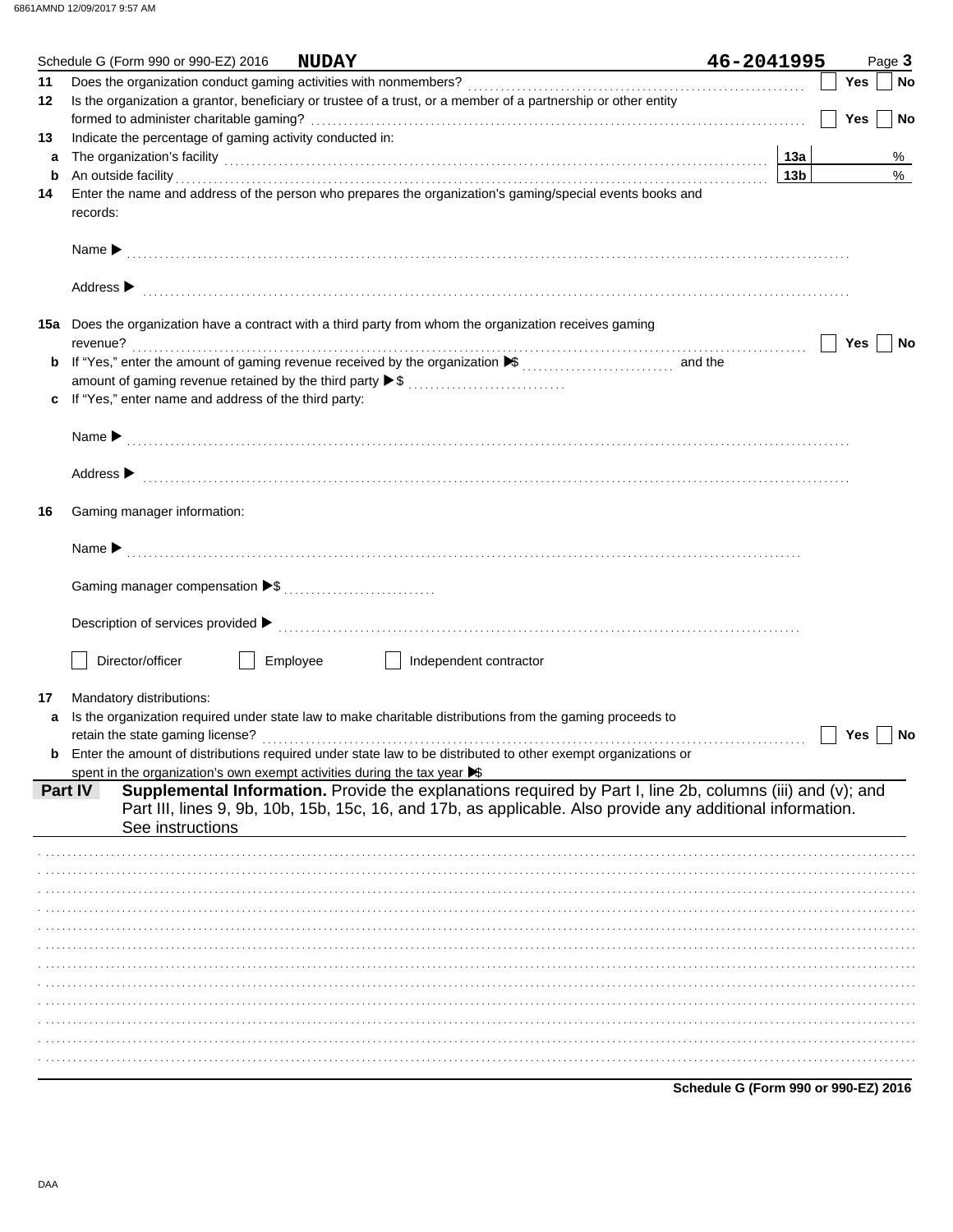# **(Form 990)**

Department of the Treasury<br>Internal Revenue Service

# **SCHEDULE M Noncash Contributions**

OMB No. 1545-0047

| ▶ Complete if the organizations answered "Yes" on Form 990, Part IV, lines 29 or 30. |  |  |
|--------------------------------------------------------------------------------------|--|--|
|--------------------------------------------------------------------------------------|--|--|

 **Attach to Form 990.**

 **Information about Schedule M (Form 990) and its instructions is at** *www.irs.gov/form990.*

**Inspection Open To Public**

**2016**

|              | Name of the organization                                                                                           |                               |                                                        |                                                                                    | <b>Employer identification number</b>                        |     |     |    |
|--------------|--------------------------------------------------------------------------------------------------------------------|-------------------------------|--------------------------------------------------------|------------------------------------------------------------------------------------|--------------------------------------------------------------|-----|-----|----|
|              | <b>NUDAY</b>                                                                                                       |                               |                                                        |                                                                                    | 46-2041995                                                   |     |     |    |
|              | <b>Types of Property</b><br>Part I                                                                                 | (a)<br>Check if<br>applicable | (b)<br>Number of contributions or<br>items contributed | (c)<br>Noncash contribution<br>amounts reported on<br>Form 990, Part VIII, line 1g | (d)<br>Method of determining<br>noncash contribution amounts |     |     |    |
| 1            | Art - Works of art<br>.                                                                                            |                               |                                                        |                                                                                    |                                                              |     |     |    |
| $\mathbf{2}$ | Art - Historical treasures                                                                                         |                               |                                                        |                                                                                    |                                                              |     |     |    |
| 3            | Art - Fractional interests                                                                                         |                               |                                                        |                                                                                    |                                                              |     |     |    |
| 4            | Books and publications                                                                                             |                               |                                                        |                                                                                    |                                                              |     |     |    |
| 5            | Clothing and household                                                                                             |                               |                                                        |                                                                                    |                                                              |     |     |    |
|              |                                                                                                                    |                               |                                                        |                                                                                    | <b>ESTIMATED FAIR VALUE</b>                                  |     |     |    |
| 6            | Cars and other vehicles                                                                                            |                               |                                                        |                                                                                    |                                                              |     |     |    |
| 7            | Boats and planes                                                                                                   |                               |                                                        |                                                                                    |                                                              |     |     |    |
| 8            | Intellectual property                                                                                              |                               |                                                        |                                                                                    |                                                              |     |     |    |
| 9            | Securities - Publicly traded                                                                                       |                               |                                                        |                                                                                    | STOCK EXCHANGE                                               |     |     |    |
| 10           | Securities - Closely held stock                                                                                    |                               |                                                        |                                                                                    |                                                              |     |     |    |
| 11           | Securities - Partnership, LLC,                                                                                     |                               |                                                        |                                                                                    |                                                              |     |     |    |
|              | or trust interests                                                                                                 |                               |                                                        |                                                                                    |                                                              |     |     |    |
| 12           | Securities - Miscellaneous                                                                                         |                               |                                                        |                                                                                    |                                                              |     |     |    |
| 13           | Qualified conservation                                                                                             |                               |                                                        |                                                                                    |                                                              |     |     |    |
|              | contribution - Historic                                                                                            |                               |                                                        |                                                                                    |                                                              |     |     |    |
|              | structures                                                                                                         |                               |                                                        |                                                                                    |                                                              |     |     |    |
| 14           | Qualified conservation                                                                                             |                               |                                                        |                                                                                    |                                                              |     |     |    |
|              | contribution - Other                                                                                               |                               |                                                        |                                                                                    |                                                              |     |     |    |
| 15           | Real estate - Residential                                                                                          |                               |                                                        |                                                                                    |                                                              |     |     |    |
| 16           | Real estate - Commercial                                                                                           |                               |                                                        |                                                                                    |                                                              |     |     |    |
| 17           | Real estate - Other                                                                                                |                               |                                                        |                                                                                    |                                                              |     |     |    |
| 18           | Collectibles <b>Collectibles</b>                                                                                   |                               |                                                        |                                                                                    |                                                              |     |     |    |
| 19           | Food inventory                                                                                                     |                               |                                                        |                                                                                    | <b>ESTIMATED FAIR VALUE</b>                                  |     |     |    |
| 20           | Drugs and medical supplies                                                                                         | X                             | $\mathbf{1}$                                           |                                                                                    | 12, 273, 877 ESTIMATED FAIR VALUE                            |     |     |    |
| 21           | Taxidermy                                                                                                          |                               |                                                        |                                                                                    |                                                              |     |     |    |
| 22           | Historical artifacts                                                                                               |                               |                                                        |                                                                                    |                                                              |     |     |    |
| 23           | Scientific specimens                                                                                               |                               |                                                        |                                                                                    |                                                              |     |     |    |
| 24           | Archeological artifacts                                                                                            |                               |                                                        |                                                                                    |                                                              |     |     |    |
| 25           |                                                                                                                    | $\mathbf X$                   | $\mathbf{1}$                                           | 7,631,074                                                                          |                                                              |     |     |    |
| 26           |                                                                                                                    |                               |                                                        |                                                                                    |                                                              |     |     |    |
| 27           |                                                                                                                    |                               |                                                        |                                                                                    |                                                              |     |     |    |
| 28           | Other $\blacktriangleright$ (                                                                                      |                               |                                                        |                                                                                    |                                                              |     |     |    |
| 29           | Number of Forms 8283 received by the organization during the tax year for contributions for                        |                               |                                                        |                                                                                    |                                                              |     |     |    |
|              | which the organization completed Form 8283, Part IV, Donee Acknowledgement                                         |                               |                                                        |                                                                                    | 29                                                           |     |     |    |
|              |                                                                                                                    |                               |                                                        |                                                                                    |                                                              |     | Yes | No |
| 30a          | During the year, did the organization receive by contribution any property reported in Part I, lines 1 through     |                               |                                                        |                                                                                    |                                                              |     |     |    |
|              | 28, that it must hold for at least three years from the date of the initial contribution, and which isn't required |                               |                                                        |                                                                                    |                                                              |     |     |    |
|              |                                                                                                                    |                               |                                                        |                                                                                    |                                                              | 30a |     | x  |
| b            | If "Yes," describe the arrangement in Part II.                                                                     |                               |                                                        |                                                                                    |                                                              |     |     |    |
| 31           | Does the organization have a gift acceptance policy that requires the review of any nonstandard                    |                               |                                                        |                                                                                    |                                                              |     |     |    |
|              | contributions?                                                                                                     |                               |                                                        |                                                                                    |                                                              | 31  |     | X  |
| 32a          | Does the organization hire or use third parties or related organizations to solicit, process, or sell noncash      |                               |                                                        |                                                                                    |                                                              |     |     | x  |
|              | contributions?                                                                                                     |                               |                                                        |                                                                                    |                                                              |     |     |    |
| b            | If "Yes," describe in Part II.                                                                                     |                               |                                                        |                                                                                    |                                                              |     |     |    |
| 33           | If the organization didn't report an amount in column (c) for a type of property for which column (a) is checked,  |                               |                                                        |                                                                                    |                                                              |     |     |    |
|              | describe in Part II.                                                                                               |                               |                                                        |                                                                                    |                                                              |     |     |    |

**For Paperwork Reduction Act Notice, see the Instructions for Form 990. Schedule M (Form 990) (2016)**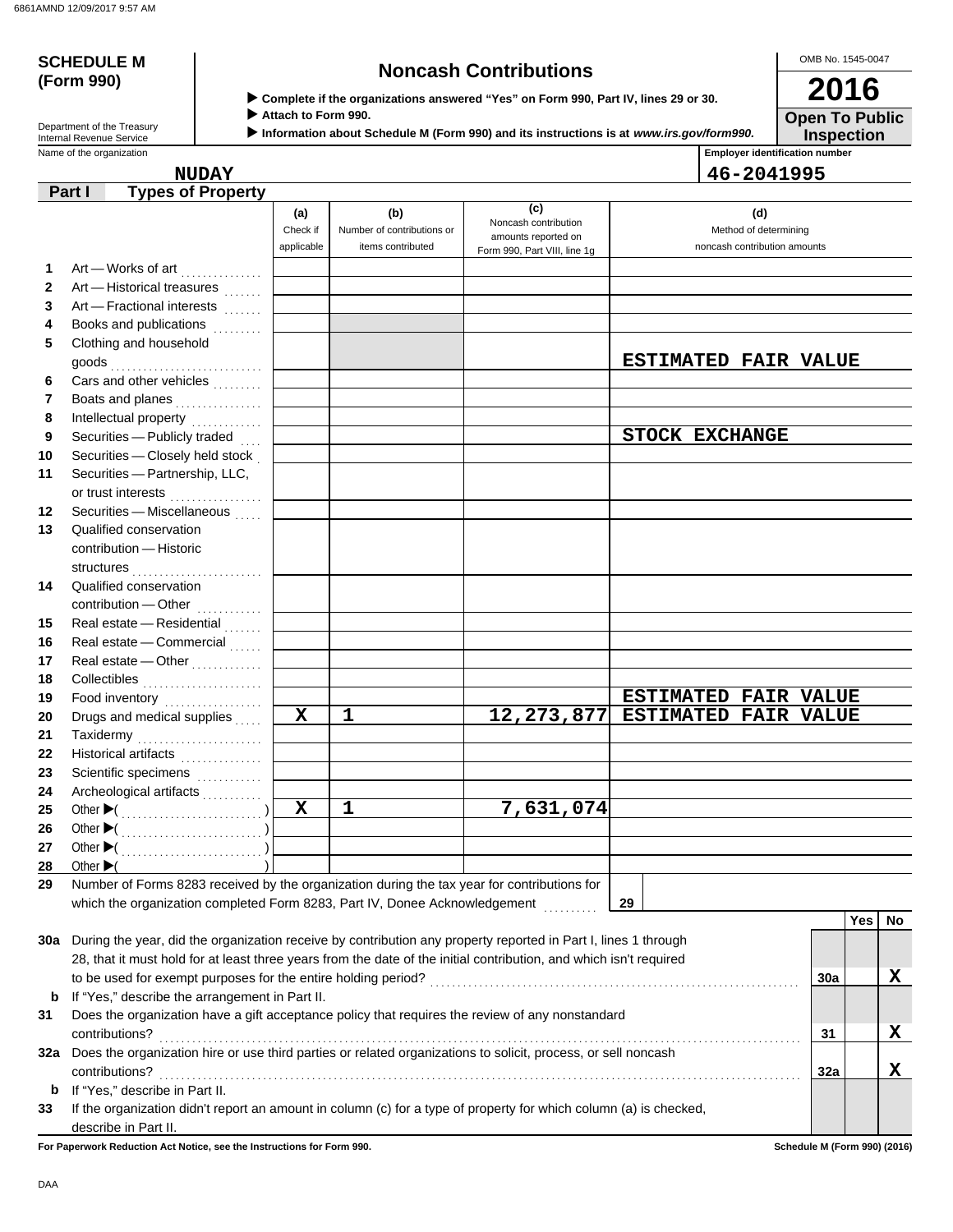| Schedule M (Form 990) (2016) | <b>NUDAY</b>                                                                                                                                                                                                                                                                                                      |  |  | 46-2041995 | Page 2 |
|------------------------------|-------------------------------------------------------------------------------------------------------------------------------------------------------------------------------------------------------------------------------------------------------------------------------------------------------------------|--|--|------------|--------|
| Part II                      | Supplemental Information. Provide the information required by Part I, lines 30b, 32b, and 33, and whether<br>the organization is reporting in Part I, column (b), the number of contributions, the number of items received,<br>or a combination of both. Also complete this part for any additional information. |  |  |            |        |
|                              |                                                                                                                                                                                                                                                                                                                   |  |  |            |        |
|                              |                                                                                                                                                                                                                                                                                                                   |  |  |            |        |
|                              |                                                                                                                                                                                                                                                                                                                   |  |  |            |        |
|                              |                                                                                                                                                                                                                                                                                                                   |  |  |            |        |
|                              |                                                                                                                                                                                                                                                                                                                   |  |  |            |        |
|                              |                                                                                                                                                                                                                                                                                                                   |  |  |            |        |
|                              |                                                                                                                                                                                                                                                                                                                   |  |  |            |        |
|                              |                                                                                                                                                                                                                                                                                                                   |  |  |            |        |
|                              |                                                                                                                                                                                                                                                                                                                   |  |  |            |        |
|                              |                                                                                                                                                                                                                                                                                                                   |  |  |            |        |
|                              |                                                                                                                                                                                                                                                                                                                   |  |  |            |        |
|                              |                                                                                                                                                                                                                                                                                                                   |  |  |            |        |
|                              |                                                                                                                                                                                                                                                                                                                   |  |  |            |        |
|                              |                                                                                                                                                                                                                                                                                                                   |  |  |            |        |
|                              |                                                                                                                                                                                                                                                                                                                   |  |  |            |        |
|                              |                                                                                                                                                                                                                                                                                                                   |  |  |            |        |
|                              |                                                                                                                                                                                                                                                                                                                   |  |  |            |        |
|                              |                                                                                                                                                                                                                                                                                                                   |  |  |            |        |
|                              |                                                                                                                                                                                                                                                                                                                   |  |  |            |        |
|                              |                                                                                                                                                                                                                                                                                                                   |  |  |            |        |
|                              |                                                                                                                                                                                                                                                                                                                   |  |  |            |        |
|                              |                                                                                                                                                                                                                                                                                                                   |  |  |            |        |
|                              |                                                                                                                                                                                                                                                                                                                   |  |  |            |        |
|                              |                                                                                                                                                                                                                                                                                                                   |  |  |            |        |
|                              |                                                                                                                                                                                                                                                                                                                   |  |  |            |        |
|                              |                                                                                                                                                                                                                                                                                                                   |  |  |            |        |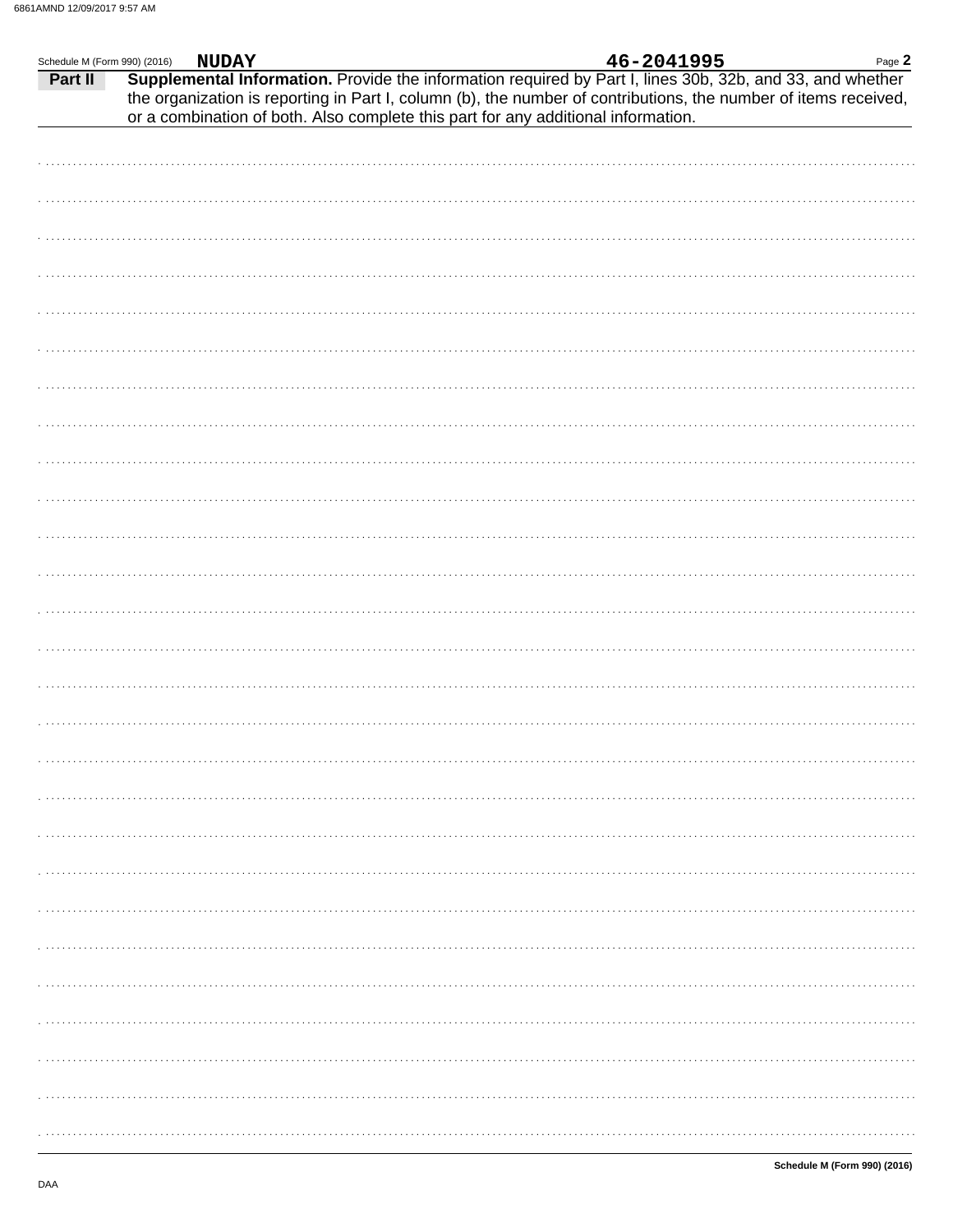6861AMND 12/09/2017 9:57 AM

| Supplemental Information to Form 990 or 990-EZ<br><b>SCHEDULE O</b>                                                                                                                                     | OMB No. 1545-0047                         |
|---------------------------------------------------------------------------------------------------------------------------------------------------------------------------------------------------------|-------------------------------------------|
| (Form 990 or 990-EZ)<br>Complete to provide information for responses to specific questions on<br>Form 990 or 990-EZ or to provide any additional information.                                          | 2016                                      |
| Attach to Form 990 or 990-EZ.<br>Department of the Treasury<br>Internal Revenue Service<br>Information about Schedule O (Form 990 or 990-EZ) and its instructions is at www.irs.gov/form990. Inspection | <b>Open to Public</b>                     |
| Name of the organization                                                                                                                                                                                | <b>Employer identification number</b>     |
| <b>NUDAY</b>                                                                                                                                                                                            | 46-2041995                                |
| AMENDED RETURN EXPLANATION<br>FILING, NOVEMBER 15, 2017, THE REQUIRED FINANCIAL<br>THE<br>TIME<br>AТ<br>OF                                                                                              |                                           |
| <b>STATEMENT</b><br>AUDIT PERFORMED BY AN<br><b>INDEPENDENT</b>                                                                                                                                         | PUBLIC ACCOUNTANT WAS<br><b>CERTIFIED</b> |
| THE FINANCIAL STATEMENT AUDIT IS NOW COMPLETE AND THE<br>STILL IN PROCESS.                                                                                                                              |                                           |
| FOR THE FOLLOWING CHANGES:<br>FILED<br>IS<br><b>AMENDMENT</b>                                                                                                                                           |                                           |
| THE VALUATION OF NON-CASH CONTRIBUTIONS FROM INTERNATIONAL MEDICAL<br>ı.                                                                                                                                |                                           |
| (IMEC)<br><b>EQUIPMENT</b><br><b>COLLABORATIVE</b><br>WAS ADJUSTED.                                                                                                                                     |                                           |
| <b>ADJUSTMENTS</b><br><b>BALANCE SHEET</b><br>2.<br>TO.<br>THE                                                                                                                                          |                                           |
| з.<br><b>CORRECTION OF</b><br>THE ORGANIZATION'S LEGAL NAME FROM "NUDAY SYRIA" TO                                                                                                                       |                                           |
| <b>"NUDAY"</b>                                                                                                                                                                                          |                                           |
| FORM 990, PART VI, LINE 2 - RELATED PARTY INFORMATION AMONG OFFICERS                                                                                                                                    |                                           |
| NADIA ALAWA<br><b>AIMAN ALAWA</b>                                                                                                                                                                       |                                           |
| <b>DIRECTOR</b><br><b>TREASUER</b><br>EX.                                                                                                                                                               |                                           |
| <b>WIFE/HUSBAND</b>                                                                                                                                                                                     |                                           |
| FORM 990, PART VI, LINE 11B - ORGANIZATION'S PROCESS TO REVIEW FORM 990                                                                                                                                 |                                           |
| FORM 990 IS SENT TO ALL BOARD MEMBERS FOR COMMENTS OR QUESTIONS PRIOR                                                                                                                                   |                                           |
| FINAL VOTE TO AGREE TO FILE.                                                                                                                                                                            |                                           |
| FORM 990, PART VI, LINE 12C - ENFORCEMENT OF CONFLICTS POLICY                                                                                                                                           |                                           |
| COMPLIANCE WITH THE CONFLICT OF INTEREST POLICY IS REGULARLY ENFORCED BY                                                                                                                                |                                           |
| THE GOVERNING AND FINANCIAL COMMITTEES. INQUIRIES CAN BE MADE BY ANY BOARD                                                                                                                              |                                           |
| MEMBER AT ANY TIME.                                                                                                                                                                                     |                                           |
|                                                                                                                                                                                                         |                                           |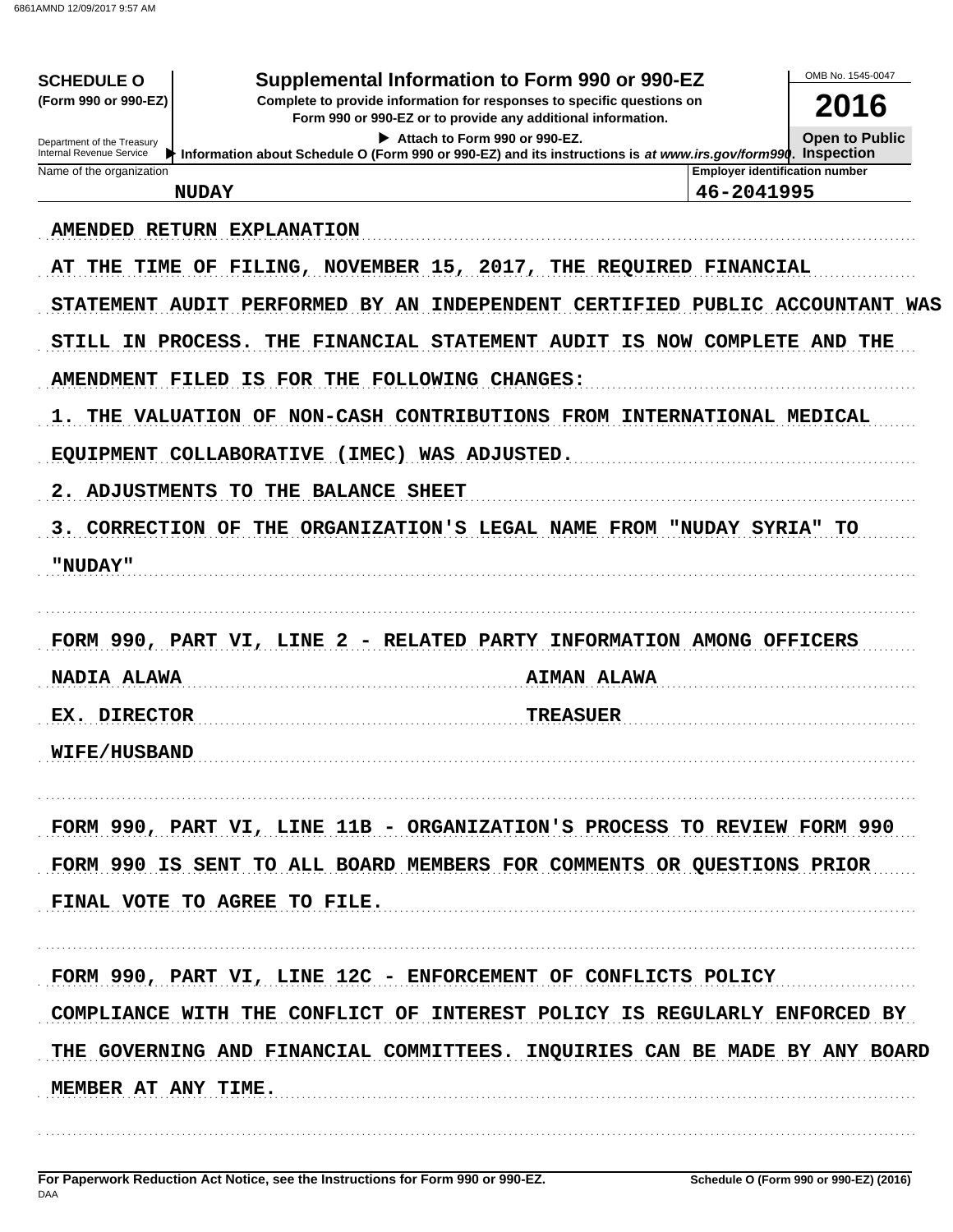|                                       | Page |
|---------------------------------------|------|
| <b>Employer identification number</b> |      |
| 46-2041995                            |      |
|                                       |      |

FORM 990, PART VI, LINE 15A - COMPENSATION PROCESS FOR TOP OFFICIAL IN DETERMINING COMPENSATION OF THE EXECUTIVE DIRECTOR THE BOARD DID INCLUDE A REVIEW AND APPROVAL BY INDEPENDENT PERSONS, COMPARABILITY DATA AND CONTEMPORANEOUS SUBSTANTIATION OF THE DELIBERATION AND DECISION. THE PROCESS INCLUDED AN INDEPENDENT COMMITTEE AND A LEGAL COUNSEL BEFORE THE FINAL RECOMMENDATION WAS PRESENTED TO THE WHOLE INDEPENDENT BOARD FOR DELIBERATION AND DECISION.

FORM 990, PART VI, LINE 19 - GOVERNING DOCUMENTS DISCLOSURE EXPLANATION AVAILABLE UPON REOUEST OF ANY BOARD MEMBER OR EXECUTIVE DIRECTOR

FORM 990, PART XI, LINE 9 - OTHER CHANGES IN NET ASSETS EXPLANATION LOCATION OF SPECIAL EVENT EXPENSES ON STATEMENT OF ACTIVIT \$ 20,396 LOCATION OF SPECIAL EVENT EXPENSES ON STATEMENT OF ACTIVIT  $\zeta = -20,396$ 

FORM 990, PART XII, LINE 1 - CHANGE IN ACCOUNTING METHOD EXPLANATION 2016 WAS THE FIRST YEAR IN WHICH A FINANCIAL STATEMENT AUDIT WAS PERFORMED FOR THE ORGANIZATION. TO ENSURE CONSISTENCY BETWEEN THE 990 AND THE AUDITED STATEMENTS WE ARE CHANGING THE ACCOUNTING METHOD FROM CASH TO ACCRUAL.

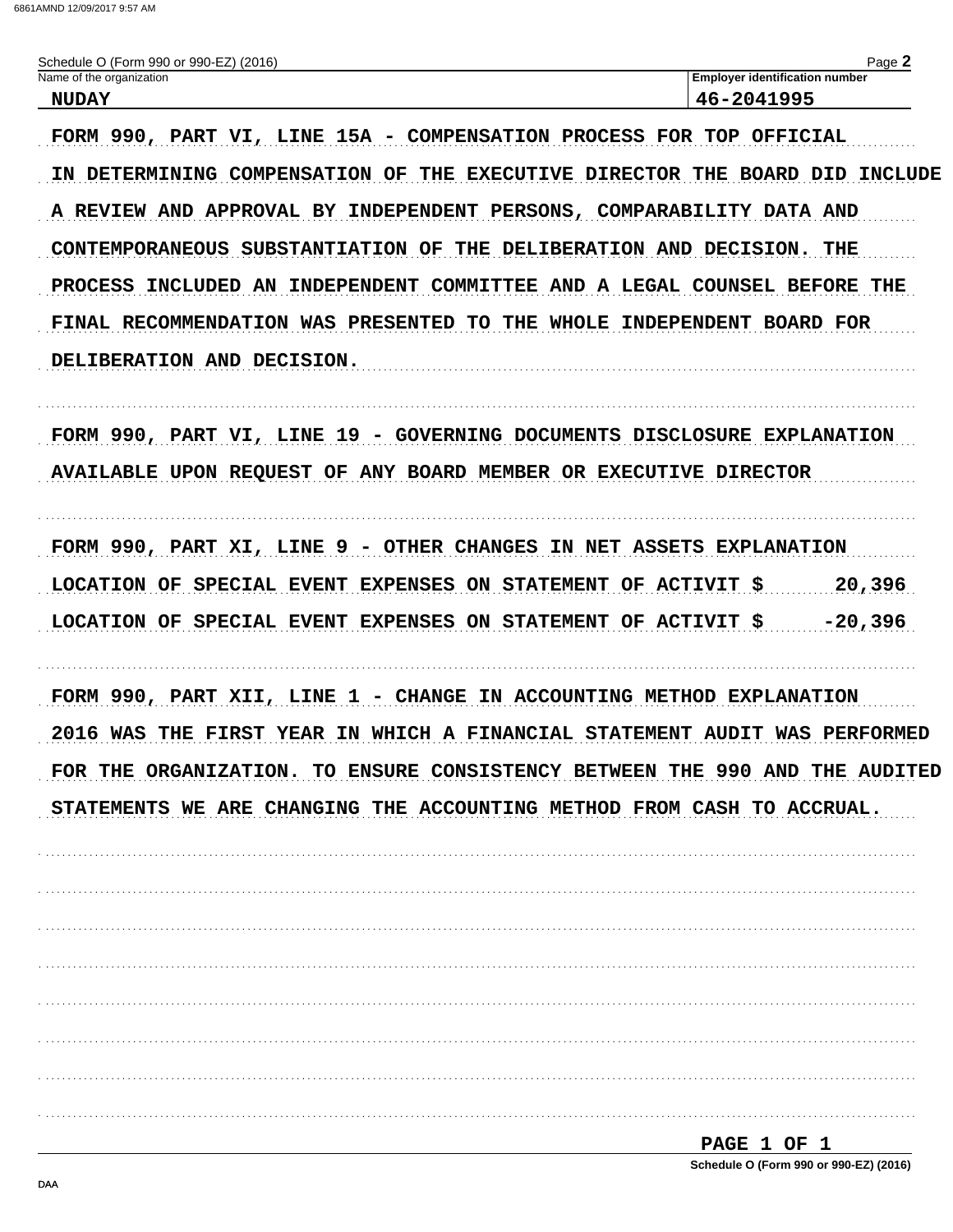Form 4562

### **Depreciation and Amortization**

|              | Form $4562$                                                                                                                                                                           |                                                                                       |                                                                                                   | <b>Depreciation and Amortization</b>               |                              |                |                  |                           | OMB No. 1545-0172                                                                                          |
|--------------|---------------------------------------------------------------------------------------------------------------------------------------------------------------------------------------|---------------------------------------------------------------------------------------|---------------------------------------------------------------------------------------------------|----------------------------------------------------|------------------------------|----------------|------------------|---------------------------|------------------------------------------------------------------------------------------------------------|
|              | (Including Information on Listed Property)<br>Attach to your tax return.                                                                                                              |                                                                                       |                                                                                                   |                                                    |                              |                |                  |                           | 2016                                                                                                       |
|              | Department of the Treasury<br>(99)<br>Internal Revenue Service                                                                                                                        | Information about Form 4562 and its separate instructions is at www.irs.gov/form4562. |                                                                                                   | Attachment<br>179<br>Sequence No.                  |                              |                |                  |                           |                                                                                                            |
|              | Name(s) shown on return                                                                                                                                                               |                                                                                       |                                                                                                   |                                                    |                              |                |                  | <b>Identifving number</b> |                                                                                                            |
|              |                                                                                                                                                                                       | <b>NUDAY</b>                                                                          |                                                                                                   |                                                    |                              |                |                  | 46-2041995                |                                                                                                            |
|              | Business or activity to which this form relates                                                                                                                                       |                                                                                       |                                                                                                   |                                                    |                              |                |                  |                           |                                                                                                            |
|              | INDIRECT DEPRECIATION                                                                                                                                                                 |                                                                                       |                                                                                                   |                                                    |                              |                |                  |                           |                                                                                                            |
|              | Part I                                                                                                                                                                                |                                                                                       | <b>Election To Expense Certain Property Under Section 179</b>                                     |                                                    |                              |                |                  |                           |                                                                                                            |
| 1            | Maximum amount (see instructions)                                                                                                                                                     |                                                                                       | Note: If you have any listed property, complete Part V before you complete Part I.                |                                                    |                              |                |                  | 1                         | 500,000                                                                                                    |
| $\mathbf{2}$ | Total cost of section 179 property placed in service (see instructions)                                                                                                               |                                                                                       |                                                                                                   |                                                    |                              |                |                  | $\mathbf{2}$              |                                                                                                            |
| 3            | Threshold cost of section 179 property before reduction in limitation (see instructions)                                                                                              |                                                                                       |                                                                                                   |                                                    |                              |                |                  | 3                         | 2,010,000                                                                                                  |
| 4            | Reduction in limitation. Subtract line 3 from line 2. If zero or less, enter -0-                                                                                                      |                                                                                       |                                                                                                   |                                                    |                              |                |                  | 4                         |                                                                                                            |
| 5            | Dollar limitation for tax year. Subtract line 4 from line 1. If zero or less, enter -0-. If married filing separately, see instructions                                               |                                                                                       |                                                                                                   |                                                    |                              |                |                  | 5                         |                                                                                                            |
| 6            |                                                                                                                                                                                       | (a) Description of property                                                           |                                                                                                   |                                                    | (b) Cost (business use only) |                | (c) Elected cost |                           |                                                                                                            |
|              |                                                                                                                                                                                       |                                                                                       |                                                                                                   |                                                    |                              |                |                  |                           |                                                                                                            |
|              |                                                                                                                                                                                       |                                                                                       |                                                                                                   |                                                    |                              |                |                  |                           |                                                                                                            |
| 7            | Listed property. Enter the amount from line 29                                                                                                                                        |                                                                                       |                                                                                                   |                                                    |                              | $\overline{7}$ |                  |                           |                                                                                                            |
| 8            | Total elected cost of section 179 property. Add amounts in column (c), lines 6 and 7                                                                                                  |                                                                                       |                                                                                                   |                                                    |                              |                |                  | 8                         |                                                                                                            |
| 9            | Tentative deduction. Enter the smaller of line 5 or line 8                                                                                                                            |                                                                                       |                                                                                                   |                                                    |                              |                |                  | 9                         |                                                                                                            |
| 10           | Carryover of disallowed deduction from line 13 of your 2015 Form 4562                                                                                                                 |                                                                                       |                                                                                                   |                                                    |                              |                |                  | 10                        |                                                                                                            |
| 11           | Business income limitation. Enter the smaller of business income (not less than zero) or line 5 (see instructions)                                                                    |                                                                                       |                                                                                                   |                                                    |                              |                |                  | 11                        |                                                                                                            |
| 12           | Section 179 expense deduction. Add lines 9 and 10, but don't enter more than line 11                                                                                                  |                                                                                       |                                                                                                   |                                                    |                              |                |                  | 12                        |                                                                                                            |
| 13           | Carryover of disallowed deduction to 2017. Add lines 9 and 10, less line 12                                                                                                           |                                                                                       |                                                                                                   |                                                    |                              | 13             |                  |                           |                                                                                                            |
|              | Note: Don't use Part II or Part III below for listed property. Instead, use Part V.                                                                                                   |                                                                                       |                                                                                                   |                                                    |                              |                |                  |                           |                                                                                                            |
|              | Part II                                                                                                                                                                               |                                                                                       |                                                                                                   |                                                    |                              |                |                  |                           | Special Depreciation Allowance and Other Depreciation (Don't include listed property.) (See instructions.) |
| 14           | Special depreciation allowance for qualified property (other than listed property) placed in service                                                                                  |                                                                                       |                                                                                                   |                                                    |                              |                |                  |                           |                                                                                                            |
|              | during the tax year (see instructions)                                                                                                                                                |                                                                                       |                                                                                                   |                                                    |                              |                |                  | 14                        |                                                                                                            |
| 15           |                                                                                                                                                                                       |                                                                                       |                                                                                                   |                                                    |                              |                |                  | 15                        |                                                                                                            |
| 16           |                                                                                                                                                                                       |                                                                                       |                                                                                                   |                                                    |                              |                |                  | 16                        | 2,696                                                                                                      |
|              | Part III                                                                                                                                                                              |                                                                                       | MACRS Depreciation (Don't include listed property.) (See instructions.)                           | <b>Section A</b>                                   |                              |                |                  |                           |                                                                                                            |
| 17           | MACRS deductions for assets placed in service in tax years beginning before 2016                                                                                                      |                                                                                       |                                                                                                   |                                                    |                              |                |                  | 17                        | 0                                                                                                          |
| 18           | If you are electing to group any assets placed in service during the tax year into one or more general asset accounts, check here                                                     |                                                                                       |                                                                                                   |                                                    |                              |                |                  |                           |                                                                                                            |
|              |                                                                                                                                                                                       |                                                                                       | Section B-Assets Placed in Service During 2016 Tax Year Using the General Depreciation System     |                                                    |                              |                |                  |                           |                                                                                                            |
|              |                                                                                                                                                                                       |                                                                                       | (b) Month and year                                                                                | (c) Basis for depreciation                         | (d) Recovery                 |                |                  |                           |                                                                                                            |
|              | (a) Classification of property                                                                                                                                                        |                                                                                       | placed in<br>service                                                                              | (business/investment use<br>only-see instructions) | period                       | (e) Convention | (f) Method       |                           | (g) Depreciation deduction                                                                                 |
| 19a          | 3-year property                                                                                                                                                                       |                                                                                       |                                                                                                   |                                                    |                              |                |                  |                           |                                                                                                            |
| b            | 5-year property                                                                                                                                                                       |                                                                                       |                                                                                                   |                                                    |                              |                |                  |                           |                                                                                                            |
| c            | 7-year property                                                                                                                                                                       |                                                                                       |                                                                                                   |                                                    |                              |                |                  |                           |                                                                                                            |
| d            | 10-year property                                                                                                                                                                      |                                                                                       |                                                                                                   |                                                    |                              |                |                  |                           |                                                                                                            |
| е            | 15-year property                                                                                                                                                                      |                                                                                       |                                                                                                   |                                                    |                              |                |                  |                           |                                                                                                            |
| f            | 20-year property                                                                                                                                                                      |                                                                                       |                                                                                                   |                                                    |                              |                |                  |                           |                                                                                                            |
| a            | 25-year property                                                                                                                                                                      |                                                                                       |                                                                                                   |                                                    | 25 yrs.                      |                | S/L              |                           |                                                                                                            |
|              | h Residential rental                                                                                                                                                                  |                                                                                       |                                                                                                   |                                                    | 27.5 yrs.                    | MM             | S/L              |                           |                                                                                                            |
|              | property                                                                                                                                                                              |                                                                                       |                                                                                                   |                                                    | 27.5 yrs.                    | ΜМ             | S/L              |                           |                                                                                                            |
| i.           | Nonresidential real                                                                                                                                                                   |                                                                                       |                                                                                                   |                                                    | 39 yrs.                      | MM             | S/L              |                           |                                                                                                            |
|              | property                                                                                                                                                                              |                                                                                       |                                                                                                   |                                                    |                              | <b>MM</b>      | S/L              |                           |                                                                                                            |
|              |                                                                                                                                                                                       |                                                                                       | Section C-Assets Placed in Service During 2016 Tax Year Using the Alternative Depreciation System |                                                    |                              |                |                  |                           |                                                                                                            |
|              | 20a Class life                                                                                                                                                                        |                                                                                       |                                                                                                   |                                                    |                              |                | S/L              |                           |                                                                                                            |
|              | $b$ 12-year                                                                                                                                                                           |                                                                                       |                                                                                                   |                                                    | 12 yrs.                      |                | S/L              |                           |                                                                                                            |
|              | c 40-year                                                                                                                                                                             |                                                                                       |                                                                                                   |                                                    | 40 yrs.                      | ΜМ             | S/L              |                           |                                                                                                            |
|              | Part IV                                                                                                                                                                               |                                                                                       | <b>Summary (See instructions.)</b>                                                                |                                                    |                              |                |                  |                           |                                                                                                            |
| 21           | Listed property. Enter amount from line 28                                                                                                                                            |                                                                                       |                                                                                                   |                                                    |                              |                |                  | 21                        |                                                                                                            |
| 22           | Total. Add amounts from line 12, lines 14 through 17, lines 19 and 20 in column (g), and line 21. Enter                                                                               |                                                                                       |                                                                                                   |                                                    |                              |                |                  |                           | 2,696                                                                                                      |
| 23           | here and on the appropriate lines of your return. Partnerships and S corporations—see instructions<br>For assets shown above and placed in service during the current year, enter the |                                                                                       |                                                                                                   |                                                    |                              |                |                  | 22                        |                                                                                                            |
|              |                                                                                                                                                                                       |                                                                                       |                                                                                                   |                                                    |                              |                |                  |                           |                                                                                                            |

portion of the basis attributable to section 263A costs

**For Paperwork Reduction Act Notice, see separate instructions.**

**THERE ARE NO AMOUNTS FOR PAGE 2**

**23**

Form **4562** (2016)